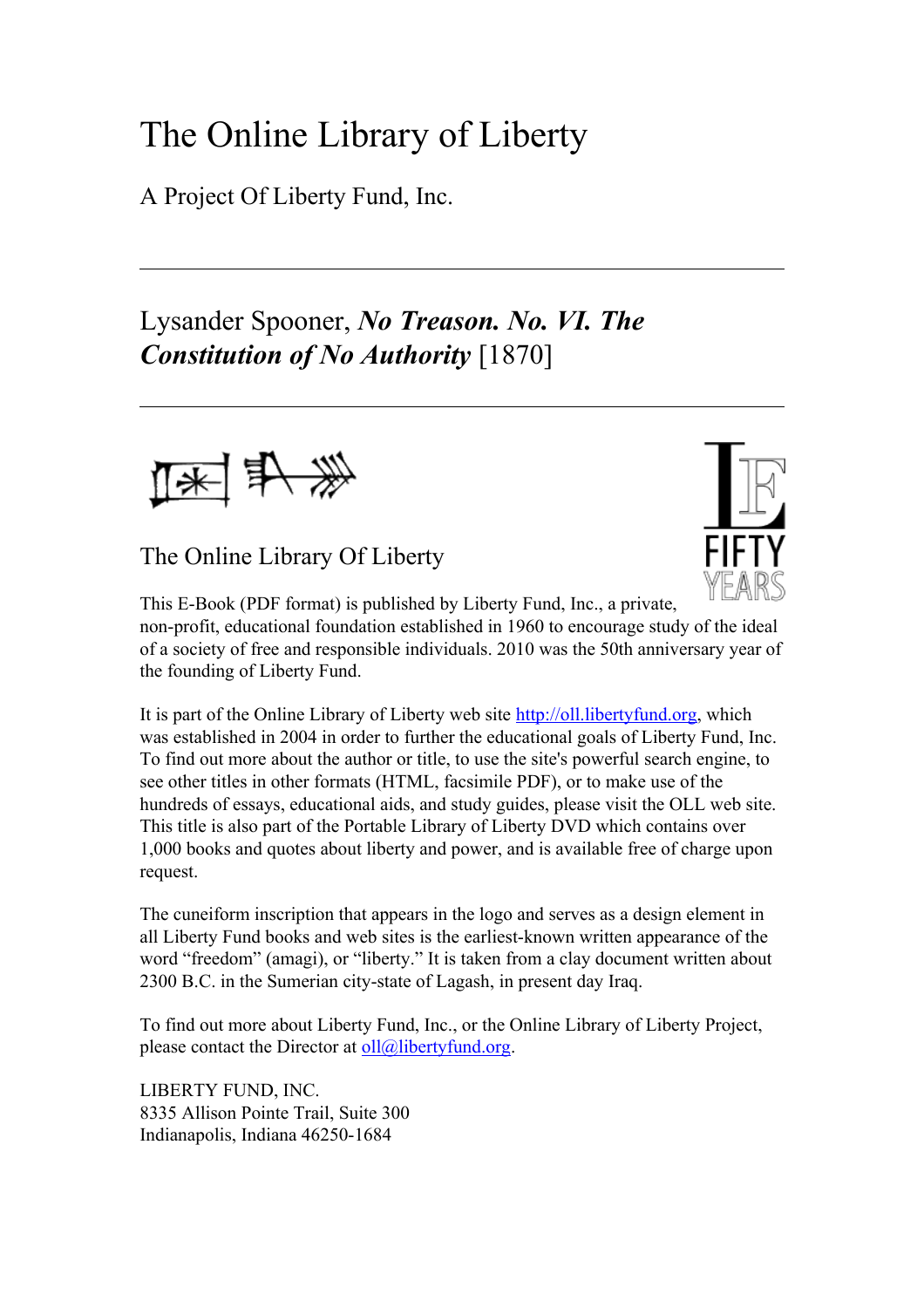| NO TREASON.                       |
|-----------------------------------|
| No. VI.                           |
|                                   |
| The Constitution of no Juthority. |
|                                   |
| BY LYSANDER SPOONER.              |
|                                   |
| BOSTON:                           |
| PUBLISHED BY THE AUTHOR.<br>1870. |
|                                   |
|                                   |

# Edition Used:

*No Treason. No. VI. The Constitution of No Authority* (Boston: Published by the Author, 1870).

Author: [Lysander Spooner](http://oll.libertyfund.org/person/4664)

# About This Title:

Although this is numbered number 6 there were only three parts to this series (1, 2, and 6) in which Spooner argues that the individual is not bound to obey the American constitution because it justified slavery and otherwise violated individual rights.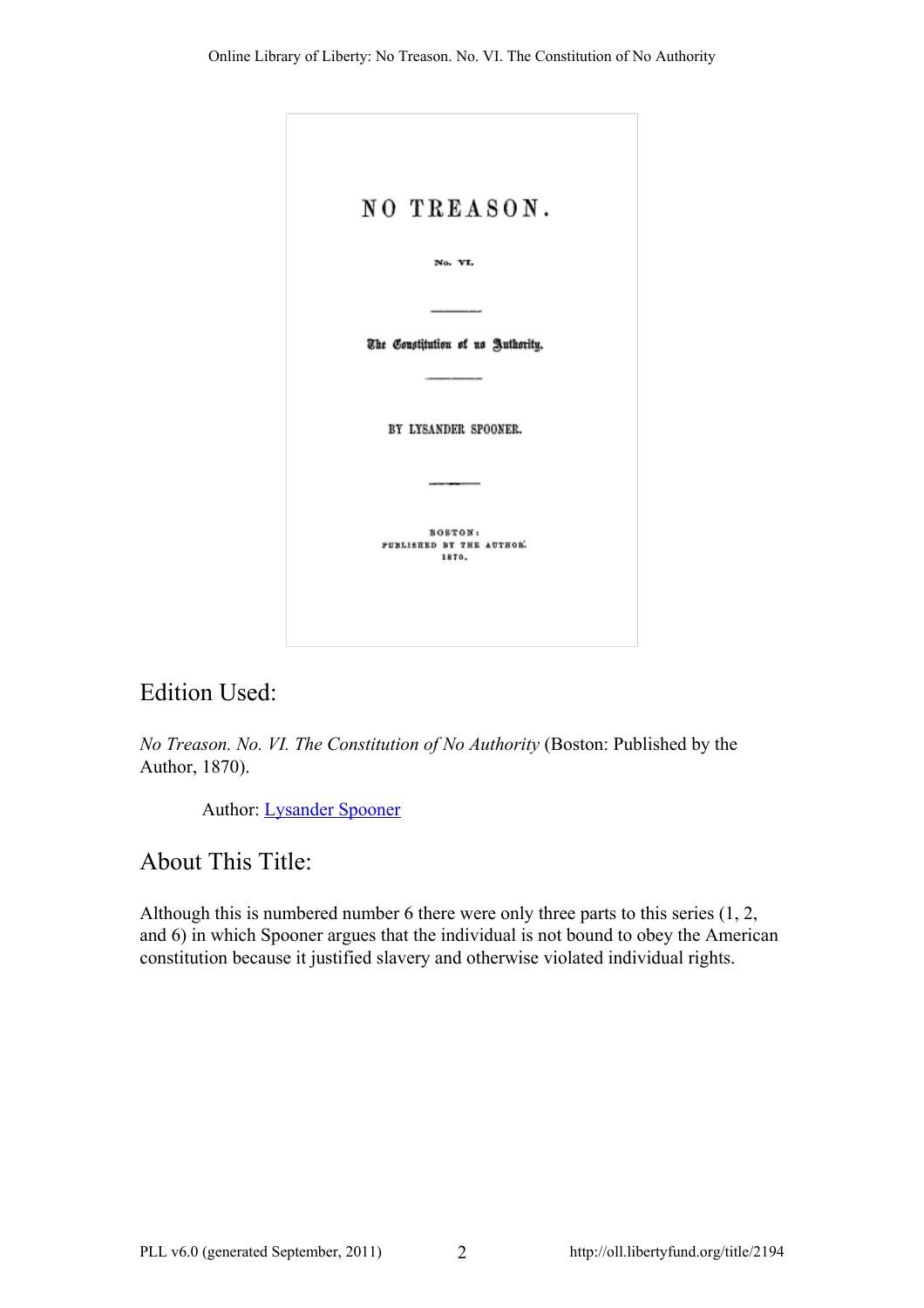# About Liberty Fund:

Liberty Fund, Inc. is a private, educational foundation established to encourage the study of the ideal of a society of free and responsible individuals.

# Copyright Information:

The text is in the public domain.

# Fair Use Statement:

This material is put online to further the educational goals of Liberty Fund, Inc. Unless otherwise stated in the Copyright Information section above, this material may be used freely for educational and academic purposes. It may not be used in any way for profit.

| NO TREASON.                                                                                                                        |
|------------------------------------------------------------------------------------------------------------------------------------|
| NO. VI.                                                                                                                            |
|                                                                                                                                    |
| THE CONSTITUTION OF NO AUTHORITY.                                                                                                  |
| I.                                                                                                                                 |
| THE Constitution has no inherent authority or obligation. It                                                                       |
| has no authority or obligation at all, unless as a contract be-                                                                    |
| tween man and man. And it does not so much as even purport                                                                         |
| to be a contract between persons now existing. It purports,<br>at most, to be only a contract between persons living eighty        |
| years ago. And it can be supposed to have been a contract                                                                          |
| then only between persons who had already come to years of<br>discretion, so as to be competent to make reasonable and obli-       |
| gatory contracts. Furthermore, we know, historically, that only                                                                    |
| a small pertion even of the people then cristing were consulted.<br>on the subject, or asked, or permitted to express either their |
| consent or dissent in any formal manner. Those persons if                                                                          |
| any, who did give their consent formally, are all dead now.<br>Most of them have been dead forty, fifty, sixty, or screpty years.  |
| And the Constitution, so far as it was their contract, died with                                                                   |
| them. They had no natural power or right to make it obliga-                                                                        |
| tory upon their children. It is not only plainly impossible, in<br>the nature of things, that they could bind their posterity, but |
| they did not even attempt to bind them. That is to say, the                                                                        |
| instrument does not purport to be an agreement between any<br>body but "the people" then existing; nor does it, either ex-         |
|                                                                                                                                    |
|                                                                                                                                    |
|                                                                                                                                    |
|                                                                                                                                    |
|                                                                                                                                    |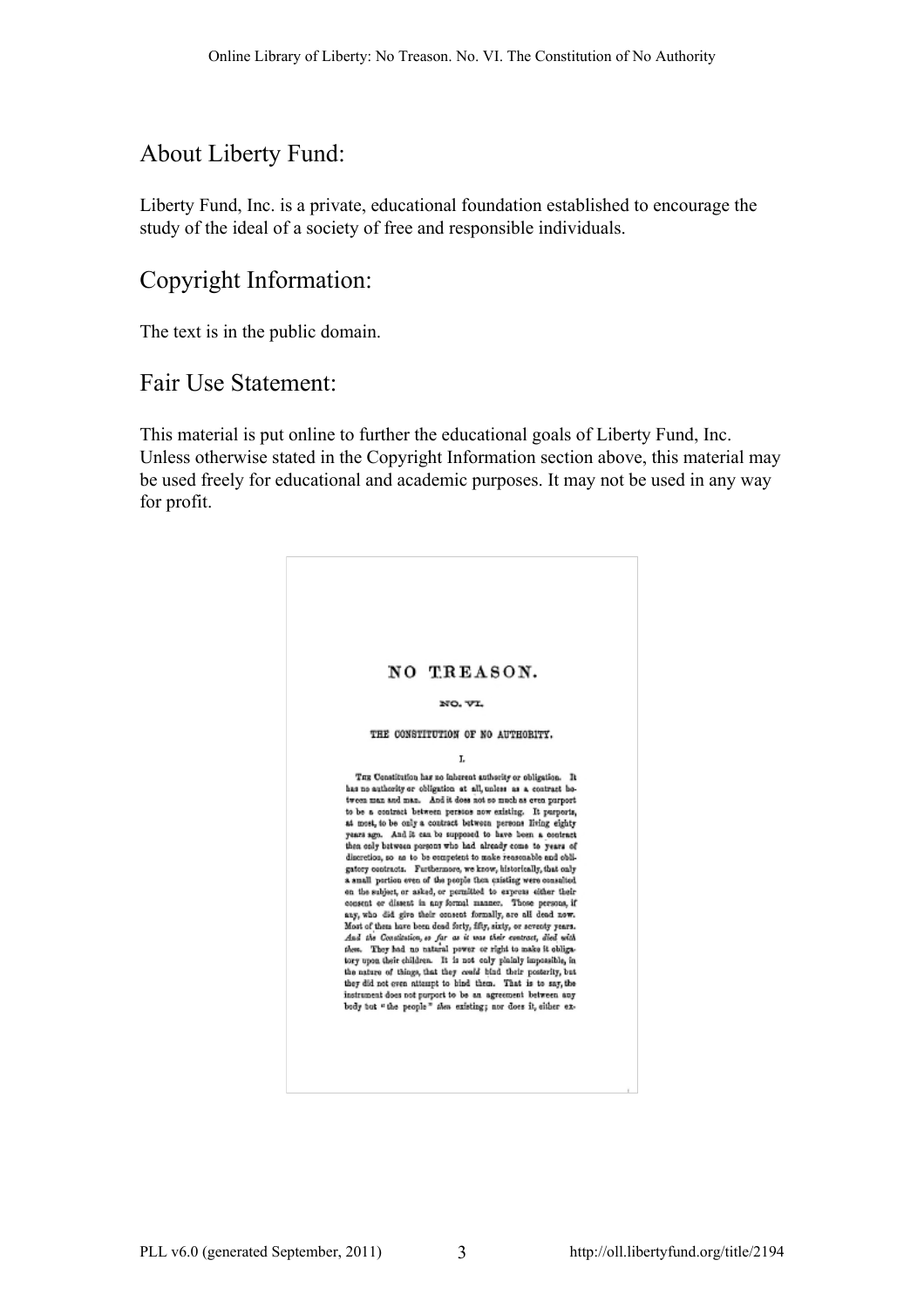# Table Of Contents

| No Treason. No. VI.: The Constitution of No Authority. |
|--------------------------------------------------------|
| <u>I.</u>                                              |
| <u>Щ.</u>                                              |
| $\underline{\text{III.}}$                              |
| $\underline{\mathbf{I}}\underline{\mathbf{v}}$         |
| $\underline{V}$                                        |
| <b>VI.</b>                                             |
| <b>VII.</b>                                            |
| VIII.                                                  |
| $\frac{\underline{IX.}}{\underline{X.}}$               |
|                                                        |
|                                                        |
| <b>XII.</b>                                            |
| XIII.                                                  |
| XIV.                                                   |
| XV.                                                    |
| XVI.                                                   |
| XVII.                                                  |
| XVIII.                                                 |
| XIX.                                                   |
| Appendix.                                              |

Entered according to Act of Congress, in the year 1870, By LYSANDER SPOONER,

in the Clerk's Office of the District Court of the United States, for the District of Massachusetts.

The first and second numbers of this series were published in 1867. For reasons not necessary to be explained, the *sixth* is now published in advance of the third, fourth and fifth.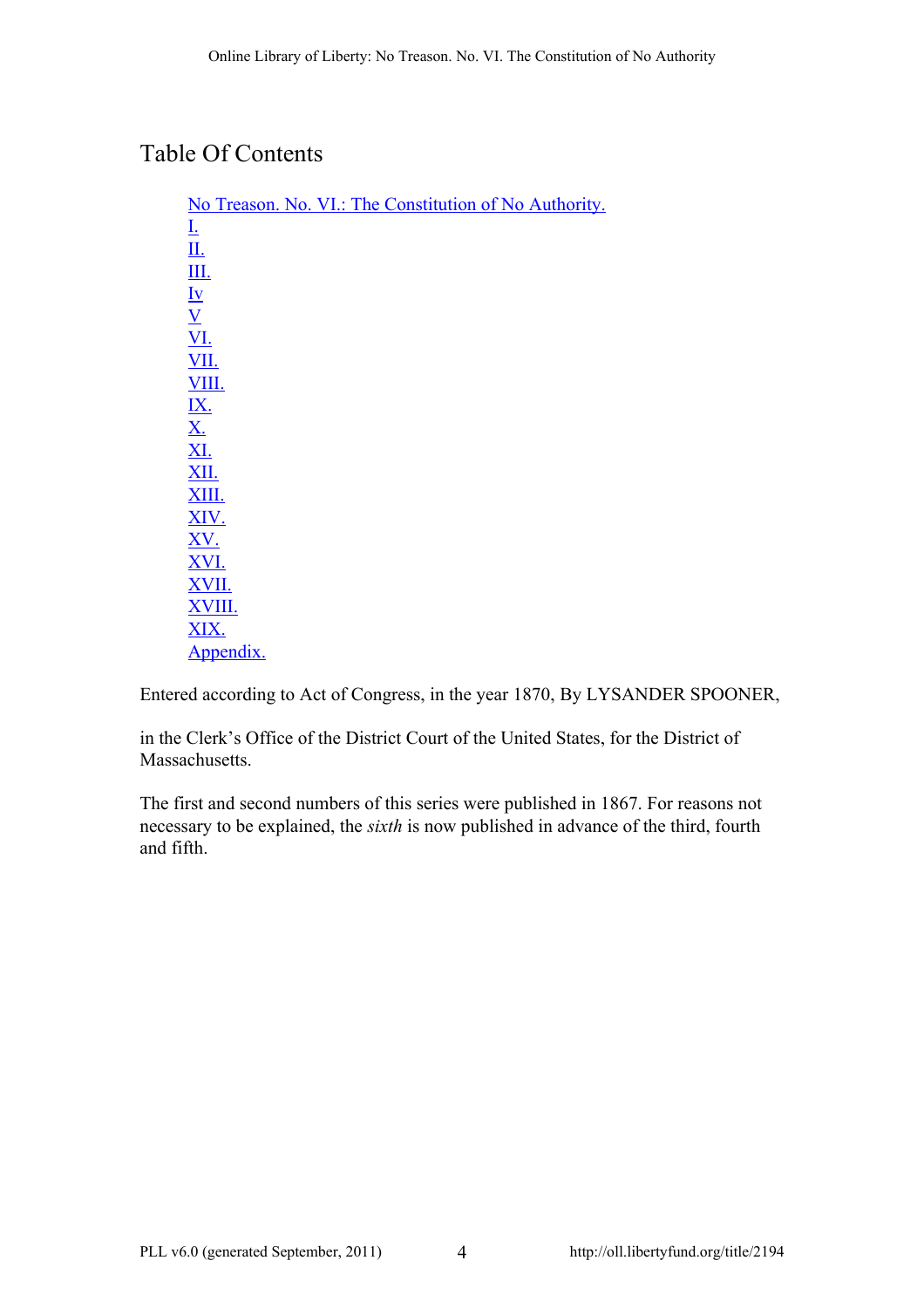# <span id="page-4-0"></span>NO TREASON.

# NO. VI.

# THE CONSTITUTION OF NO AUTHORITY.

I.

The Constitution has no inherent authority or obligation. It has no authority or obligation at all, unless as a contract between man and man. And it does not so much as even purport to be a contract between persons now existing. It purports, at most, to be only a contract between persons living eighty years ago. And it can be supposed to have been a contract then only between persons who had already come to years of discretion, so as to be competent to make reasonable and obligatory contracts. Furthermore, we know, historically, that only a small portion even of the people then existing were consulted on the subject, or asked, or permitted to express either their consent or dissent in any formal manner. Those persons, if any, who did give their consent formally, are all dead now. Most of them have been dead forty, fifty, sixty, or seventy years. *And the Constitution, so far as it was their contract, died with them.* They had no natural power or right to make it obligatory upon their children. It is not only plainly impossible, in the nature of things, that they *could* bind their posterity, but they did not even attempt to bind them. That is to say, the instrument does not purport to be an agreement between any body but "the people" *then* existing; nor does it, either expressly or impliedly, assert any right, power, or disposition, on their part, to bind any body but themselves. Let us see. Its language is:

"We, the people of the United States [that is, the people *then existing* in the United States], in order to form a more perfect union, insure domestic tranquillity, provide for the common defence, promote the general welfare, and secure the blessings of liberty to ourselves *and our posterity,* do ordain and establish this Constitution for the United States of America."

It is plain, in the first place, that this language, *as an agreement,* purports to be only what it at most really was, viz: a contract between the people *then existing;* and, of necessity, binding, as a contract, only upon those *then existing.* In the second place, the language neither expresses nor implies that they had any intention or desire, nor that they imagined they had any right or power, to *bind* their "posterity" to live under it. It does not say that their "posterity" will, shall, or must live under it. It only says, in effect, that their hopes and motives in adopting it were that it might prove useful to their posterity, as well as to themselves, by promoting their union, safety, tranquillity, liberty, etc.

Suppose an agreement were entered into, in this form: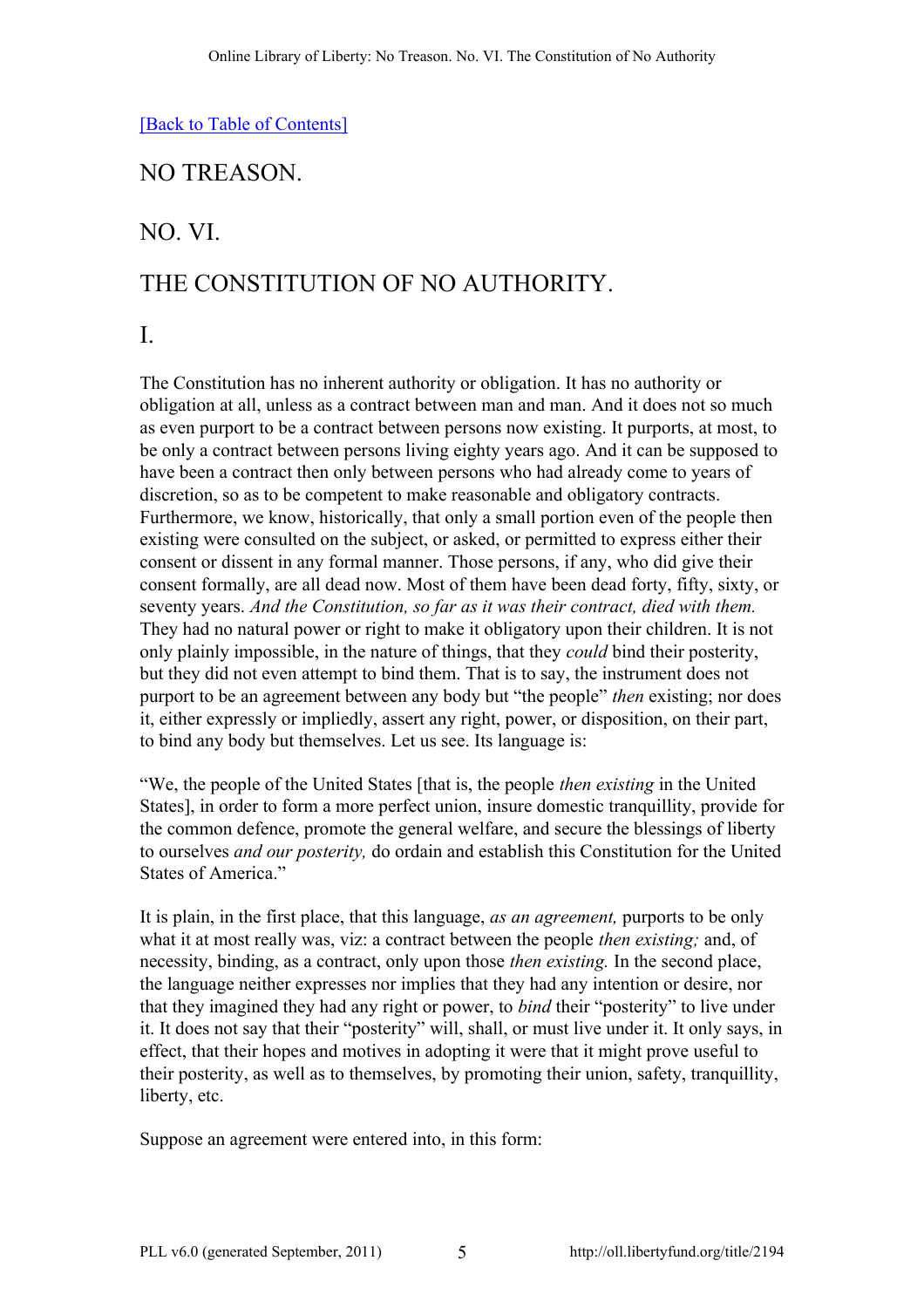We, the people of Boston, agree to maintain a fort on Governor's Island, to protect ourselves *and our posterity* against invasion.

This agreement, *as an agreement,* would clearly bind nobody but the people then existing. Secondly, it would assert no right, power, or disposition, on their part, to *compel* their "posterity" to maintain such a fort. It would only indicate that the supposed welfare of their posterity was one of the motives that induced the original parties to enter into the agreement.

When a man says he is building a house for himself *and his posterity,* he does not mean to be understood as saying that he has any thought of *binding* them, nor is it to be inferred that he is so foolish as to imagine that he has any right or power to *bind* them, to live in it. So far as they are concerned, he only means to be understood as saying that his hopes and motives, in building it, are that they, or at least some of them, may find it for their happiness to live in it.

So when a man says he is planting a tree for himself *and his posterity,* he does not mean to be understood as saying that he has any thought of *compelling* them, nor is it to be inferred that he is such a simpleton as to imagine that he has any right or power to compel them, to eat the fruit. So far as they are concerned, he only means to say that his hopes and motives, in planting the tree, are that its fruit may be agreeable to them.

So it was with those who originally adopted the Constitution. Whatever may have been their personal intentions, the legal meaning of their language, so far as their "posterity" was concerned, simply was, that their hopes and motives, in entering into the agreement, were that it might prove useful and acceptable to their posterity; that it might promote their union, safety, tranquillity, and welfare; and that it might tend "to secure to them the blessings of liberty." The language does not assert nor at all imply, any right, power, or disposition, on the part of the original parties to the agreement, to *compel* their "posterity" to live under it. If they had intended to *bind* their posterity to live under it, they should have said that their object was, not "to secure to them the blessings of liberty," but to make slaves of them; for if their "posterity" are bound to live under it, they are nothing less than the slaves of their foolish, tyrannical, and dead grandfathers.

It cannot be said that the Constitution formed "the people of the United States," for all time, into a corporation. It does not speak of "the people" as a corporation, but as individuals. A corporation does not describe itself as "we," nor as "people," nor as "ourselves." Nor does a corporation, in legal language, have any "posterity." It supposes itself to have, and speaks of itself as having, perpetual existence, as a single individuality.

Moreover, no body of men, existing at any one time, have the power to create a perpetual corporation. A corporation can become practically perpetual only by the voluntary accession of new members, as the old ones die off. But for this voluntary accession of new members, the corporation necessarily dies with the death of those who originally composed it.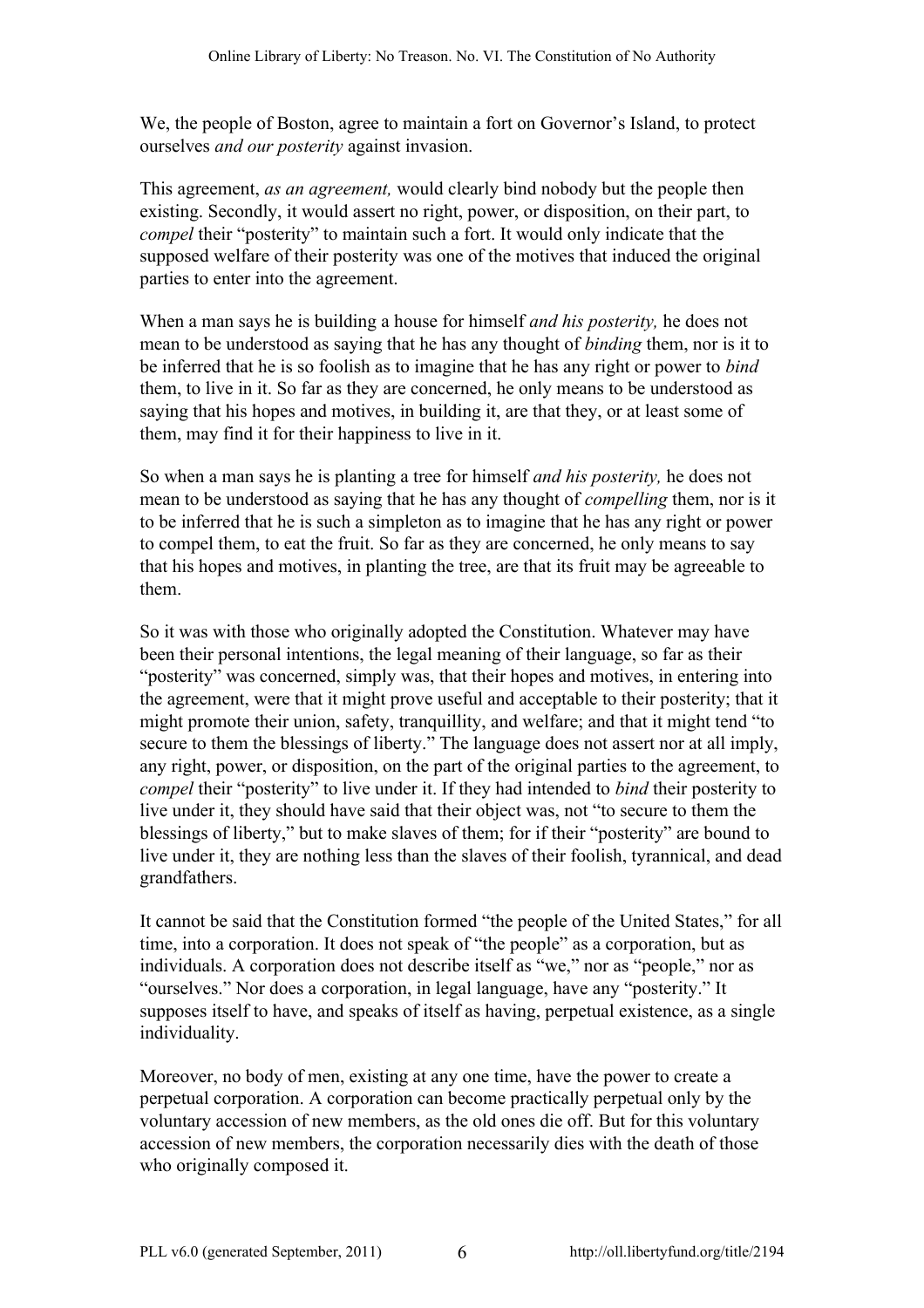Legally speaking, therefore, there is, in the Constitution, nothing that professes or attempts to bind the "posterity" of those who establish it.

If, then, those who established the Constitution, had no power to bind, and did not attempt to bind, their posterity, the question arises, whether their posterity have bound themselves? If they have done so, they can have done so in only one or both of these two ways, viz. by voting, and paying taxes.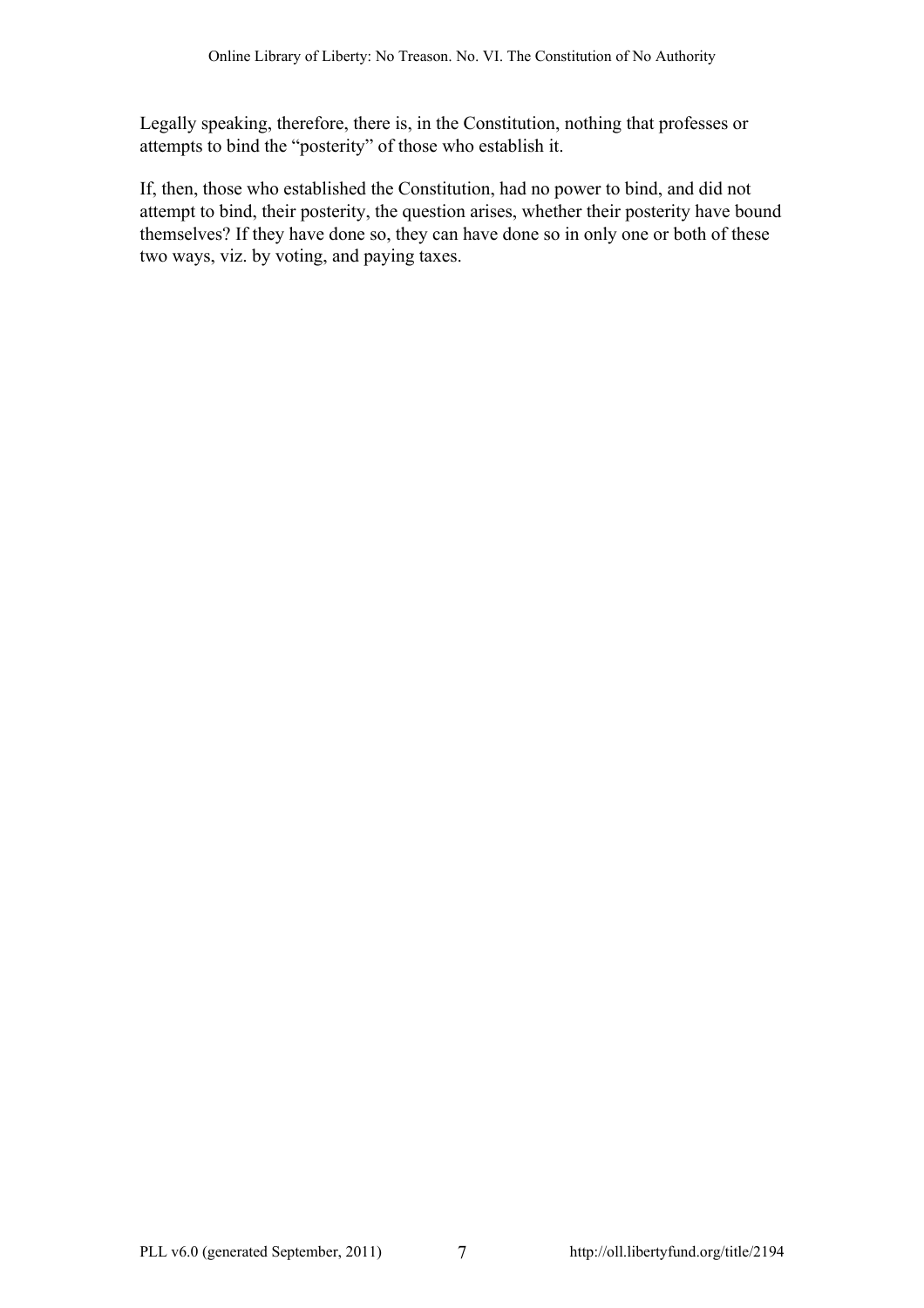### <span id="page-7-0"></span> $II$ .

Let us consider these two matters, voting and tax paying, separately. And first of voting.

All the voting that has ever taken place under the Constitution, has been of such a kind that it not only did not pledge the whole people to support the Constitution, but it did not even pledge any one of them to do so, as the following considerations show.

1. In the very nature of things, the act of voting could bind nobody but the actual voters. But owing to the property qualifications required, it is probable that, during the first twenty or thirty years under the Constitution, not more than one tenth, fifteenth, or perhaps twentieth of the whole population (black and white, men, women, and minors) were permitted to vote. Consequently, so far as voting was concerned, not more than one tenth, fifteenth, or twentieth of those then existing, could have incurred any obligation to support the Constitution.

At the present time, it is probable that not more than one sixth of the whole population are *permitted* to vote. Consequently, so far as voting is concerned, the other fivesixths can have given no pledge that they will support the Constitution.

2. Of the one-sixth that are *permitted* to vote, probably not more than two-thirds (about one-ninth of the whole population) have *usually* voted. Many never vote at all. Many vote only once in two, three, five, or ten years, in periods of great excitement.

No one, by voting, can be said to pledge himself for any longer period than that for which he votes. If, for example, I vote for an officer who is to hold his office for only a year, I cannot be said to have thereby pledged myself to support the government beyond that term. Therefore, on the ground of actual voting, it probably cannot be said that more than one-ninth, or one-eighth, of the whole population are *usually* under any pledge to support the Constitution.

3. It cannot be said that, by voting, a man pledges himself to support the Constitution, unless the act of voting be a perfectly voluntary one on his part. Yet the act of voting cannot properly be called a voluntary one on the part of any very large number of those who do vote. It is rather a measure of necessity imposed upon them by others, than one of their own choice. On this point I repeat what was said in a former number,[\\*](#page-45-1) viz:

<span id="page-7-1"></span>"In truth, in the case of individuals, their actual voting is not to be taken as proof of consent, *even for the time being.* On the contrary, it is to be considered that, without his consent having even been asked a man finds himself environed by a government that he cannot resist; a government that forces him to pay money, render service, and forego the exercise of many of his natural rights, under peril of weighty punishments. He sees, too, that other men practise this tyranny over him by the use of the ballot. He sees further, that, if he will but use the ballot himself, he has some chance of relieving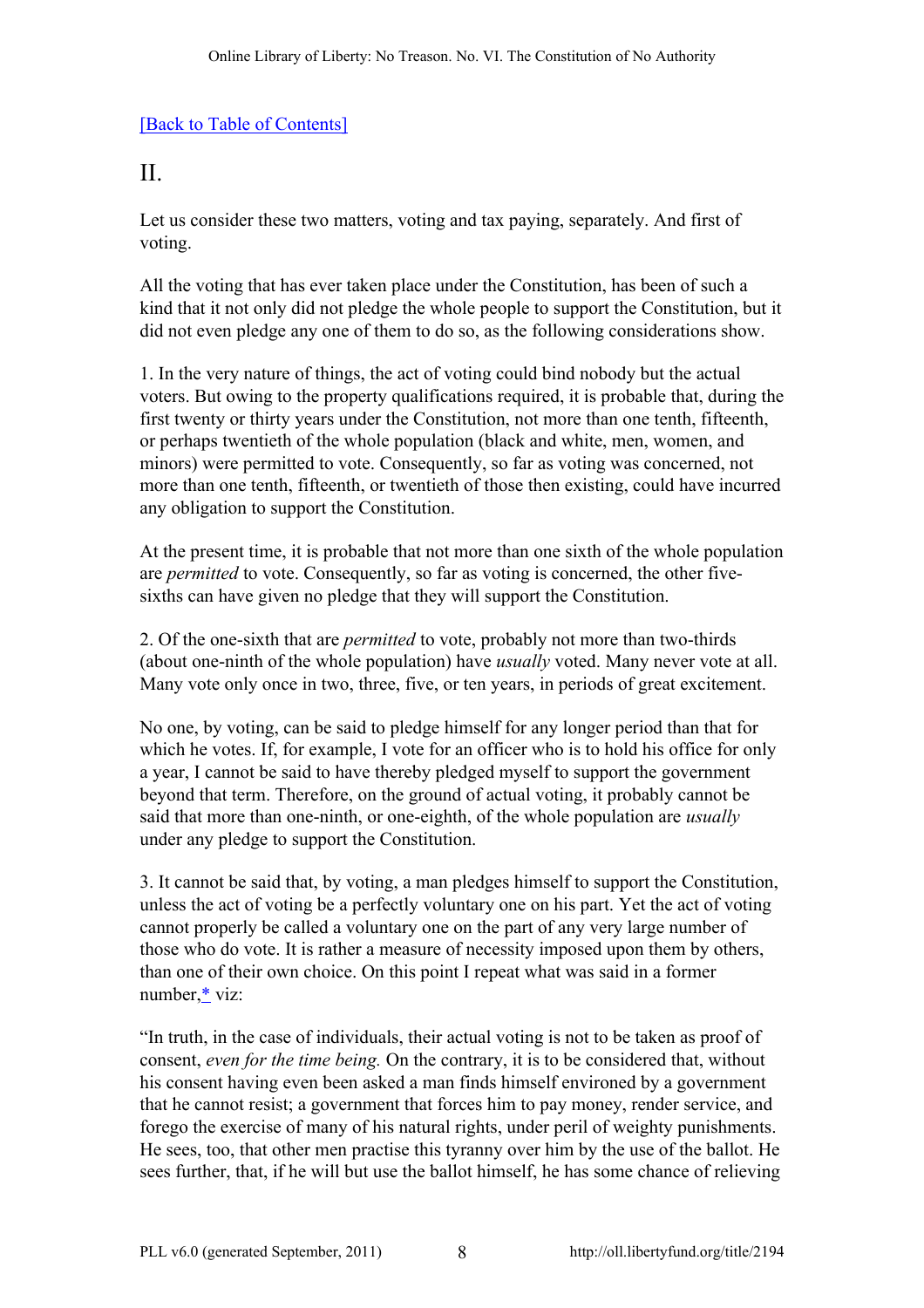himself from this tyranny of others, by subjecting them to his own. In short, he finds himself, without his consent, so situated that, if he use the ballot, he may become a master; if he does not use it, he must become a slave. And he has no other alternative than these two. In self-defence, he attempts the former. His case is analogous to that of a man who has been forced into battle, where he must either kill others, or be killed himself. Because, to save his own life in battle, a man attempts to take the lives of his opponents, it is not to be inferred that the battle is one of his own choosing. Neither in contests with the ballot—which is a mere substitute for a bullet—because, as his only chance of self-preservation, a man uses a ballot, is it to be inferred that the contest is one into which he voluntarily entered; that he voluntarily set up all his own natural rights, as a stake against those of others, to be lost or won by the mere power of numbers. On the contrary, it is to be considered that, in an exigency into which he had been forced by others, and in which no other means of self-defence offered, he, as a matter of necessity, used the only one that was left to him.

"Doubtless the most miserable of men, under the most oppressive government in the world, if allowed the ballot, would use it, if they could see any chance of thereby meliorating their condition. But it would not, therefore, be a legitimate inference that the government itself, that crushes them, was one which they had voluntarily set up, or ever consented to.

"Therefore, a man's voting under the Constitution of the United States, is not to be taken as evidence that he ever freely assented to the Constitution, *even for the time being.* Consequently we have no proof that any very large portion, even of the actual voters of the United States, ever really and voluntarily consented to the Constitution, *even for the time being.* Nor can we ever have such proof, until every man is left perfectly free to consent, or not, without thereby subjecting himself or his property to be disturbed or injured by others."

As we can have no legal knowledge as to who votes from choice, and who from the necessity thus forced upon him, we can have no legal knowledge, *as to any particular individual*, that he voted from choice; or, consequently, that by voting, he consented, or pledged himself, to support the government. Legally speaking, therefore, the act of voting utterly fails to pledge *any one* to support the government. It utterly fails to prove that the government rests upon the voluntary support of any body. On general principles of law and reason, it cannot be said that the government has any voluntary supporters at all, until it can be distinctly shown *who* its voluntary supporters are.

4. As taxation is made compulsory on all, whether they vote or not, a large proportion of those who vote, no doubt do so to prevent their own money being used against themselves; when, in fact, they would have gladly abstained from voting, if they could thereby have saved themselves from taxation alone, to say nothing of being saved from all the other usurpations and tyrannies of the government. To take a man's property without his consent, and then to infer his consent because he attempts, by voting, to prevent that property from being used to his injury, is a very insufficient proof of his consent to support the Constitution. It is, in fact, no proof at all. And as we can have no legal knowledge as to *who* the particular individuals are, if there are any, who are willing to be taxed for the sake of voting, or who would prefer freedom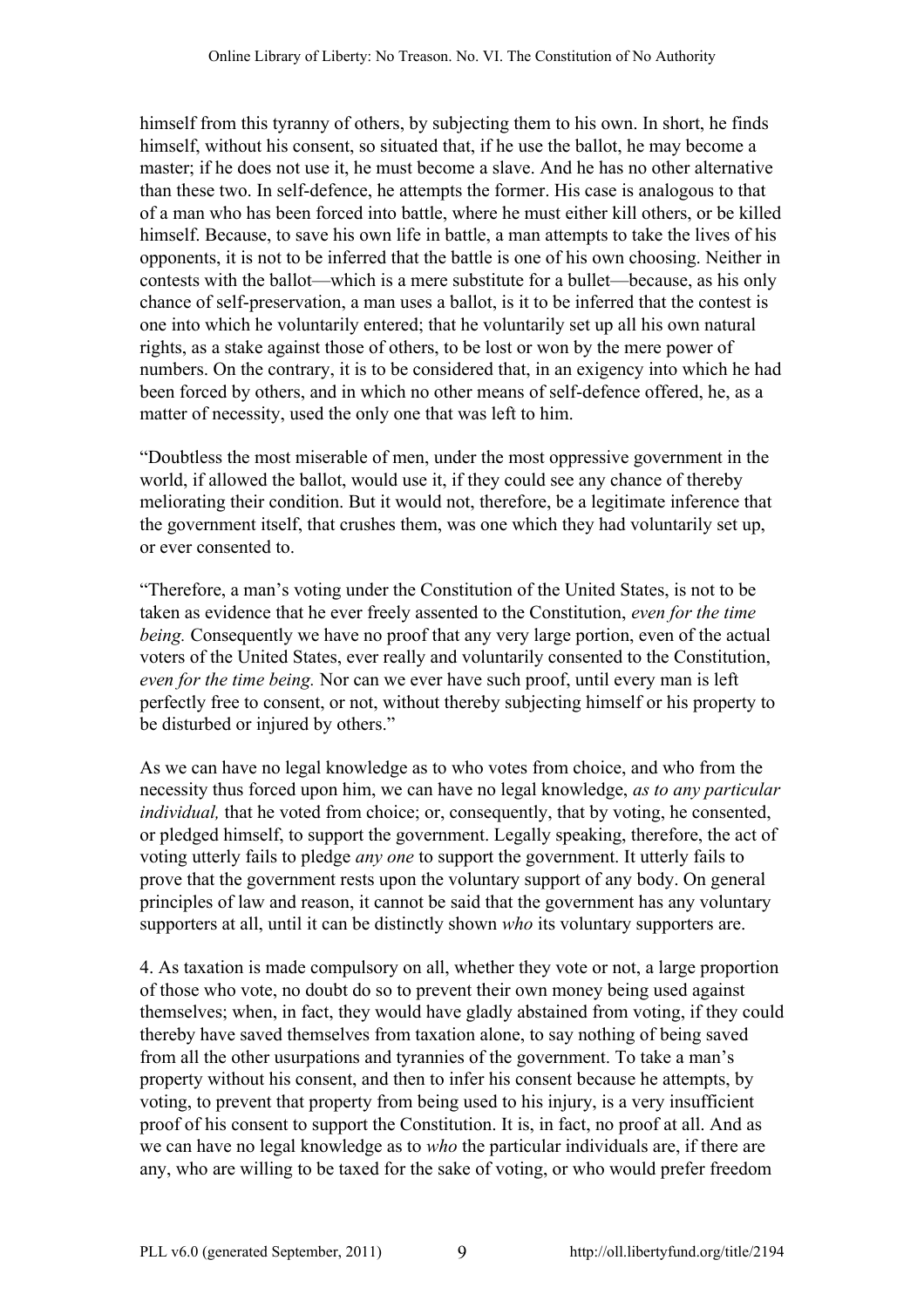from taxation to the privilege of voting, we can have no legal knowledge that any particular individual consents to be taxed for the sake of voting; or, consequently, consents to support the Constitution.

5. At nearly all elections, votes are given for various candidates for the same office. Those who vote for the unsuccessful candidates cannot properly be said to have voted to sustain the Constitution. They may, with more reason, be supposed to have voted, not to support the Constitution, but specially to prevent the tyranny which they anticipate the successful candidate intends to practise upon them under color of the Constitution; and therefore may reasonably be supposed to have voted against the Constitution itself. This supposition is the more reasonable, inasmuch as such voting is the only mode allowed to them of expressing their dissent to the Constitution.

6. Many votes are usually given for candidates who have no prospect of success. Those who give such votes may reasonably be supposed to have voted as they did, with a special intention, not to support, but to obstruct the execution of, the Constitution; and, therefore, against the Constitution itself.

7. As all the different votes are given secretly (by secret ballot), there is no legal means of knowing, from the votes themselves, *who* votes for, and *who* against, the Constitution. Therefore voting affords no legal evidence that *any particular individual* supports the Constitution. And where there can be no legal evidence that *any particular individual* supports the Constitution, it cannot legally be said that anybody supports it. It is clearly impossible to have any legal proof of the intentions of large numbers of men, where there can be no legal proof of the intentions of any particular one of them.

8. There being no legal proof of any man's intentions, in voting, we can only conjecture them. As a conjecture, it is probable that a very large proportion of those who vote, do so on this principle, viz., that if, by voting, they could but get the government into their own hands (or that of their friends), and use its powers against their opponents, they would then willingly support the Constitution; but if their opponents are to have the power, and use it against them, then they would *not* willingly support the Constitution.

In short, men's voluntary support of the Constitution is doubtless, in most cases, wholly contingent upon the question whether, by means of the Constitution, they can make themselves masters, or are to be made slaves.

Such contingent consent as that is, in law and reason, no consent at all.

9. As every body who supports the Constitution by voting (if there are any such) does so secretly (by secret ballot), and in a way to avoid all personal responsibility for the acts of his agents or representatives, it cannot legally or reasonably be said that anybody at all supports the Constitution by voting. No man can reasonably or legally be said to do such a thing as to assent to, or support, the Constitution, *unless he does it openly, and in a way to make himself personally responsible for the acts of his agents, so long as they act within the limits of the power he delegates to them.*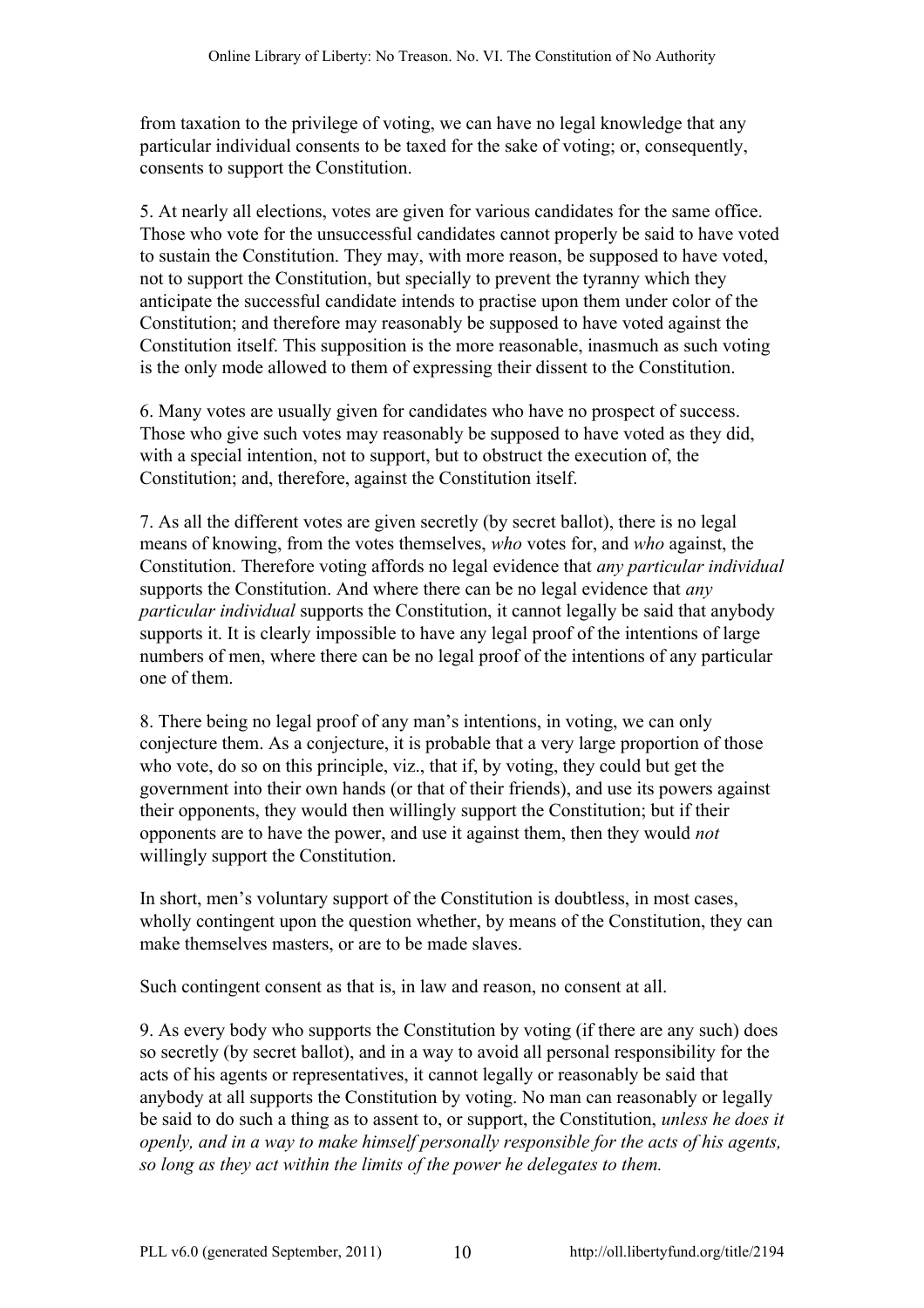10. As all voting is secret, (by secret ballot,) and as all secret governments are necessarily only secret bands of robbers, tyrants, and murderers, the general fact that our government is practically carried on by means of such voting, only proves that there is among us a secret band of robbers, tyrants and murderers, whose purpose is to rob, enslave, and, so far as necessary to accomplish their purposes, murder, the rest of the people. The simple fact of the existence of such a band does nothing towards proving that "the people of the United States," or any one of them, voluntarily supports the Constitution.

For all the reasons that have now been given, voting furnishes no legal evidence as to who the particular individuals are (if there are any), who *voluntarily* support the Constitution. It therefore furnishes no legal evidence that any body supports it *voluntarily.*

So far, therefore, as voting is concerned, the Constitution, legally speaking, has no supporters at all.

And, as matter of fact, there is not the slightest probability that the Constitution has a single *bona fide* supporter in the country. That is to say, there is not the slightest probability that there is a single man in the country, who both understands what the Constitution really is, *and sincerely supports it for what it really is.*

<span id="page-10-0"></span>The ostensible supporters of the Constitution, like the ostensible supporters of most other governments, are made up of three classes, viz.: 1. Knaves, a numerous and active class, who see in the government an instrument which they can use for their own aggrandizement or wealth. 2. Dupes—a large class, no doubt—each of whom, because he is allowed one voice out of millions in deciding what he may do with his own person and his own property, and because he is permitted to have the same voice in robbing, enslaving, and murdering others, that others have in robbing, enslaving, and murdering himself, is stupid enough to imagine that he is a "free man," a "sovereign"; that this is "a free government"; "a government of equal rights," "the best government on earth,"[\\*](#page-45-2) and such like absurdities. 3. A class who have some appreciation of the evils of government, but either do not see how to get rid of them, or do not choose to so far sacrifice their private interests as to give themselves seriously and earnestly to the work of making a change.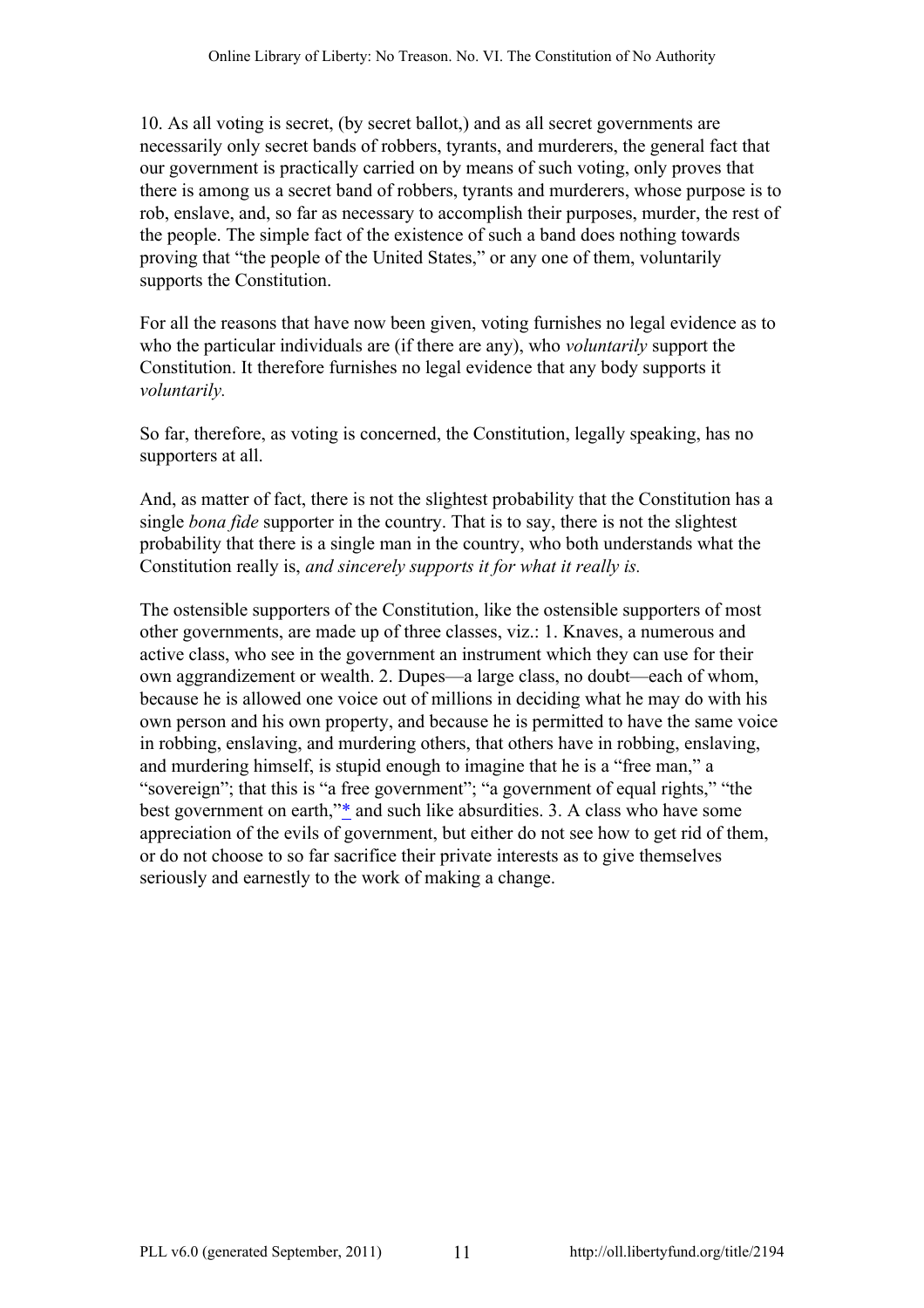# <span id="page-11-0"></span>III.

The payment of taxes, being compulsory, of course furnishes no evidence that any one voluntarily supports the Constitution.

It is true that the *theory* of our Constitution is, that all taxes are paid voluntarily; that our government is a mutual insurance company, voluntarily entered into by the people with each other; that each man makes a free and purely voluntary contract with all others who are parties to the Constitution, to pay so much money for so much protection, the same as he does with any other insurance company; and that he is just as free not to be protected, and not to pay any tax, as he is to pay a tax, and be protected.

But this theory of our government is wholly different from the practical fact. The fact is that the government, like a highwayman, says to a man: *Your money, or your life.* And many, if not most, taxes are paid under the compulsion of that threat.

The government does not, indeed, waylay a man in a lonely place, spring upon him from the road side, and, holding a pistol to his head, proceed to rifle his pockets. But the robbery is none the less a robbery on that account; and it is far more dastardly and shameful.

The highwayman takes solely upon himself the responsibility, danger, and crime of his own act. He does not pretend that he has any rightful claim to your money, or that he intends to use it for your own benefit. He does not pretend to be anything but a robber. He has not acquired impudence enough to profess to be merely a "protector," and that he takes men's money against their will, merely to enable him to "protect" those infatuated travellers, who feel perfectly able to protect themselves, or do not appreciate his peculiar system of protection. He is too sensible a man to make such professions as these. Furthermore, having taken your money, he leaves you, as you wish him to do. He does not persist in following you on the road, against your will; assuming to be your rightful "sovereign," on account of the "protection" he affords you. He does not keep "protecting" you, by commanding you to bow down and serve him; by requiring you to do this, and forbidding you to do that; by robbing you of more money as often as he finds it for his interest or pleasure to do so; and by branding you as a rebel, a traitor, and an enemy to your country, and shooting you down without mercy, if you dispute his authority, or resist his demands. He is too much of a gentleman to be guilty of such impostures, and insults, and villanies as these. In short, he does not, in addition to robbing you, attempt to make you either his dupe or his slave.

The proceedings of those robbers and murderers, who call themselves "the government," are directly the opposite of these of the single highwayman.

In the first place, they do not, like him, make themselves individually known; or, consequently, take upon themselves personally the responsibility of their acts. On the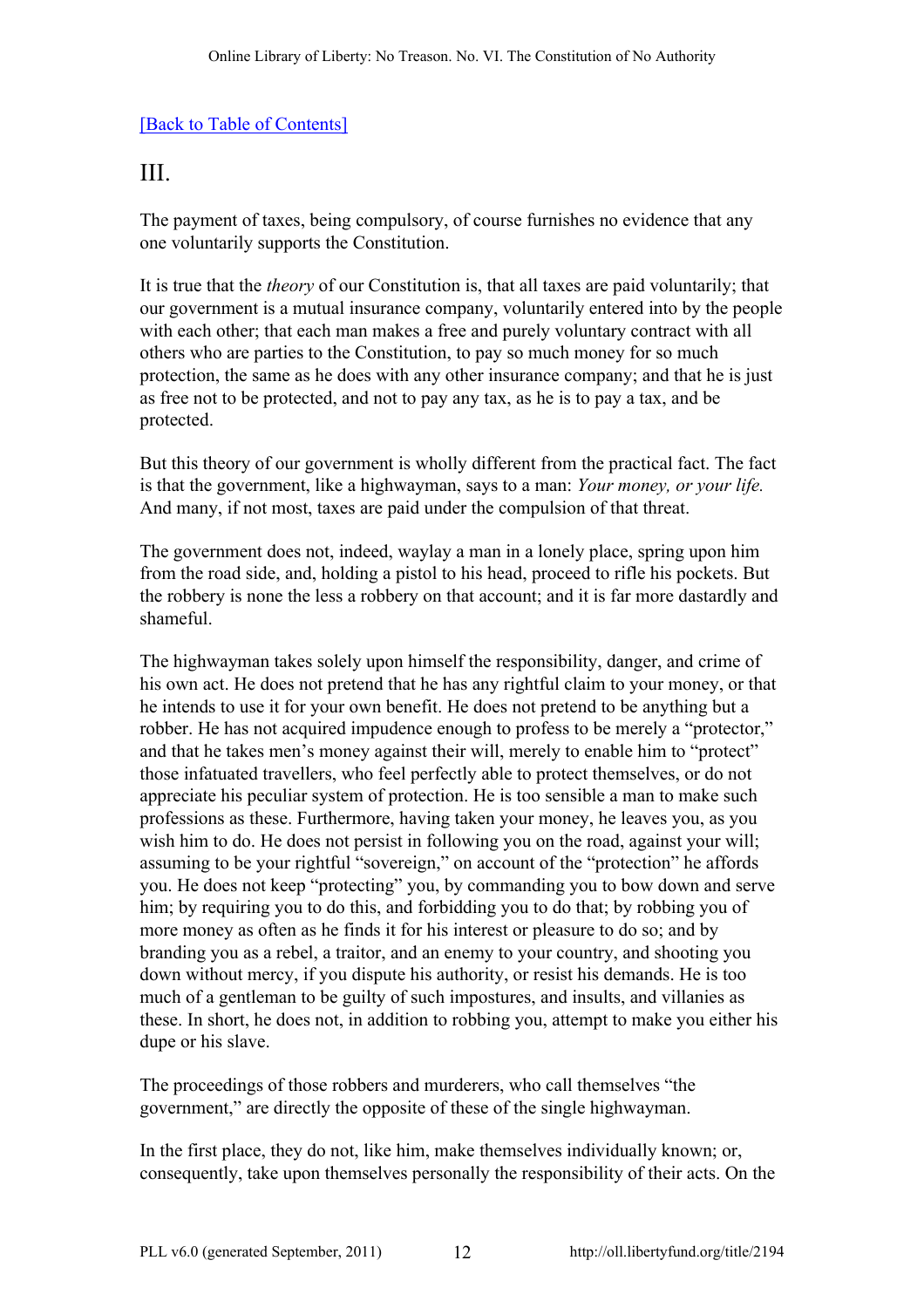contrary, they secretly (by secret ballot) designate some one of their number to commit the robbery in their behalf, while they keep themselves practically concealed. They say to the person thus designated:

Go to A— B—, and say to him that "the government" has need of money to meet the expenses of protecting him and his property. If he presumes to say that he has never contracted with us to protect him, and that he wants none of our protection, say to him that that is our business, and not his; that we *choose* to protect him, whether he desires us to do so or not; and that we demand pay, too, for protecting him. If he dares to inquire who the individuals are, who have thus taken upon themselves the title of "the government," and who assume to protect him, and demand payment of him, without his having ever made any contract with them, say to him that that, too, is our business, and not his; that we do not *choose* to make ourselves *individually* known to him; that we have secretly (by secret ballot) appointed you our agent to give him notice of our demands, and, if he complies with them, to give him, in our name, a receipt that will protect him against any similar demand *for the present year.* If he refuses to comply, seize and sell enough of his property to pay not only our demands, but all your own expenses and trouble beside. If he resists the seizure of his property, call upon the bystanders to help you (doubtless some of them will prove to be members of our band). If, in defending his property, he should kill any of our band who are assisting you, capture him at all hazards; charge him (in one of our courts) with murder, convict him, and hang him. If he should call upon his neighbors, or any others who, like him, may be disposed to resist our demands, and they should come in large numbers to his assistance, cry out that they are all rebels and traitors; that "our country" is in danger; call upon the commander of our hired murderers; tell him to quell the rebellion and "save the country," cost what it may. Tell him to kill all who resist, though they should be hundreds of thousands; and thus strike terror into all others similarly disposed. See that the work of murder is thoroughly done, that we may have no further trouble of this kind hereafter. When these traitors shall have thus been taught our strength and our determination, they will be good loyal citizens for many years, and pay their taxes without a why or a wherefore.

It is under such compulsion as this that taxes, so called, are paid. And how much proof the payment of taxes affords, that the people *consent* to support "the government," it needs no further argument to show.

2. Still another reason why the payment of taxes implies no consent, or pledge, to support the government, is that the tax payer does not know, and has no means of knowing, who the particular individuals are who compose "the government." To him "the government" is a myth, an abstraction, an incorporeality, with which he can make no contract, and to which he can give no consent, and make no pledge. He knows it only through its pretended agents. "The government" itself he never sees. He knows indeed, by common report, that certain persons, of a certain age, are *permitted* to vote; and thus to *make* themselves parts of, or (if they choose) opponents of, the government, for the time being. But who of them do thus vote, and especially *how* each one votes (whether so as to aid or oppose the government), he does not know; the voting being all done secretly (by secret ballot). Who, therefore, practically compose "the government," for the time being, he has no means of knowing. Of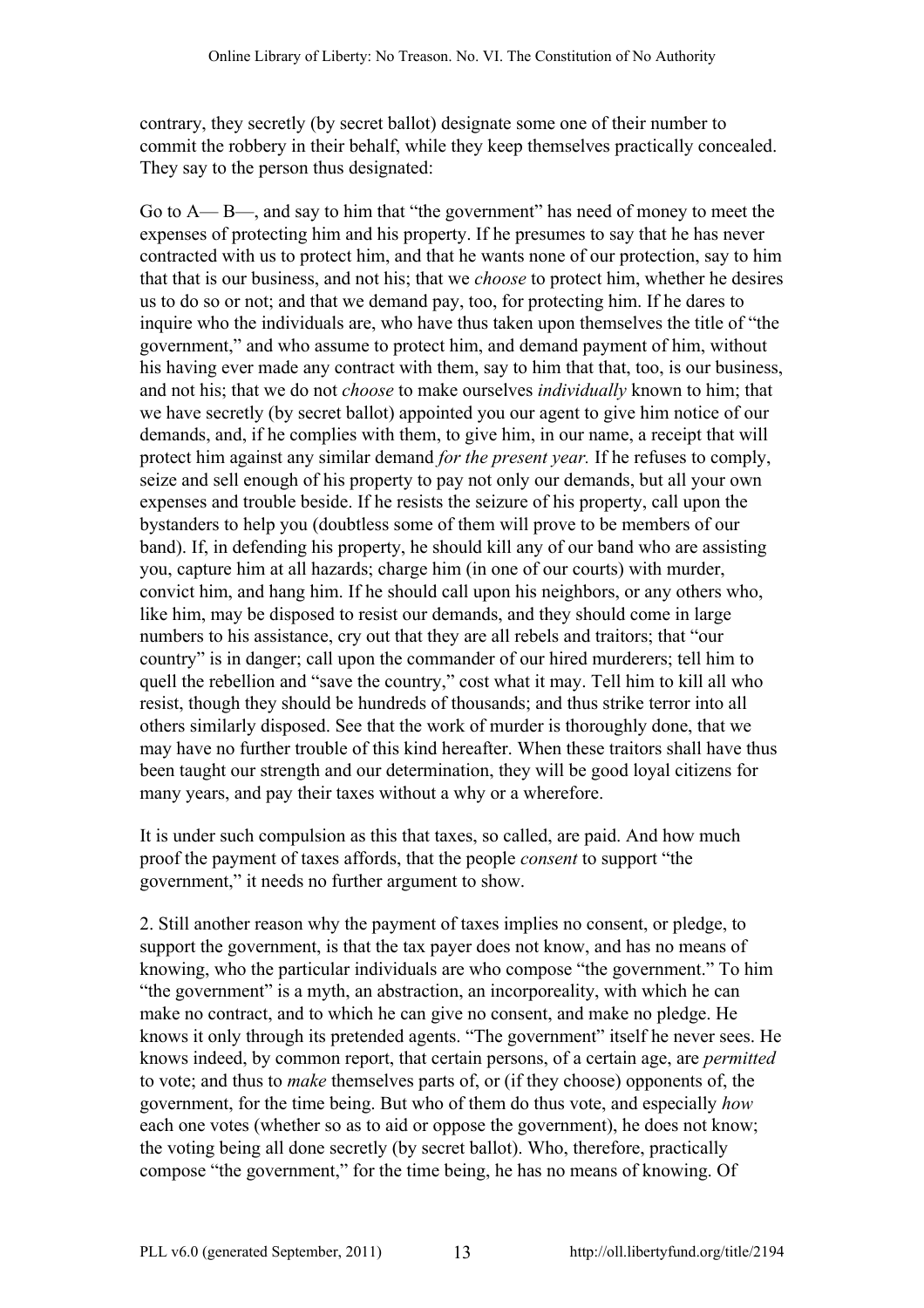course he can make no contract with them, give them no consent, and make them no pledge. Of necessity, therefore, his paying taxes to them implies, on his part, no contract, consent, or pledge to support them—that is, to support "the government," or the Constitution.

3. Not knowing who the particular individuals are, who call themselves "the government," the tax payer does not know whom he pays his taxes to. All he knows is that a man comes to him, representing himself to be the agent of "the government"—that is, the agent of a secret band of robbers and murderers, who have taken to themselves the title of "the government," and have determined to kill every body who refuses to give them whatever money they demand. To save his life, he gives up his money to this agent. But as this agent does not make his principals individually known to the tax payer, the latter, after he has given up his money, knows no more who are "the government"—that is, who were the robbers—than he did before. To say, therefore, that by giving up his money to their agent, he entered into a voluntary contract with them, that he pledges himself to obey them, to support them, and to give them whatever money they should demand of him in the future, is simply ridiculous.

4. All political power, as it is called, rests practically upon this matter of money. Any number of scoundrels, having money enough to start with, can establish themselves as a "government;" because, with money, they can hire soldiers, and with soldiers extort more money; and also compel general obedience to their will. It is with government, as Cæsar said it was in war, that money and soldiers mutually supported each other; that with money he could hire soldiers, and with soldiers extort money. So these villains, who call themselves governments, well understand that their power rests primarily upon money. With money they can hire soldiers, and with soldiers extort money. And, when their authority is denied, the first use they always make of money, is to hire soldiers to kill or subdue all who refuse them more money.

For this reason, whoever desires liberty, should understand these vital facts, viz.: 1. That every man who puts money into the hands of a "government" (so called), puts into its hands a sword which will be used against himself, to extort more money from him, and also to keep him in subjection to its arbitrary will. 2. That those who will take his money, without his consent, in the first place, will use it for his further robbery and enslavement, if he presumes to resist their demands in the future. 3. That it is a perfect absurdity to suppose that any body of men would ever take a man's money without his consent, for any such object as they profess to take it for, viz., that of protecting him; for why should they wish to protect him, if he does not wish them to do so? To suppose that they would do so, is just as absurd as it would be to suppose that they would take his money without his consent, for the purpose of buying food or clothing for him, when he did not want it. 4. If a man wants "protection," he is competent to make his own bargains for it; and nobody has any occasion to rob him, in order to "protect" him against his will. 5. That the only security men can have for their political liberty, consists in their keeping their money in their own pockets, until they have assurances, perfectly satisfactory to themselves, that it will be used as they wish it to be used, for their benefit, and not for their injury. 6. That no government, so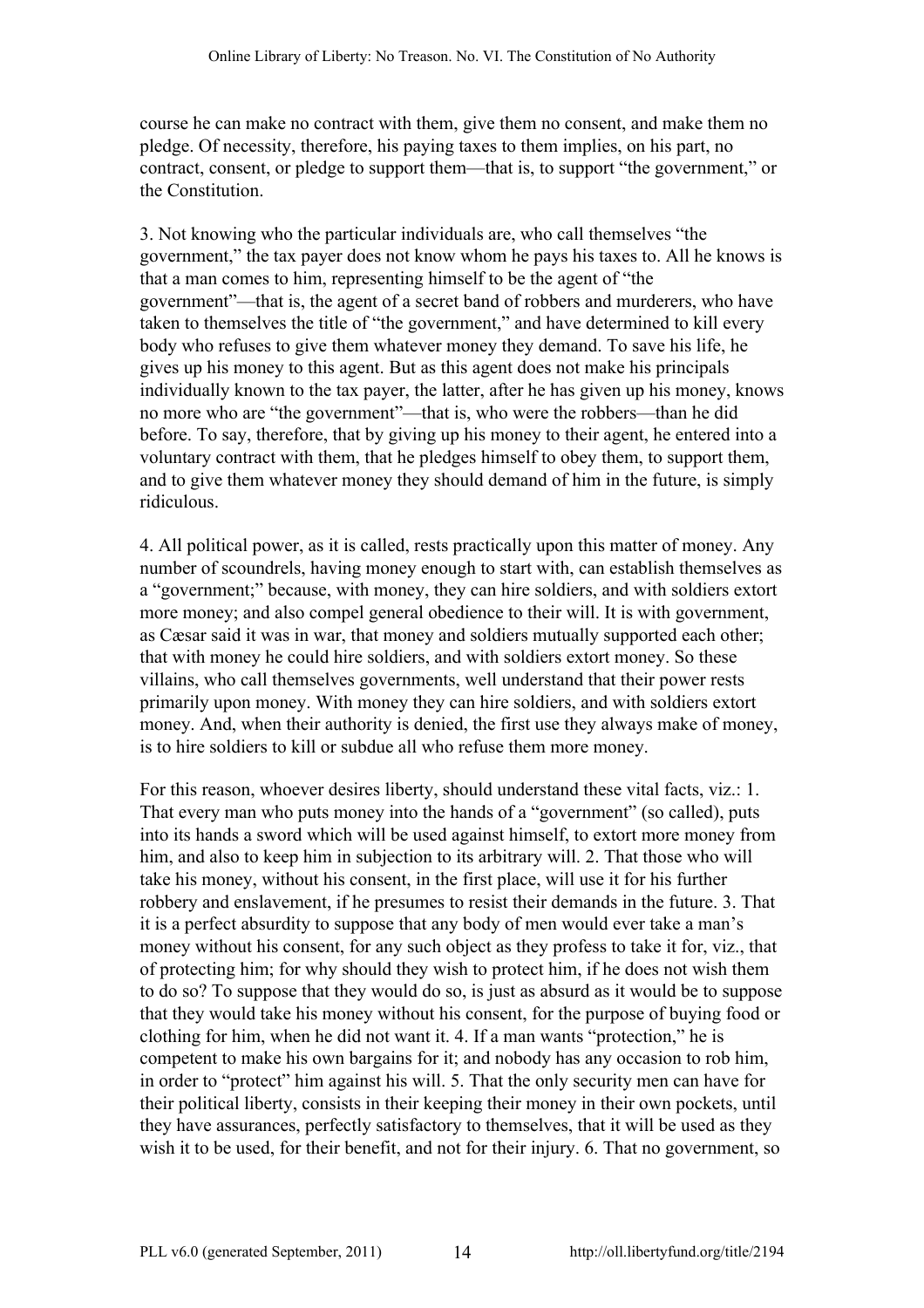called, can reasonably be trusted for a moment, or reasonably be supposed to have honest purposes in view, any longer than it depends wholly upon voluntary support.

These facts are all so vital and so self-evident, that it cannot reasonably be supposed that any one will *voluntarily* pay money to a "government," for the purpose of securing its protection, unless he first makes an explicit and purely voluntary contract with it for that purpose.

It is perfectly evident, therefore, that neither such voting, nor such payment of taxes, as actually takes place, proves anybody's consent, or obligation, to support the Constitution. Consequently we have no evidence at all that the Constitution is binding upon anybody, or that anybody is under any contract or obligation whatever to support it. And nobody *is* under any obligation to support it.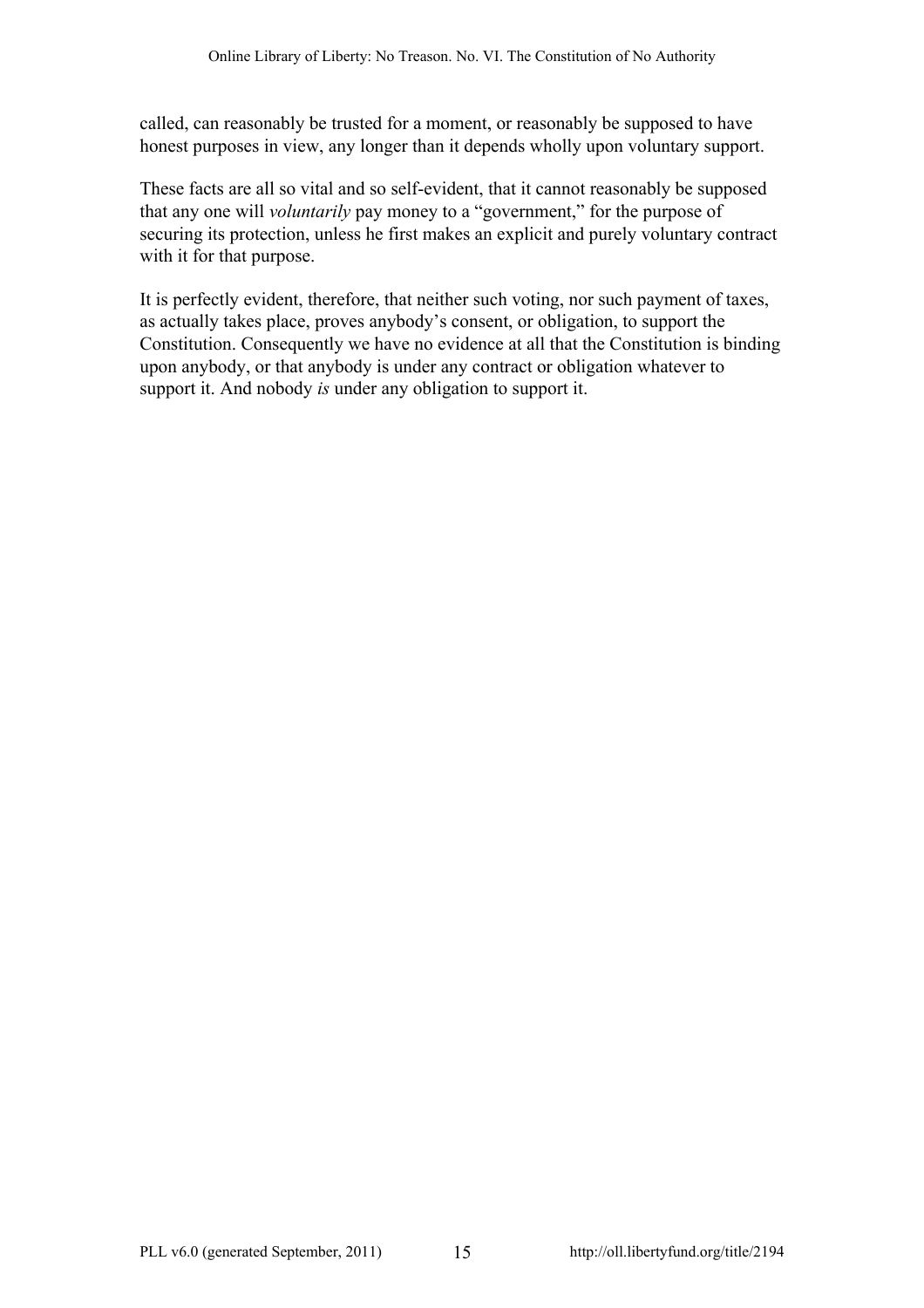### <span id="page-15-0"></span>IV

*The Constitution not only binas nobody now, but it never did bind anybody.* It never bound anybody, because it was never agreed to by any body in such a manner as to make it, on general principles of law and reason, binding upon him.

It is a general principle of law and reason, that a *written* instrument binds no one until he has signed it. This principle is so inflexible a one, that even though a man is unable to write his name, he must still "make his mark," before he is bound by a written contract. This custom was established ages ago, when few men could write their names; when a clerk—that is, a man who could write—was so rare and valuable a person, that even if he were guilty of high crimes, he was entitled to pardon, on the ground that the public could not afford to lose his services. Even at that time, a written contract must be signed; and men who could not write, either "made their mark," or signed their contracts by stamping their seals upon wax affixed to the parchment on which their contracts were written. Hence the custom of affixing seals, that has continued to this time.

The law holds, and reason declares, that if a written instrument is not signed, the presumption must be that the party to be bound by it, did not choose to sign it, or to bind himself by it. And law and reason both give him until the last moment, in which to decide whether he will sign it, or not. Neither law nor reason requires or expects a man to agree to an instrument, *until it is written;* for until it is written, he cannot know its precise legal meaning. And when it is written, and he has had the opportunity to satisfy himself of its precise legal meaning, he is then expected to decide, and not before, whether he will agree to it or not. And if he do not *then* sign it, his reason is supposed to be, that he does not choose to enter into such a contract. The fact that the instrument was written *for him to sign,* or with the hope that he would sign it, goes for nothing.

<span id="page-15-1"></span>Where would be the end of fraud and litigation, if one party could bring into court a written instrument, *without any signature,* and claim to have it enforced, upon the ground that it was written for another man to sign? that this other man had promised to sign it? that he ought to have signed it? that he had had the opportunity to sign it, if he would? but that he had refused or neglected to do so? yet that is the most that could ever be said of the Constitution. $*$  The very judges, who profess to derive all their authority from the Constitution—from an instrument that nobody ever signed—would spurn any other instrument, not signed, that should be brought before them for adjudication.

Moreover, a written instrument must, in law and reason, not only be signed, but must also be delivered to the party (or to some one for him), in whose favor it is made, before it can bind the party making it. The signing is of no effect, unless the instrument be also delivered. And a party is at perfect liberty to refuse to deliver a written instrument, after he has signed it. He is as free to refuse to deliver it, as he is to refuse to sign it. The constitution was not only never signed by anybody, but it was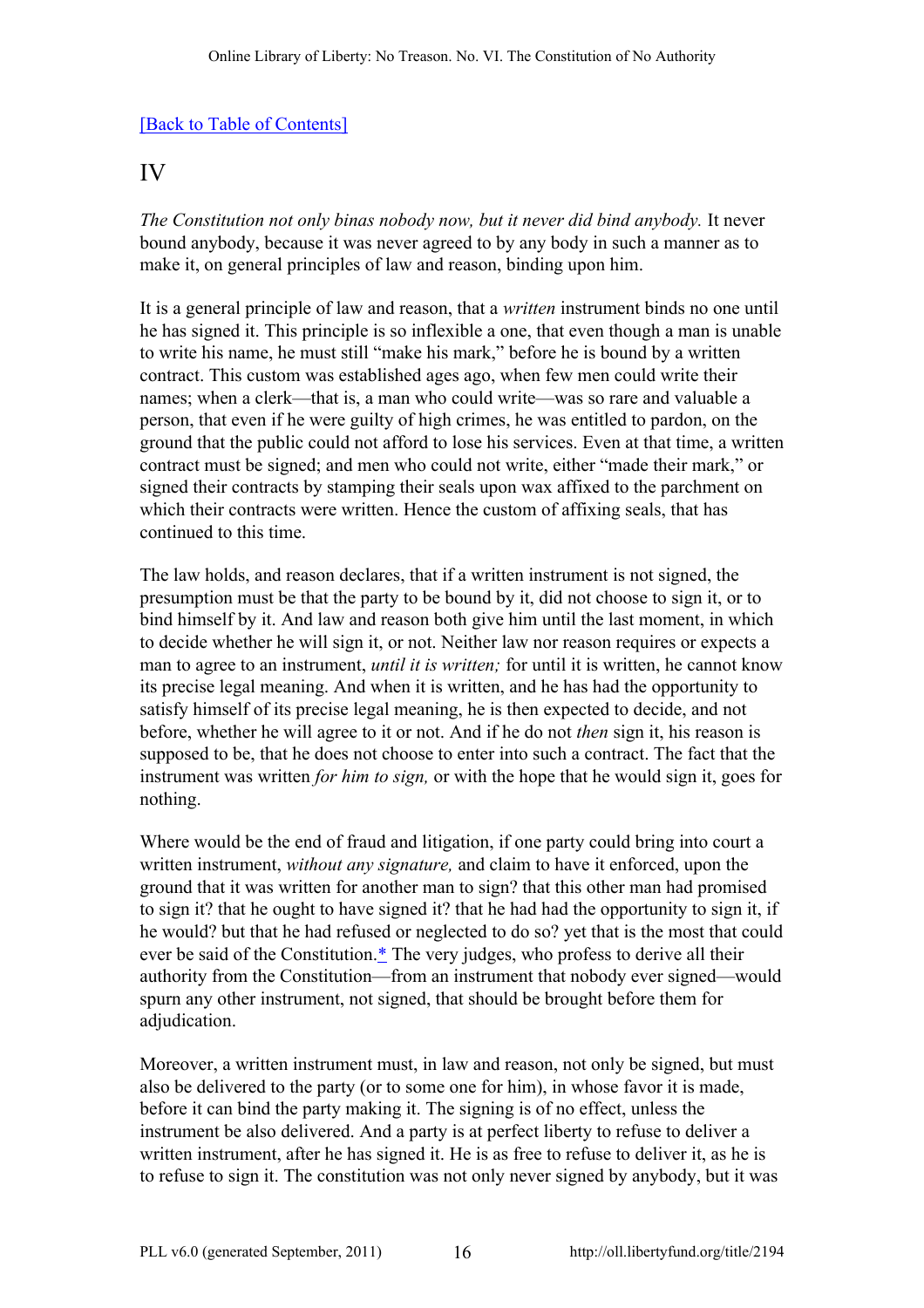never delivered by anybody to anybody, or to anybody's agent or attorney. It can therefore be of no more validity as a contract, than can any other instrument, that was never signed or delivered.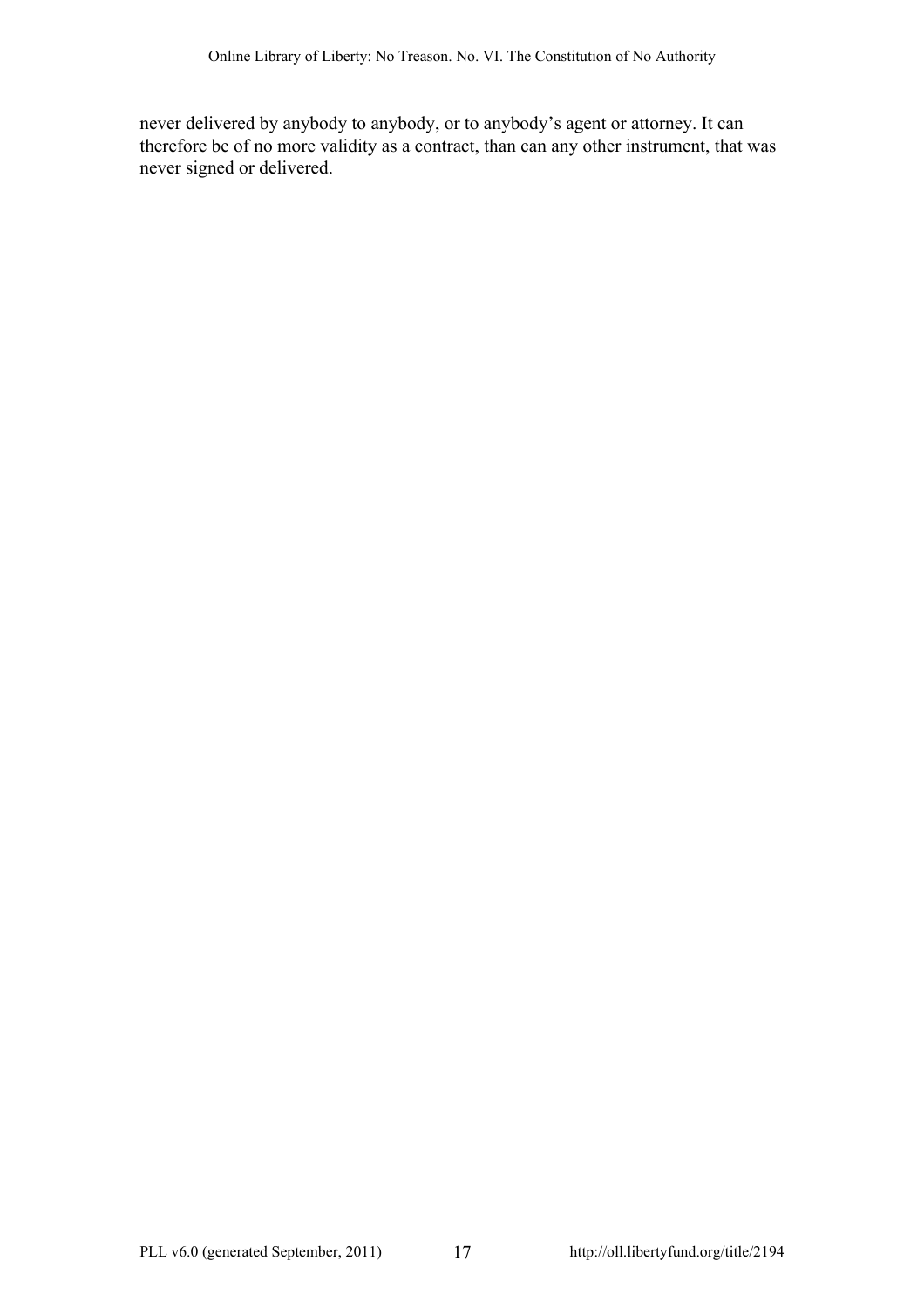#### <span id="page-17-0"></span>V

As further evidence of the general sense of mankind, as to the practical necessity there is that all men's *important* contracts, especially those of a permanent nature, should be both written and signed, the following facts are pertinent.

For nearly two hundred years—that is, since 1677—there has been on the statute book of England, and the same, in substance, if not precisely in letter, has been re-enacted, and is now in force, in nearly or quite all the States of this Union, a statute, the general object of which is to declare that no action shall be brought to enforce contracts of the more important class, *unless they are put in writing, and signed by the parties to be held chargeable upon them.*[\\*](#page-45-4)

<span id="page-17-1"></span>The principle of the statute, be it observed, is, not merely that written contracts shall be signed, but also that all contracts, except those specially exempted—generally those that are for small amounts, and are to remain in force but for a short time—*shall be both written and signed.*

The reason of the statute, on this point, is, that it is now so easy a thing for men to put their contracts in writing, and sign them, and their failure to do so opens the door to so much doubt, fraud, and litigation, that men who neglect to have their contracts—of any considerable importance—written and signed, ought not to have the benefit of courts of justice to enforce them. And this reason is a wise one; and that experience has confirmed its wisdom and necessity, is demonstrated by the fact that it has been acted upon in England for nearly two hundred years, and has been so nearly universally adopted in this country, and that nobody thinks of repealing it.

We all know, too, how careful most men are to have their contracts written and signed, even when this statute does not require it. For example, most men, if they have money due them, of no larger amount than five or ten dollars, are careful to take a note for it. If they buy even a small bill of goods, paying for it at the time of delivery, they take a receipted bill for it. If they pay a small balance of a book account, or any other small debt previously contracted, they take a written receipt for it.

Furthermore, the law everywhere (probably) in our country, as well as in England, requires that a large class of contracts, such as wills, deeds, etc., shall not only be written and signed, but also sealed, witnessed, and acknowledged. And in the case of married women conveying their rights in real estate, the law, in many States, requires that the women shall be examined separate and apart from their husbands, and declare that they sign their contracts free of any fear or compulsion of their husbands.

Such are some of the precautions which the laws require, and which individuals—from motives of common prudence, even in cases not required by law—take, to put their contracts in writing, and have them signed, &c., to guard against all uncertainties and controversies in regard to their meaning and validity. And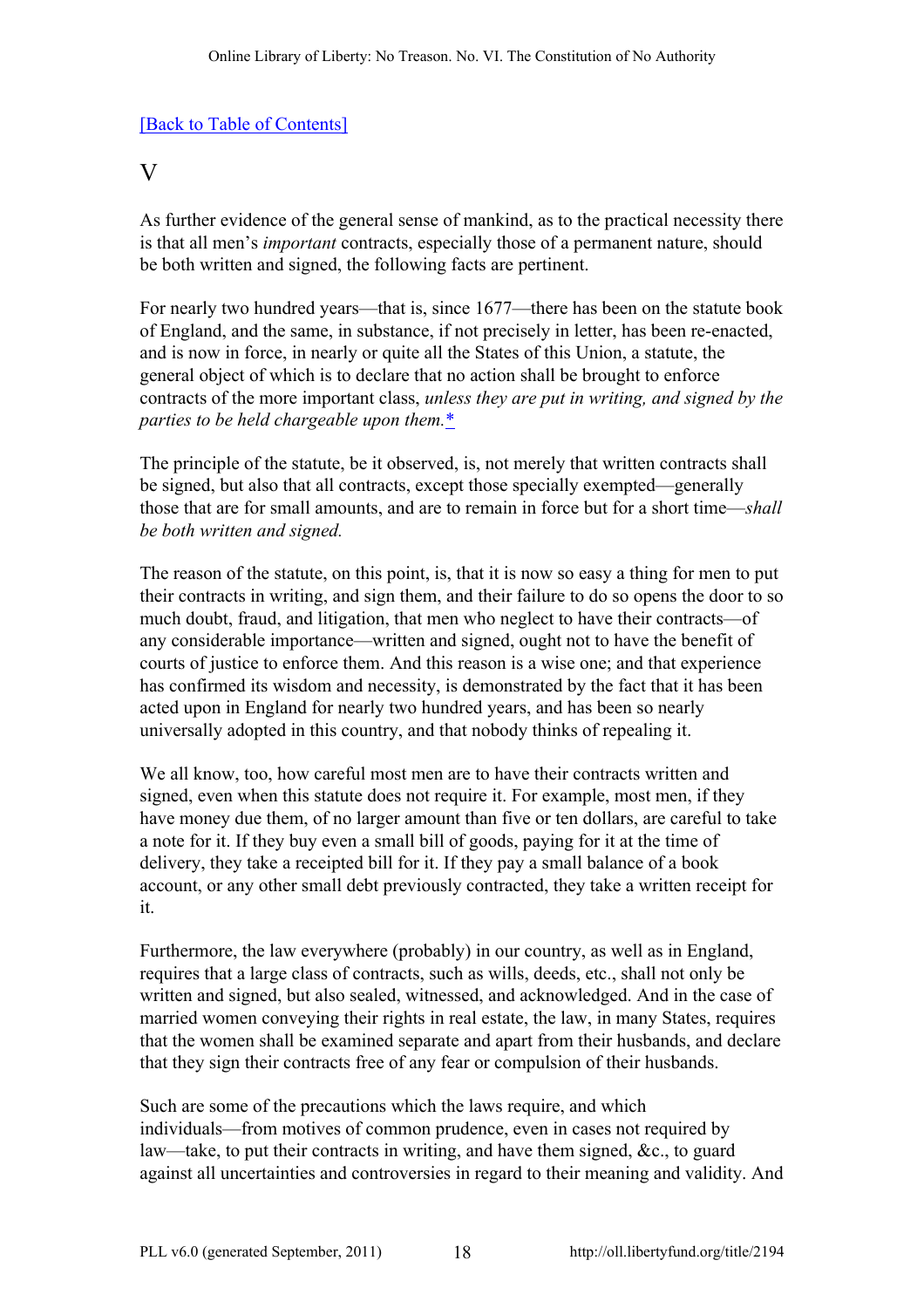yet we have what purports, or professes, or is claimed, to be a contract—the Constitution—made eighty years ago, by men who are now all dead, and who never had any power to bind *us,* but which (it is claimed) has nevertheless bound three generations of men, consisting of many millions, and which (it is claimed) will be binding upon all the millions that are to come; but which nobody ever signed, sealed, delivered, witnessed, or acknowledged; and which few persons, compared with the whole number that are claimed to be bound by it, have ever read, or even seen, or ever will read, or see. And of those who ever have read it, or ever will read it, scarcely any two, perhaps no two, have ever agreed, or ever will agree, as to what it means.

Moreover, this supposed contract, which would not be received in any court of justice sitting under its authority, if offered to prove a debt of five dollars, owing by one man to another, is one by which—*as it is generally interpreted by those who pretend to administer it*—all men, women and children throughout the country, and through all time, surrender not only all their property, but also their liberties, and even lives, into the hands of men who by this supposed contract, are expressly made wholly irresponsible for their disposal of them. And we are so insane, or so wicked, as to destroy property and lives without limit, in fighting to compel men to fulfil a supposed contract, which, inasmuch as it has never been signed by anybody, is, on general principles of law and reason—such principles as we are all governed by in regard to other contracts—the merest waste paper, binding upon nobody, fit only to be thrown into the fire; or, if preserved, preserved only to serve as a witness and a warning of the folly and wickedness of mankind.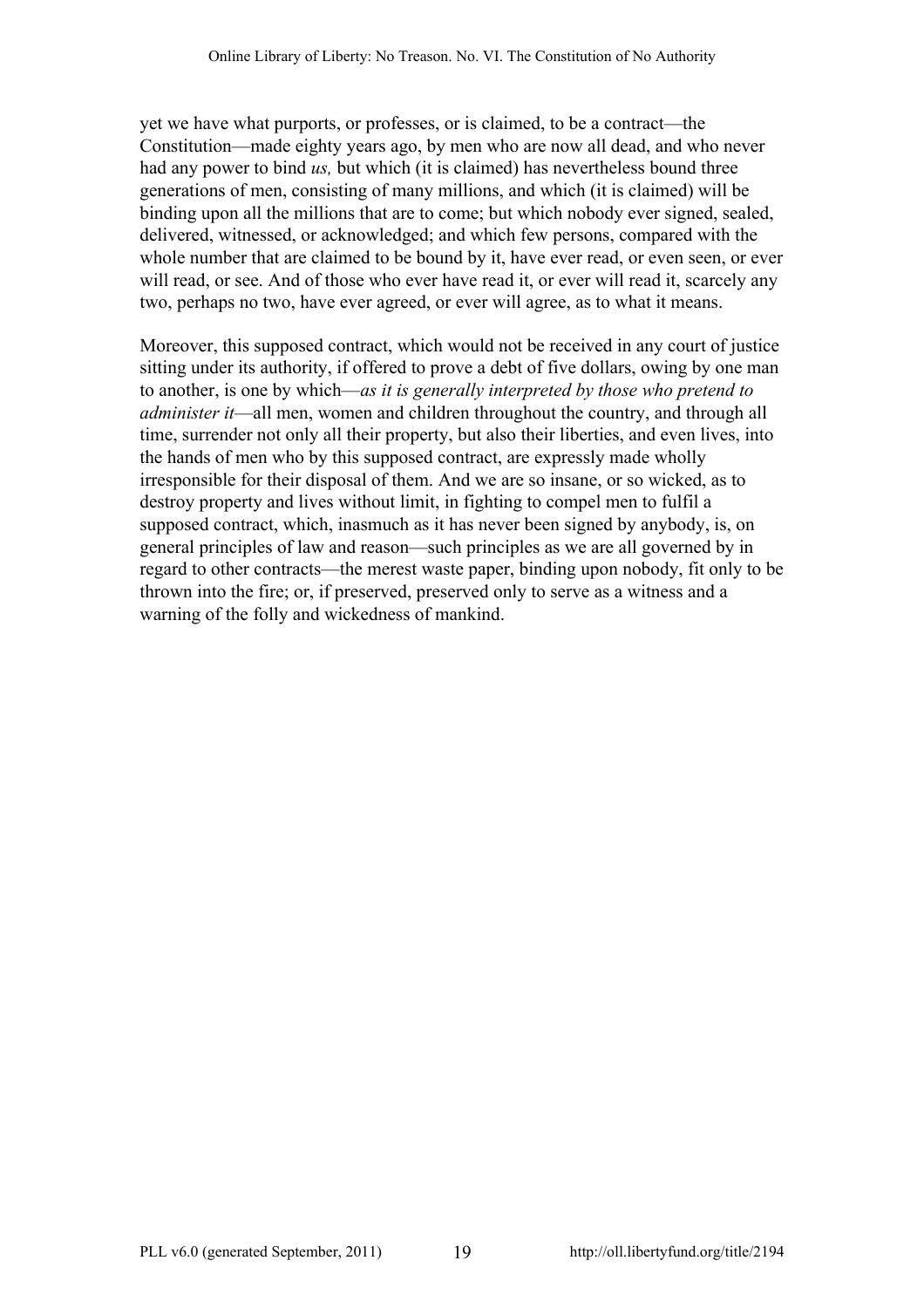# <span id="page-19-0"></span>VI.

It is no exaggeration, but a literal truth, to say that, by the Constitution—*not as I interpret it, but as it is interpreted by thosewho pretend to administer it—the* properties, liberties, and lives of the entire people of the United States are surrendered unreservedly into the hands of men who, it is provided by the Constitution itself, shall never be "questioned" as to any disposal they make of them.

Thus the Constitution (Art. 1, Sec. 6) provides that, "for any speech or debate [or vote,] in either house, they [the senators and representatives] shall not be questioned in any other place."

<span id="page-19-1"></span>The whole law-making power is given to these senators and representatives, [when acting by a two-thirds vote] $*$ ; and this provision protects them from all responsibility for the laws they make.

The Constitution also enables them to secure the execution of all their laws, by giving them power to withhold the salaries of, and to impeach and remove, all judicial and executive officers, who refuse to execute them.

Thus the whole power of the government is in their hands, and they are made utterly irresponsible for the use they make of it. What is this but absolute, irresponsible power?

It is no answer to this view of the case to say that these men are under oath to use their power only within certain limits; for what care they, or what should they care, for oaths or limits, when it is expressly provided, by the Constitution itself, that they shall never be "questioned," or held to any responsibility whatever, for violating their oaths, or transgressing those limits?

Neither is it any answer to this view of the case to say that the particular individuals holding this power can be changed once in two or six years; for the power of each set of men is absolute during the term for which they hold it; and when they can hold it no longer, they are succeeded only by men whose power will be equally absolute and irresponsible.

Neither is it any answer to this view of the case to say that the men holding this absolute, irresponsible power, must be men chosen by the people (or portions of them) to hold it. A man is none the less a slave because he is allowed to choose a new master once in a term of years. Neither are a people any the less slaves because permitted periodically to choose new masters. What makes them slaves is the fact that they now are, and are always hereafter to be, in the hands of men whose power over them is, and always is to be, absolute and irresponsible. $*$ 

<span id="page-19-2"></span>The right of absolute and irresponsible dominion is the right of property, and the right of property is the right of absolute, irresponsible dominion. The two are identical; the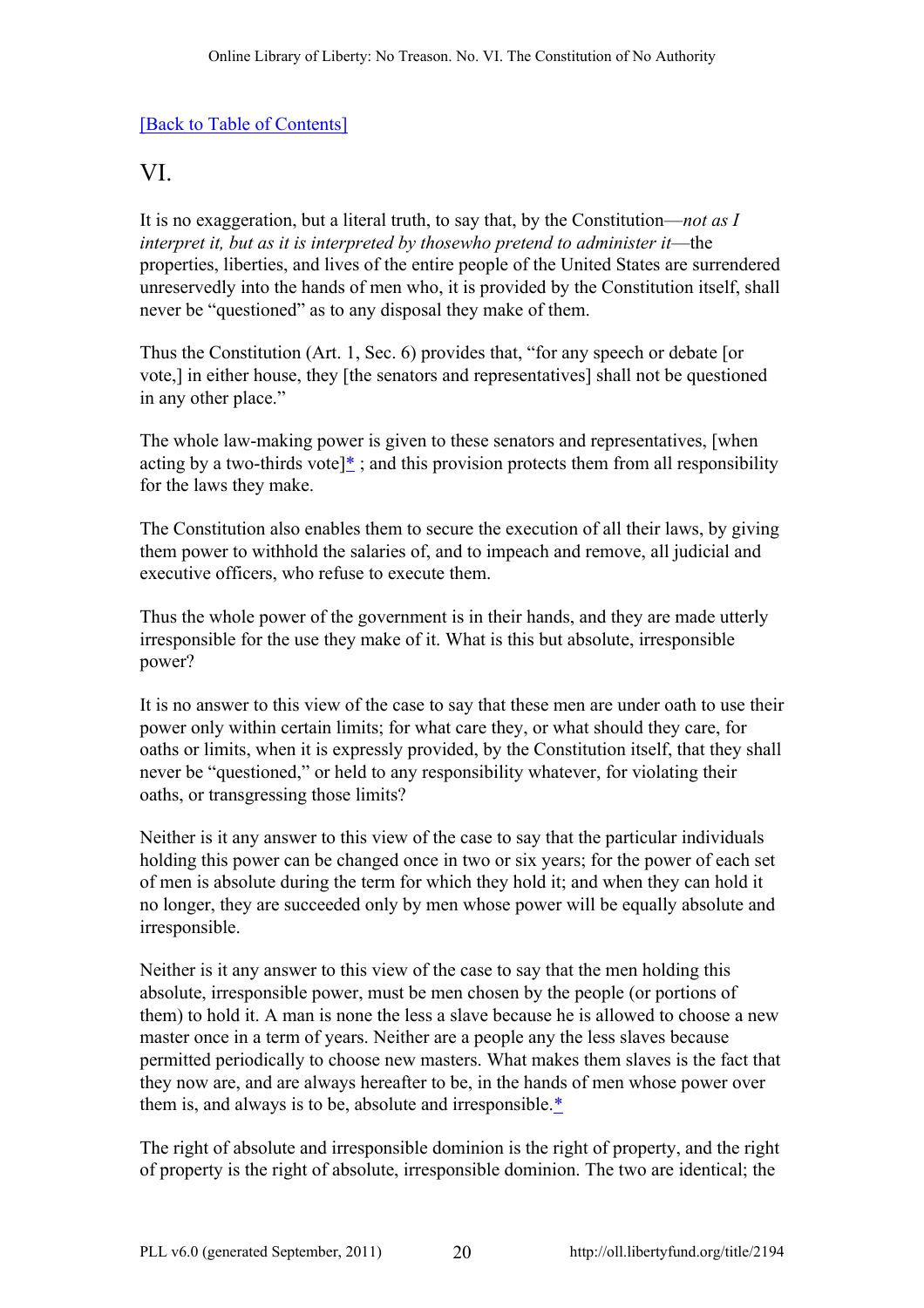one necessarily implying the other. Neither can exist without the other. If, therefore, Congress have that absolute and irresponsible law-making power, which the Constitution—according to their interpretation of it—gives them, it can only be because they own us as property. If they own us as property, they are our masters, and their will is our law. If they do not own us as property, they are not our masters, and their will, *as such,* is of no authority over us.

But these men who claim and exercise this absolute and irresponsible dominion over us, dare not be consistent, and claim either to be our masters, or to own us as property. They say they are only our servants, agents, attorneys, and representatives. But this declaration involves an absurdity, a contradiction. No man can be my servant, agent, attorney, or representative, and be, at the same time, uncontrollable by me, and irresponsible to me for his acts. It is of no importance that I appointed him, and put all power in his hands. If I made him uncontrollable by me, and irresponsible to me, he is no longer my servant, agent, attorney, or representative. If I gave him absolute, irresponsible power over my property, I gave him the property. If I gave him absolute, irresponsible power over myself, I made him my master, and gave myself to him as a slave. And it is of no importance whether I *called him* master or servant, agent or owner. The only question is, what power did I put into his hands? Was it an absolute and irresponsible one? or a limited and responsible one?

For still another reason they are neither our servants, agents, attorneys, nor representatives. And that reason is, that we do not make ourselves responsible for their acts. If a man is my servant, agent, or attorney, I necessarily make myself responsible for all his acts done within the limits of the power I have intrusted to him. If I have intrusted him, as my agent, with either absolute power, or any power at all, over the persons or properties of other men than myself, I thereby necessarily make myself responsible to those other persons for any injuries he may do them, so long as he acts within the limits of the power I have granted him. But no individual who may be injured in his person or property, by acts of Congress, can come to the individual electors, and hold them responsible for these acts of their so-called agents or representatives. This fact proves that these pretended agents of the people, of everybody, are really the agents of nobody.

If, then, nobody is individually responsible for the acts of Congress, the members of Congress are nobody's agents. And if they are nobody's agents, they are themselves individually responsible for their own acts, and for the acts of all whom they employ. And the authority they are exercising is simply their own individual authority; and, by the law of nature—the highest of all laws—anybody injured by their acts, anybody who is deprived by them of his property or his liberty, has the same right to hold them individually responsible, that he has to hold any other trespasser individually responsible. He has the same right to resist them, and their agents, that he has to resist any other trespassers.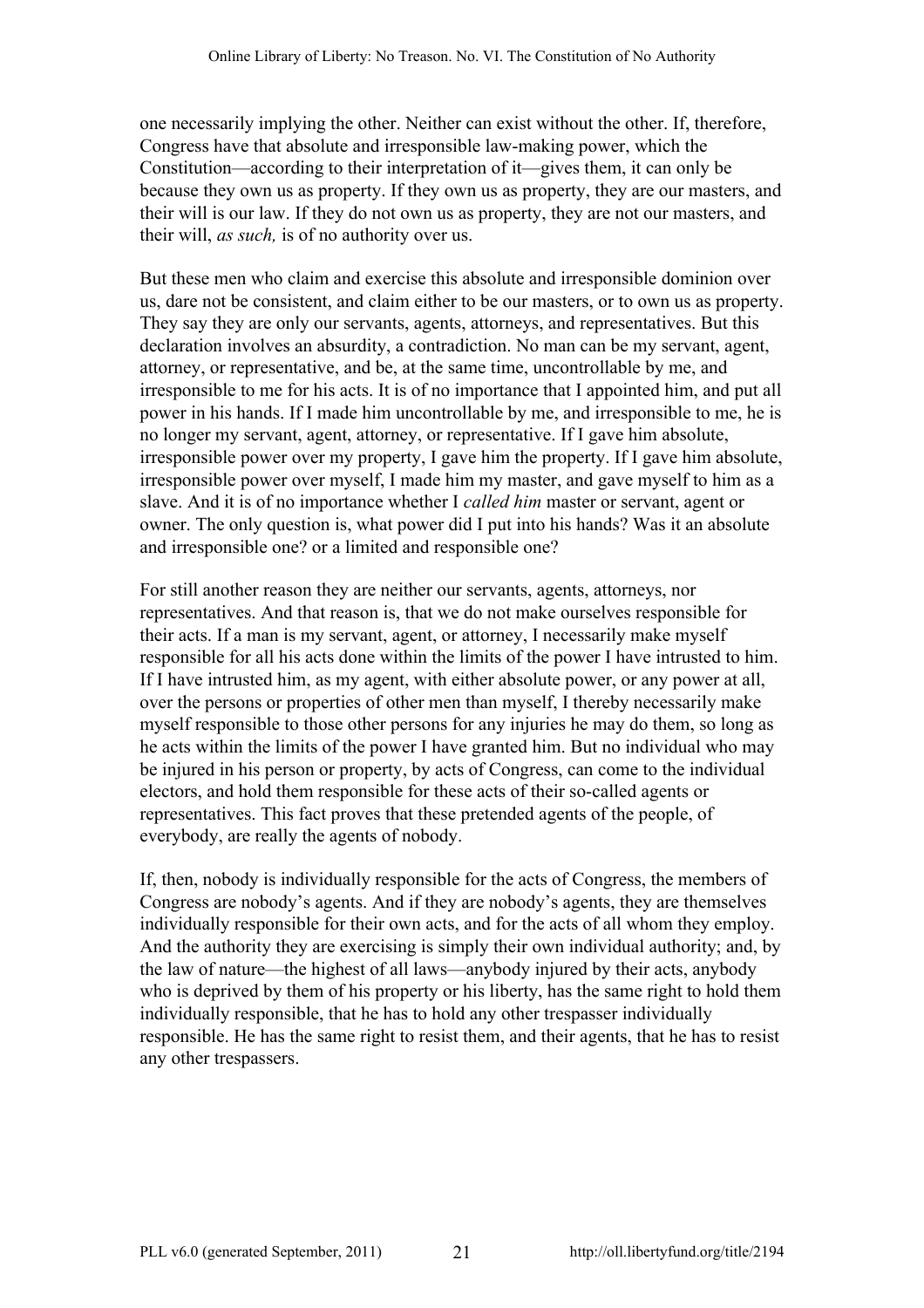# <span id="page-21-0"></span>VII.

It is plain, then, that on general principles of law and reason—such principles as we all act upon in courts of justice and in common life—the Constitution is no contract; that it binds nobody, and never did bind anybody; and that all those who pretend to act by its authority, are really acting without any legitimate authority at all; that, on general principles of law and reason, they are mere usurpers, and that everybody not only has the right, but is morally bound, to treat them as such.

If the people of this country wish to maintain such a government as the Constitution describes, there is no reason in the world why they should not sign the instrument itself, and thus make known their wishes in an open, authentic manner; in such manner as the common sense and experience of mankind have shown to be reasonable and necessary in such cases; *and in such manner as to make themselves* (*as they ought to do*) *individually responsible for the acts of the government.* But the people have never been asked to sign it. And the only reason why they have never been asked to sign it, has been that it has been known that they never would sign it; that they were neither such fools nor knaves as they must needs have been to be willing to sign it; that (at least as it has been practically interpreted) it is not what any sensible and honest man wants for himself; nor such as he has any right to impose upon others. It is, to all moral intents and purposes, as destitute of obligation as the compacts which robbers and thieves and pirates enter into with each other, but never sign.

If any considerable number of the people believe the Constitution to be good, why do they not sign it themselves, and make laws for, and administer them upon, each other; leaving all other persons (who do not interfere with them) in peace? Until they have tried the experiment for themselves, how can they have the face to impose the Constitution upon, or even to recommend it to, others? Plainly the reason for such absurd and inconsistent conduct is that they want the Constitution, not solely for any honest or legitimate use it can be of to themselves or others, but for the dishonest and illegitimate power it gives them over the persons and properties of others. But for this latter reason, all their eulogiums on the Constitution, all their exhortations, and all their expenditures of money and blood to sustain it, would be wanting.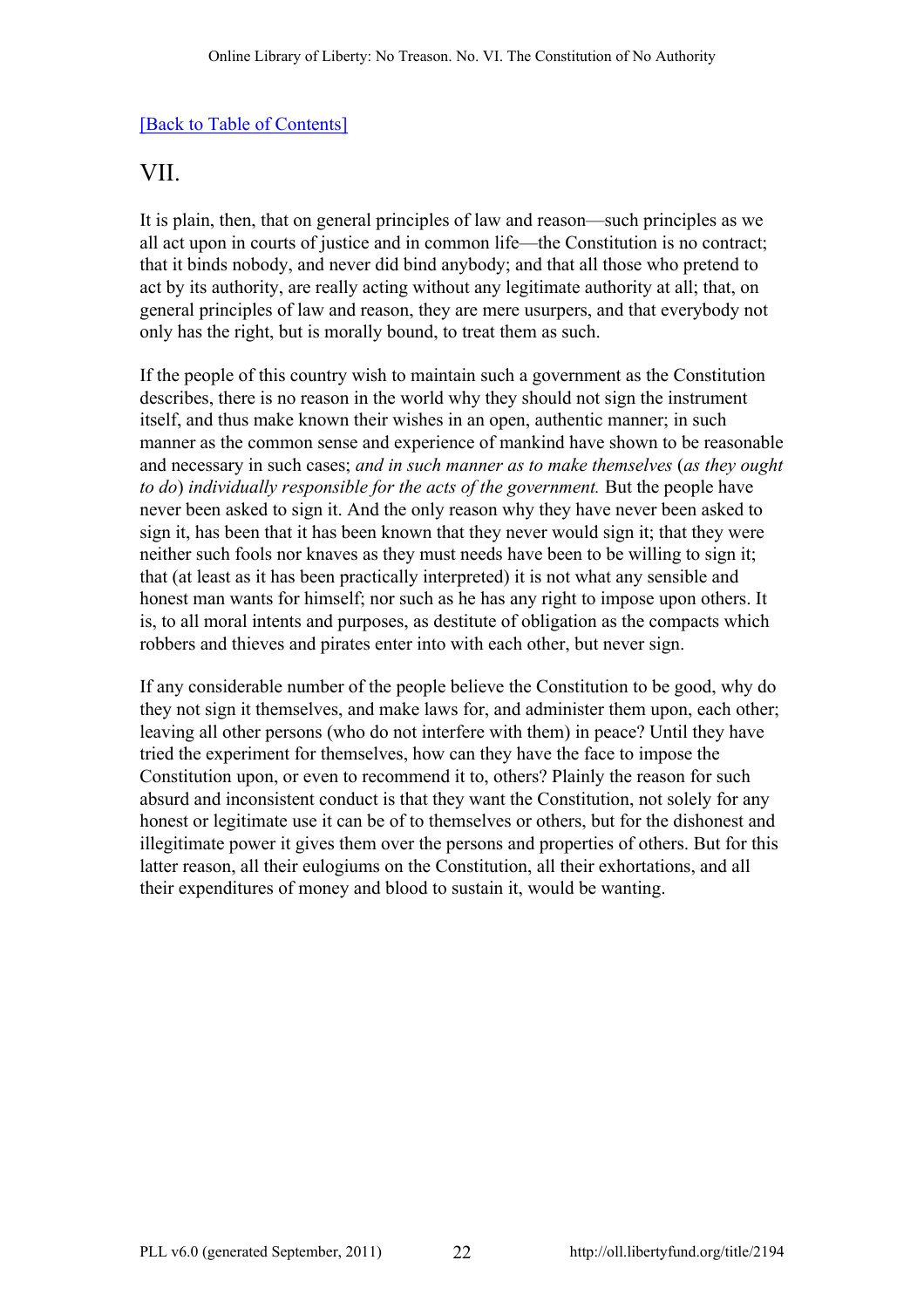# <span id="page-22-0"></span>VIII.

The Constitution itself, then, being of no authority, on what authority does our government practically rest? On what ground can those who pretend to administer it, claim the right to seize men's property, to restrain them of their natural liberty of action, industry, and trade, and to kill all who deny their authority to dispose of men's properties, liberties, and lives at their pleasure or discretion?

The most they can say, in answer to this question, is, that some half, two-thirds, or three-fourths of the male adults of the country have a *tacit understanding* that they will maintain a government under the Constitution; that they will select, by ballot, the persons to administer it; and that those persons who may receive a majority, or a plurality, of their ballots, shall act as their representatives, and administer the Constitution in their name, and by their authority.

But this tacit understanding (admitting it to exist) cannot at all justify the conclusion drawn from it. A tacit understanding between A, B, and C, that they will, by ballot, depute D as their agent, to deprive me of my property, liberty, or life, cannot at all authorize D to do so. He is none the less a robber, tyrant, and murderer, because he claims to act as their agent, than he would be if he avowedly acted on his own responsibility alone.

Neither am I bound to recognize him as their agent, nor can he legitimately claim to be their agent, when he brings no *written* authority from them accrediting him as such. I am under no obligation to take his word as to who his principals may be, or whether he has any. Bringing no credentials, I have a right to say he has no such authority even as he claims to have: and that he is therefore intending to rob, enslave, or murder me on his own account.

This tacit understanding, therefore, among the voters of the country, amounts to nothing as an authority to their agents. Neither do the ballots by which they select their agents, avail any more than does their tacit understanding; for their ballots are given in secret, and therefore in a way to avoid any personal responsibility for the acts of their agents.

No body of men can be said to authorize a man to act as their agent, to the injury of a third person, unless they do it in so open and authentic a manner as to make themselves personally responsible for his acts. None of the voters in this country appoint their political agents in any open authentic manner, or in any manner to make themselves responsible for their acts. Therefore these pretended agents cannot legitimately claim to be really agents. Somebody must be responsible for the acts of these pretended agents; and if they cannot show any open and authentic credentials from their principals, they cannot, in law or reason, be said to have any principals. The maxim applies here, that what does not appear, does not exist. If they can show no principals, they have none.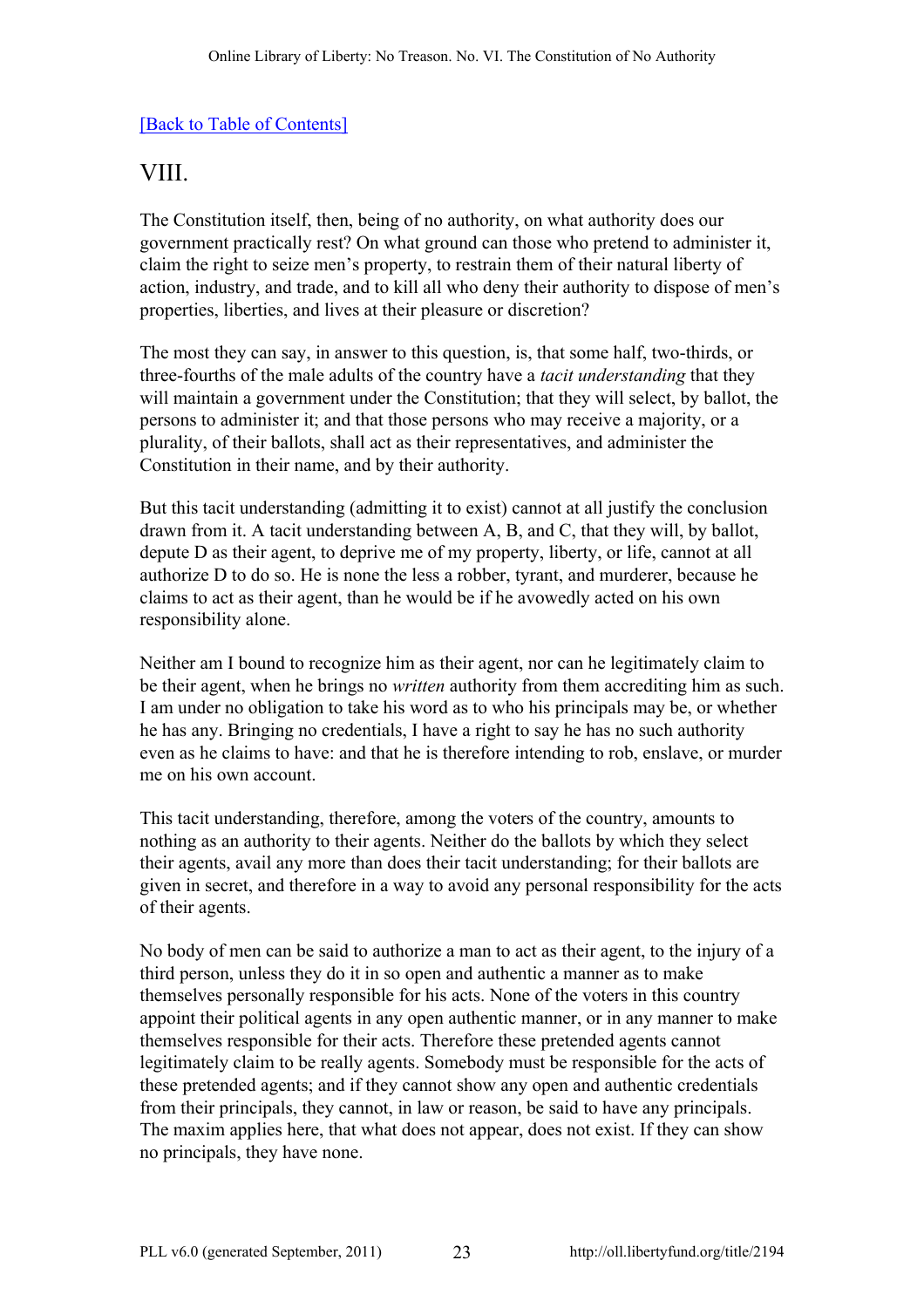But even these pretended agents do not themselves know who their pretended principals are. These latter act in secret; for acting by secret ballot is acting in secret as much as if they were to meet in secret conclave in the darkness of the night. And they are personally as much unknown to the agents they select, as they are to others. No pretended agent therefore can ever know by whose ballots he is selected, or consequently who his real principals are. Not knowing who his principals are, he has no right to say that he has any. He can, at most, say only that he is the agent of a secret band of robbers and murderers, who are bound by that faith which prevails among confederates in crime, to stand by him, if his acte, done in their name, shall be resisted.

Men honestly engaged in attempting to establish justice in the world, have no occasion thus to act in secret; or to appoint agents to do acts for which they (the principals) are not willing to be responsible.

The secret ballot makes a secret government; and a secret government is a secret band of robbers and murderers. Open despotism is better than this. The single despot stands out in the face of all men, and says: I am the State: My will is law: I am your master: I take the responsibility of my acts: The only arbiter I acknowledge is the sword: If any one denies my right, let him try conclusions with me.

But a secret government is little less than a government of assassins. Under it, a man knows not who his tyrants are, until they have struck, and perhaps not then. He may *guess,* beforehand, as to some of his immediate neighbors. But he really *knows* nothing. The man to whom he would most naturally fly for protection, may prove an enemy, when the time of trial comes.

This is the kind of government we have; and it is the only one we are likely to have, until men are ready to say: We will consent to no Constitution, except such an one as we are neither ashamed nor afraid to sign; and we will authorize no government to do any thing in our name which we are not willing to be personally responsible for.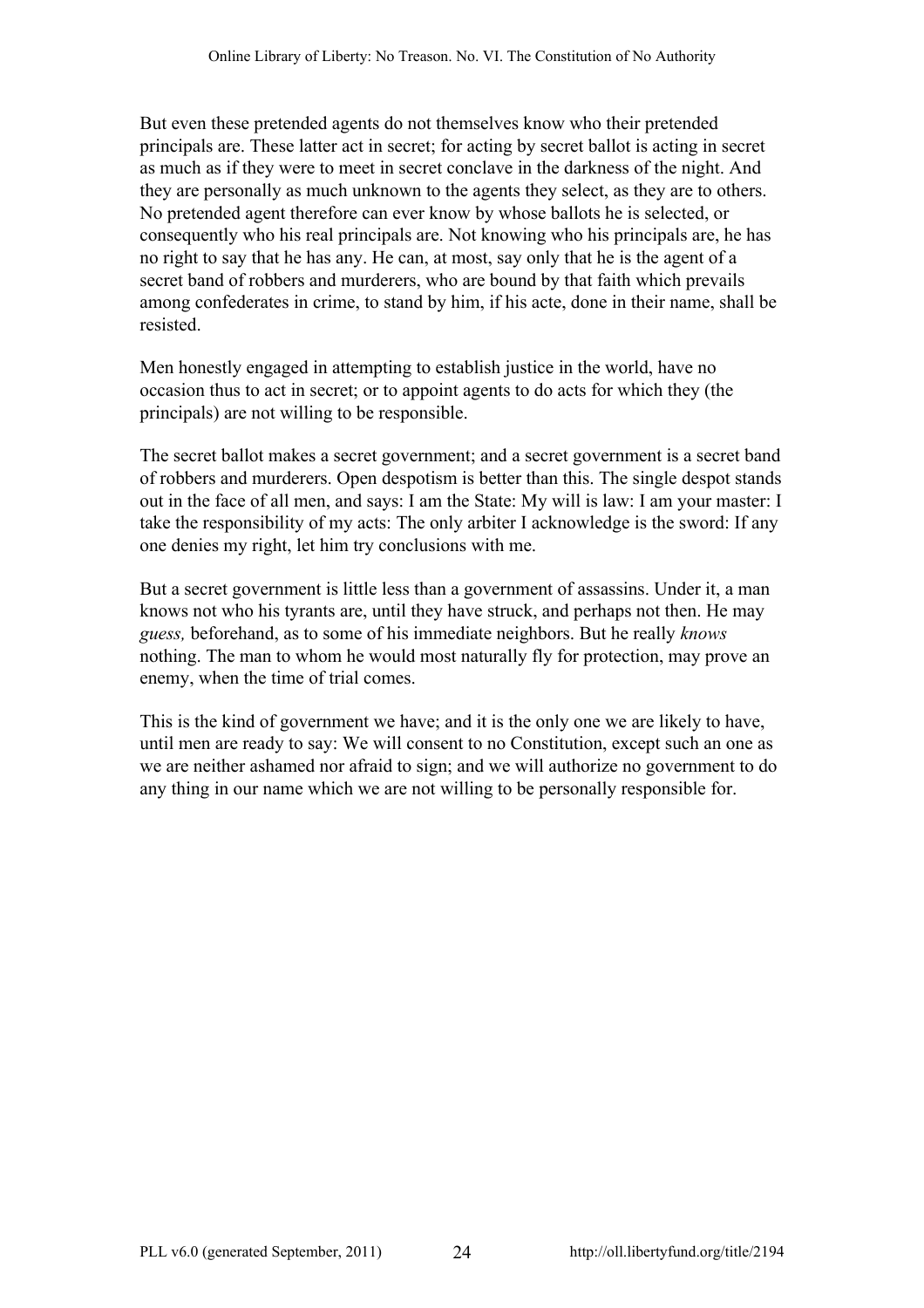### <span id="page-24-0"></span>IX.

What is the motive to the secret ballot? This, and only this: Like other confederates in crime, those who use it are not friends, but enemies; and they are afraid to be known, and to have their individual doings known, even to each other. They can contrive to bring about a sufficient understanding to enable them to act in concert against other persons; but beyond this they have no confidence, and no friendship, among themselves. In fact, they are engaged quite as much in schemes for plundering each other, as in plundering those who are not of them. And it is perfectly well understood among them that the strongest party among them will, in certain contingencies, murder each other by the hundreds of thousands (as they lately did do) to accomplish their purposes against each other. Hence they dare not be known, and have their individual doings known, even to each other. And this is avowedly the only reason for the ballot: for a secret government; a government by secret bands of robbers and murderers. And we are insane enough to call this liberty! To be a member of this secret band of robbers and murderers is esteemed a privilege and an honor! Without this privilege, a man is considered a slave; but with it a free man! With it he is considered a free man, because he has the same power to secretly (by secret ballot) procure the robbery, enslavement, and murder of another man, that that other man has to procure his robbery, enslavement, and murder. And this they call equal rights!

If any number of men, many or few, claim the right to govern the people of this country, let them make and sign an open compact with each other to do so. Let them thus make themselves individually known to those whom they propose to govern. And let them thus openly take the legitimate responsibility of their acts. How many of those who now support the Constitution, will ever do this? How many will ever dare openly proclaim their right to govern? or take the legitimate responsibility of their acts? Not one!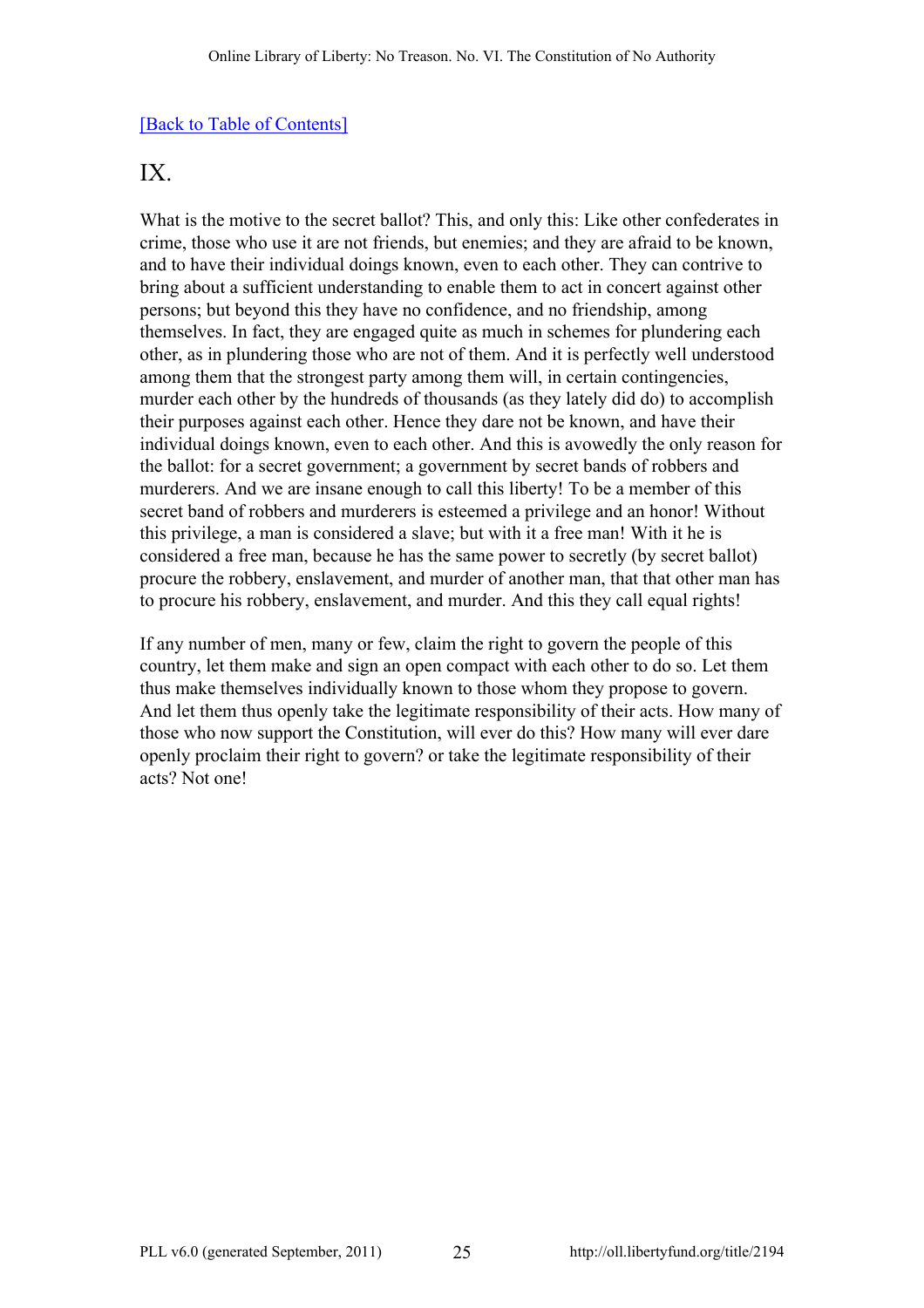### <span id="page-25-0"></span>X.

It is obvious that, on general principles of law and reason, there exists no such thing as a government created by, or resting upon, any consent, compact, or agreement of "the people of the United States" with each other; that the only visible, tangible, responsible government that exists, is that of a few individuals only, who act in concert, and call themselves by the several names of senators, representatives, presidents, judges, marshals, treasurers, collectors, generals, colonels, captains, &c., &c.

On general principles of law and reason, it is of no importance whatever that these few individuals *profess* to be the agents and representatives of "the people of the United States"; since they can show no credentials from the people themselves; they were never appointed as agents or representatives in any open authentic manner; they do not themselves know, and have no means of knowing, and cannot prove, who their principals (as they call them) are individually; and consequently cannot, in law or reason, be said to have any principals at all.

It is obvious, too, that if these alleged principals ever did appoint these pretended agents, or representatives, they appointed them secretly (by secret ballot), and in a way to avoid all personal responsibility for their acts; that, at most, these alleged principals put these pretended agents forward for the most criminal purposes, viz.: to plunder the people of their property, and restrain them of their liberty; and that the only authority that these alleged principals have for so doing, is simply a *tacit understanding* among themselves that they will imprison, shoot, or hang every man who resists the exactions and restraints which their agents or representatives may impose upon them.

Thus it is obvious that the only visible, tangible government we have is made up of these professed agents or representatives of a secret band of robbers and murderers, who, to cover up, or gloss over, their robberies and murders, have taken to themselves the title of "the people of the United States;" and who, on the pretence of being "the people of the United States," assert their right to subject to their dominion, and to control and dispose of at their pleasure, all property and persons found in the United States.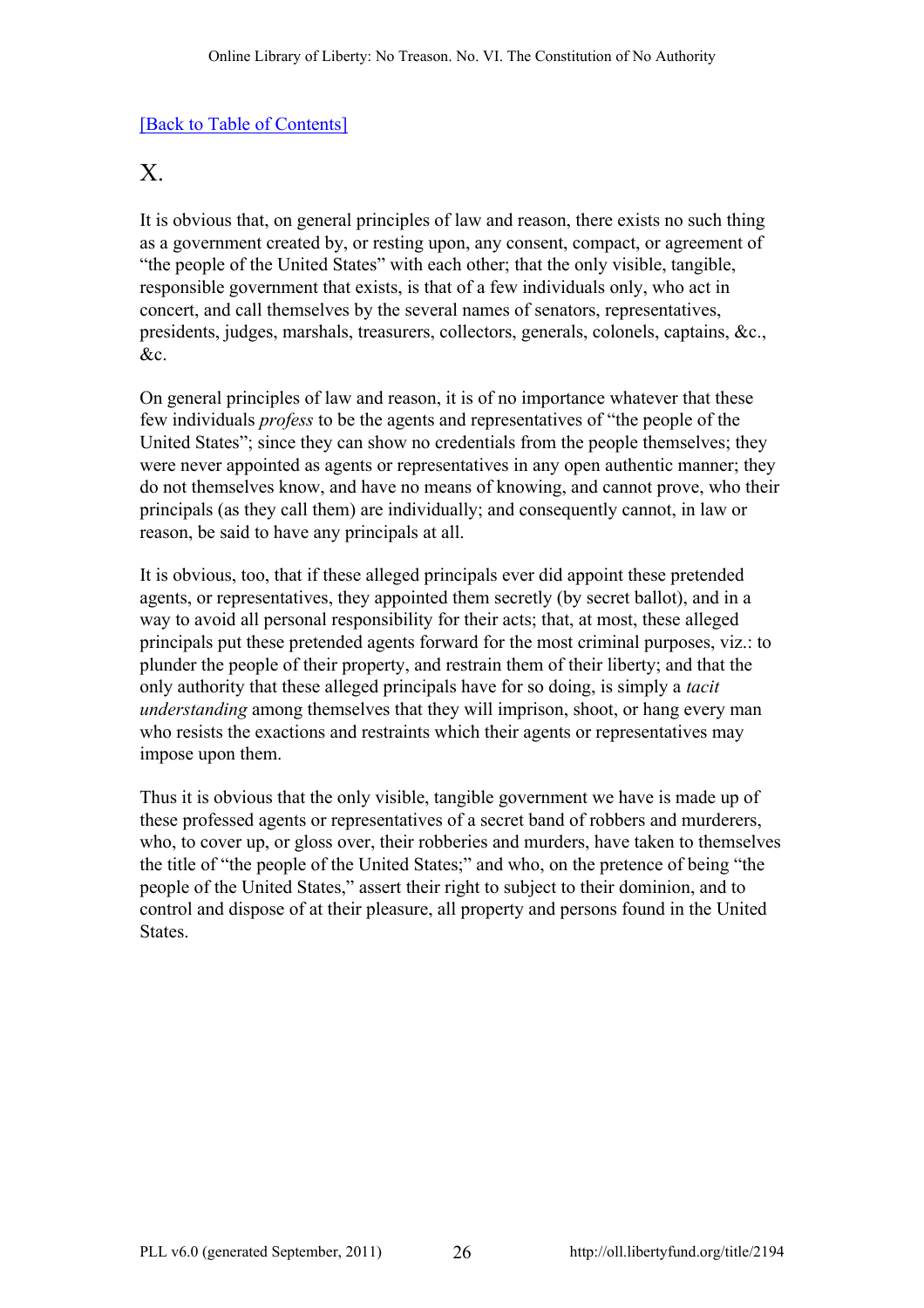# <span id="page-26-0"></span>XI.

On general principles of law and reason, the oaths which these pretended agents of the people take "to support the Constitution," are of no validity or obligation. And why? For this, if for no other reason, viz. *that they are given to nobody.* There is no privity, (as the lawyers say),—that is, no mutual recognition, consent and agreement—between those who take these oaths, and any other persons.

If I go upon Boston Common, and in the presence of a hundred thousand people, men, women and children, with whom I have no contract on the subject, take an oath that I will enforce upon them the laws of Moses, of Lycurgus, of Solon, of Justinian, or of Alfred, that oath is, on general principles of law and reason, of no obligation. It is of no obligation, not merely because it is intrinsically a criminal one, *but also because it is given to nobody,* and consequently pledges my faith to nobody. It is merely given to the winds.

It would not alter the case at all to say that, among these hundred thousand persons, in whose presence the oath was taken, there were two, three, or five thousand male adults, who had *secretly*—by secret ballot, and in a way to avoid making themselves *individually* known to me, or to the remainder of the hundred thousand—designated me as their agent to rule, control, plunder, and, if need be, murder, these hundred thousand people. The fact that they had designated me *secretly,* and in a manner to prevent my knowing them *individually,* prevents all *privity* between them and me; and consequently makes it impossible that there can be any contract, or pledge of faith, on my part towards them; for it is impossible that I can pledge my faith, in any legal sense, to a man whom I neither know, nor have any means of knowing, *individually.*

So far as I am concerned, then, these two, three, or five thousand persons are a secret band of robbers and murderers, who have secretly, and in a way to save themselves from all responsibility for my acts, designated me as their agent; and have, through some other agent, or pretended agent, made their wishes known to me. But being, nevertheless, individually unknown to me, and having no open, authentic contract with me, my oath is, on general principles of law and reason, of no validity as a pledge of faith *to them.* And being no pledge of faith *to them,* it is no pledge of faith to anybody. It is mere idle wind. At most, it is only a pledge of faith to an unknown band of robbers and murderers, whose instrument for plundering and murdering other people, I thus publicly confess myself to be. And it has no other obligation than a similar oath given to any other unknown body of pirates, robbers, and murderers.

For these reasons the oath taken by members of Congress, "to support the Constitution," are, on general principles of law and reason, of no validity. They are not only criminal in themselves, and therefore void; but they are also void for the further reason *that they are given to nobody.*

It cannot be said that, in any legitimate or legal sense, they are given to "the people of the United States;" because neither the whole, nor any large proportion of the whole,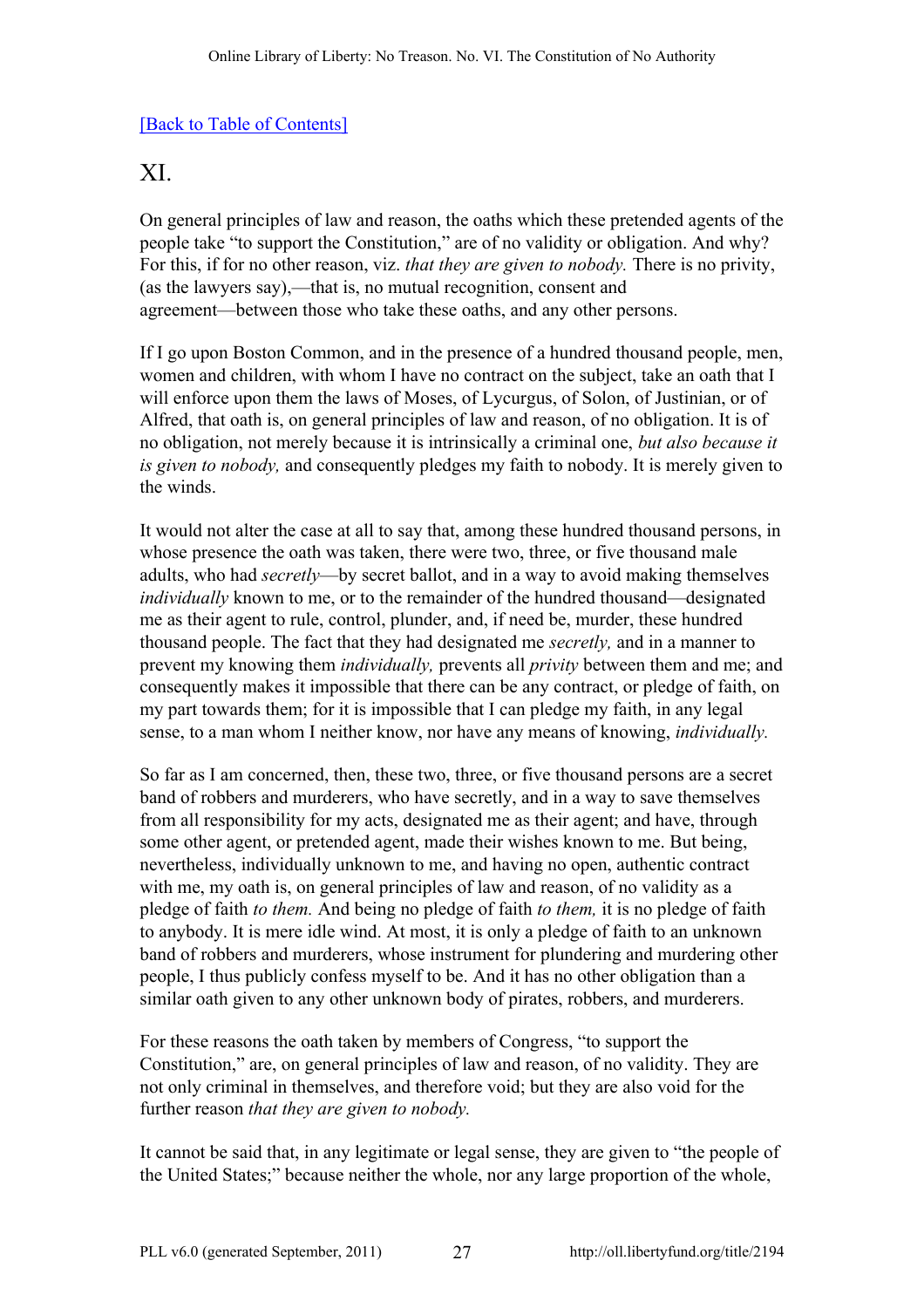people of the United States ever, either openly or secretly, appointed or designated these men as their agents to carry the Constitution into effect. The great body of the people—that is, men, women and children—were never asked, or even permitted, to signify, in any *formal* manner, either openly or secretly, their choice or wish on the subject. The most that these members of Congress can say, in favor of their appointment, is simply this: Each one can say for himself:

I have evidence satisfactory to myself, that there exists, scattered throughout the country, a band of men, having a tacit understanding with each other, and calling themselves "the people of the United States," whose general purposes are to control and plunder each other, and all other persons in the country, and, so far as they can, even in neighboring countries; and to kill every man who shall attempt to defend his person and property against their schemes of plunder and dominion. Who these men are, *individually,* I have no certain means of knowing, for they sign no papers, and give no open, authentic evidence of their *individual* membership. They are not known individually even to each other. They are apparently as much afraid of being individually known to each other, as of being known to other persons. Hence they *ordinarily* have no mode either of exercising, or of making known, their individual membership, otherwise than by giving their votes *secretly* for certain agents to do their will. But although these men are individually unknown, both to each other and to other persons, it is generally understood in the country that none but male persons, of the age of twenty-one years and upwards, can be members. It is also generally understood that *all* male persons, born in the country, having certain complexions, and (in some localities) certain amounts of property, and (in certain cases) even persons of foreign birth, are *permitted* to be members. But it appears that usually not more than one-half, two-thirds, or, in some cases, three-fourths, of all who are thus *permitted* to become members of the band, ever exercise, or consequently prove, their actual membership, in the only mode in which they ordinarily can exercise or prove it, viz., by giving their votes *secretly* for the officers or agents of the band. The number of these secret votes, so far as we have any account of them, varies greatly from year to year, thus tending to prove that the band, instead of being a permanent organization, is a merely *pro tempore* affair with those who choose to act with it for the time being. The gross number of these secret votes, or what purports to be their gross number, in different localities, is occasionally published. Whether these reports are accurate or not, we have no means of knowing. It is generally supposed that great frauds are often committed in depositing them. They are understood to be received and counted by certain men, who are themselves appointed for that purpose by the same secret process by which all other officers and agents of the band are selected. According to the reports of these receivers of votes (for whose accuracy or honesty, however, I cannot vouch), and according to my best knowledge of the whole number of male persons "in my district," who (it is supposed) were *permitted* to vote, it would appear that one-half, two-thirds or three-fourths actually did vote. Who the men were, *individually*, who cast these votes, I have no knowledge, for the whole thing was done secretly. But of the secret votes thus given for what they call a "member of Congress," the receivers reported that I had a majority, or at least a larger number than any other one person. And it is only by virtue of such a designation that I am now here to act in concert with other persons similarly selected in other parts of the country. It is understood among those who sent me here, that all the persons so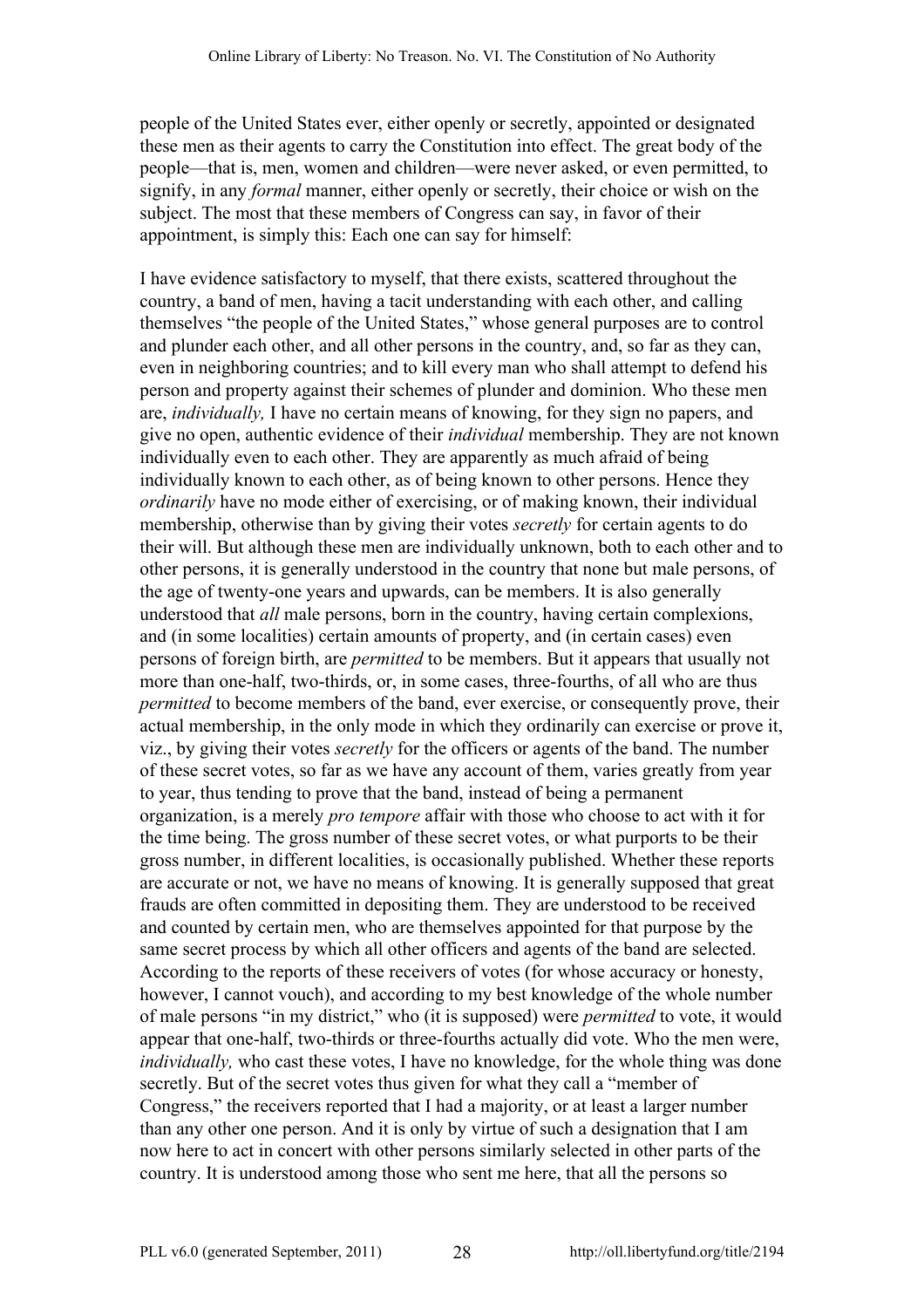selected, will, on coming together at the City of Washington, take an oath in each other's presence "to support the Constitution of the United States." By this is meant a certain paper that was drawn up eighty years ago. It was never signed by anybody, and apparently has no obligation, and never had any obligation, as a contract. In fact, few persons ever read it, and doubtless much the largest number of those who voted for me and the others, never even saw it, or now pretend to know what it means. Nevertheless, it is often spoken of in the country as "the Constitution of the United States;" and for some reason or another, the men who sent me here, seem to expect that I, and all with whom I act, will swear to carry this Constitution into effect. I am therefore ready to take this oath, and to co-operate with all others, similarly selected, who are ready to take the same oath.

This is the most that any member of Congress can say in proof that he has any constituency; that he represents anybody; that his oath "to support the Constitution," *is given to anybody,* or pledges his faith *to anybody.* He has no open, written, or other authentic evidence, such as is required in all other cases, that he was ever appointed the agent or representative of anybody. He has no written power of attorney from any single individual. He has no such legal knowledge as is required in all other cases, by which he can identify a single one of those who pretend to have appointed him to represent them.

Of course his oath, professedly given to them, "to support the Constitution," is, on general principles of law and reason, an oath given to nobody. It pledges his faith to nobody. If he fails to fulfil his oath, not a single person can come forward, and say to him, you have betrayed *me,* or broken faith with *me.*

No one can come forward and say to him: I appointed you *my* attorney to act for *me.* I required you to swear that, as *my* attorney, you would support the Constitution. You promised *me* that you would do so; and now you have forfeited the oath you gave to *me.* No single individual can say this.

No open, avowed, or responsible association, or body of men, can come forward and say to him: *We* appointed you *our* attorney, to act for *us. We* required you to swear that, as *our* attorney, you would support the Constitution. You promised *us* that you would do so; and now you have forfeited the oath you gave to *us.*

No open, avowed, or responsible association, or body of men, can say this to him; because there is no such association or body of men in existence. If any one should assert that there is such an association, let him prove, if he can, who compose it. Let him produce, if he can, any open, written, or other authentic contract, signed or agreed to by these men; forming themselves into an association; making themselves known as such to the world; appointing him as their agent; and making themselves individually, or as an association, responsible for his acts, done by their authority. Until all this can be shown, no one can say that, in any legitimate sense, there is any such association; or that he is their agent; or that he ever gave his oath *to them;* or ever pledged his faith *to them.*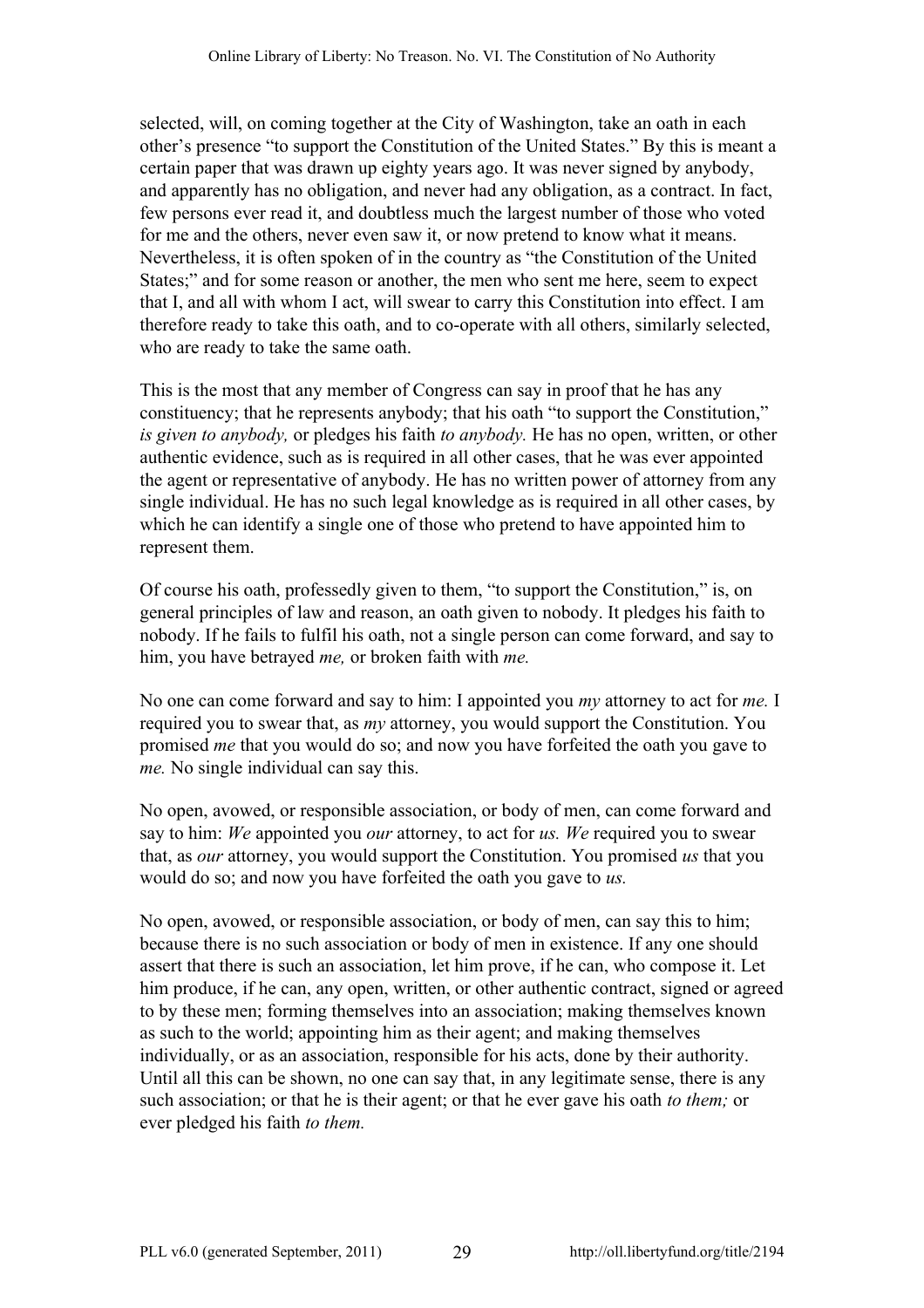On general principles of law and reason, it would be a sufficient answer for him to say, to all individuals, and all pretended associations of individuals, who should accuse him of a breach of faith to them:

I never knew you. Where is your evidence that *you,* either individually or collectively, ever appointed me *your* attorney? that *you* ever required me to swear *to you,* that, as *your* attorney, I would support the Constitution? or that I have now broken any faith I ever pledged *to you?* You may, or you may not, be members of that secret band of robbers and murderers, who act in secret; appoint their agents by a secret ballot; who keep themselves *individually* unknown even to the agents they thus appoint; and who, therefore, cannot claim that they have any agents; or that any of their pretended agents ever gave his oath, or pledged his faith, *to them.* I repudiate you altogether. My oath was given to others, with whom you have nothing to do; or it was idle wind, given only to the idle winds. Begone!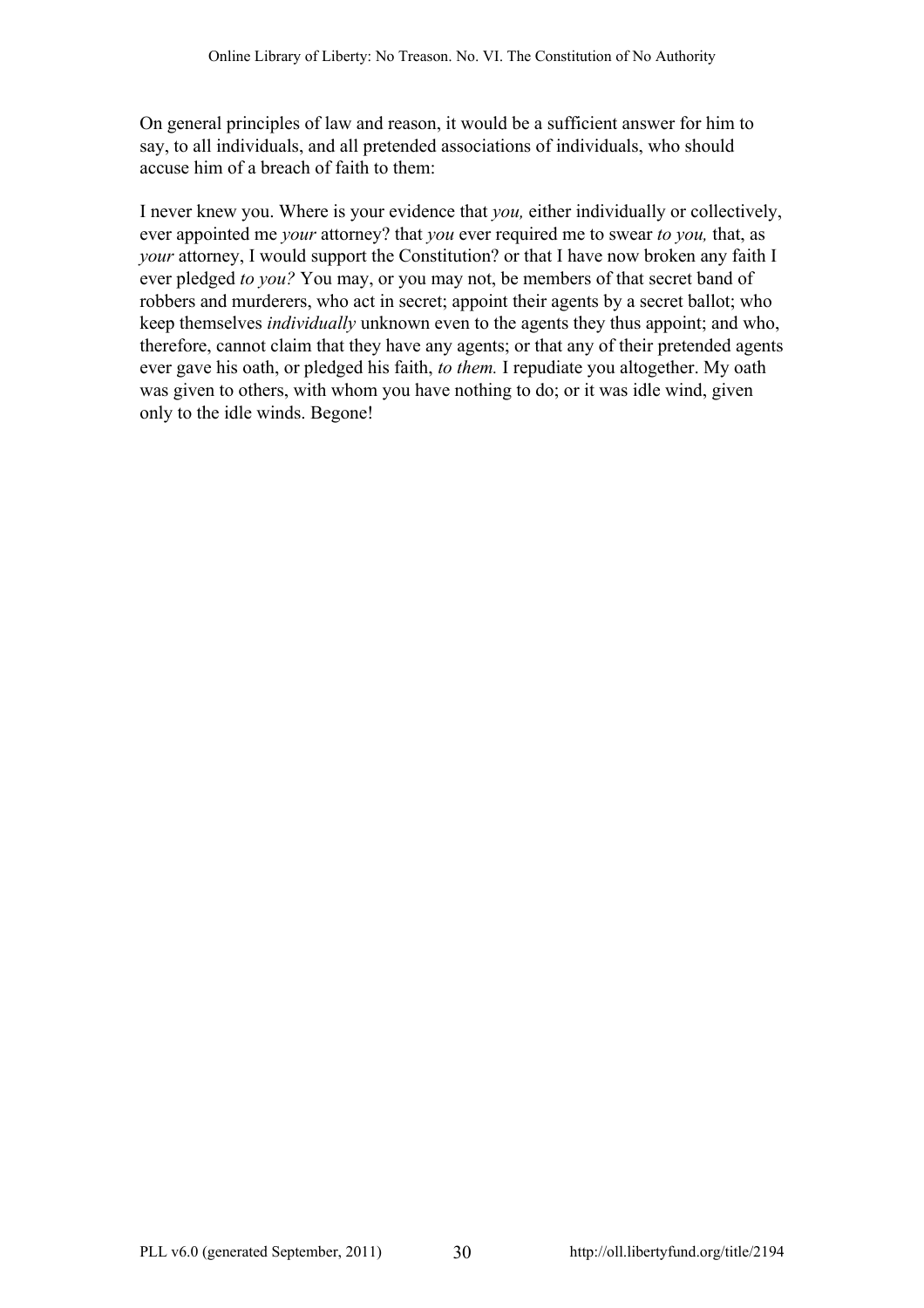# <span id="page-30-0"></span>XII.

For the same reasons, the oaths of all the other pretended agents of this secret band of robbers and murderers are on general principles of law and reason, equally destitute of obligation. They are given to nobody; but only to the winds.

The oaths of the tax-gatherers and treasurers of the band, are, on general principles of law and reason, of no validity. If any tax gatherer, for example, should put the money he receives into his own pocket, and refuse to part with it, the members of this band could not say to him: You collected that money as *our* agent, and for *our* uses; and you swore to pay it over to *us,* or to those *we* should appoint to receive it. You have betrayed *us,* and broken faith with *us.*

It would be a sufficient answer for him to say to them:

I never knew you. You never made yourselves *individually* known to me. I never gave my oath to you, as individuals. You may, or you may not, be members of that secret band, who appoint agents to rob and murder other people; but who are cautious not to make themselves individually known, either to such agents, or to those whom their agents are commissioned to rob. If you are members of that band, you have given me no proof of it, and you have no proof that you ever commissioned me to rob others for your benefit. I never knew you, as individuals, and of course never promised you that I would pay over to you the proceeds of my robberies. I committed my robberies on my own account, and for my own profit. If you thought I was fool enough to allow you to keep yourselves concealed, and use me as your tool for robbing other persons; or that I would take all the personal risk of the robberies, and pay over the proceeds to you, you were particularly simple. As I took all the risk of my robberies, I propose to take all the profits. Begone! You are fools, as well as villains. If I gave my oath to anybody, I gave it to other persons than you. But I really gave it to nobody. I only gave it to the winds. It answered my purposes at the time. It enabled me to get the money I was after, and now I propose to keep it. If you expected me to pay it over to you, you relied only upon that honor that is said to prevail among thieves. You now understand that that is a very poor reliance. I trust you may become wise enough to never rely upon it again. If I have any *duty* in the matter, it is to give back the money to those from whom I took it; not to pay it over to such villains as you.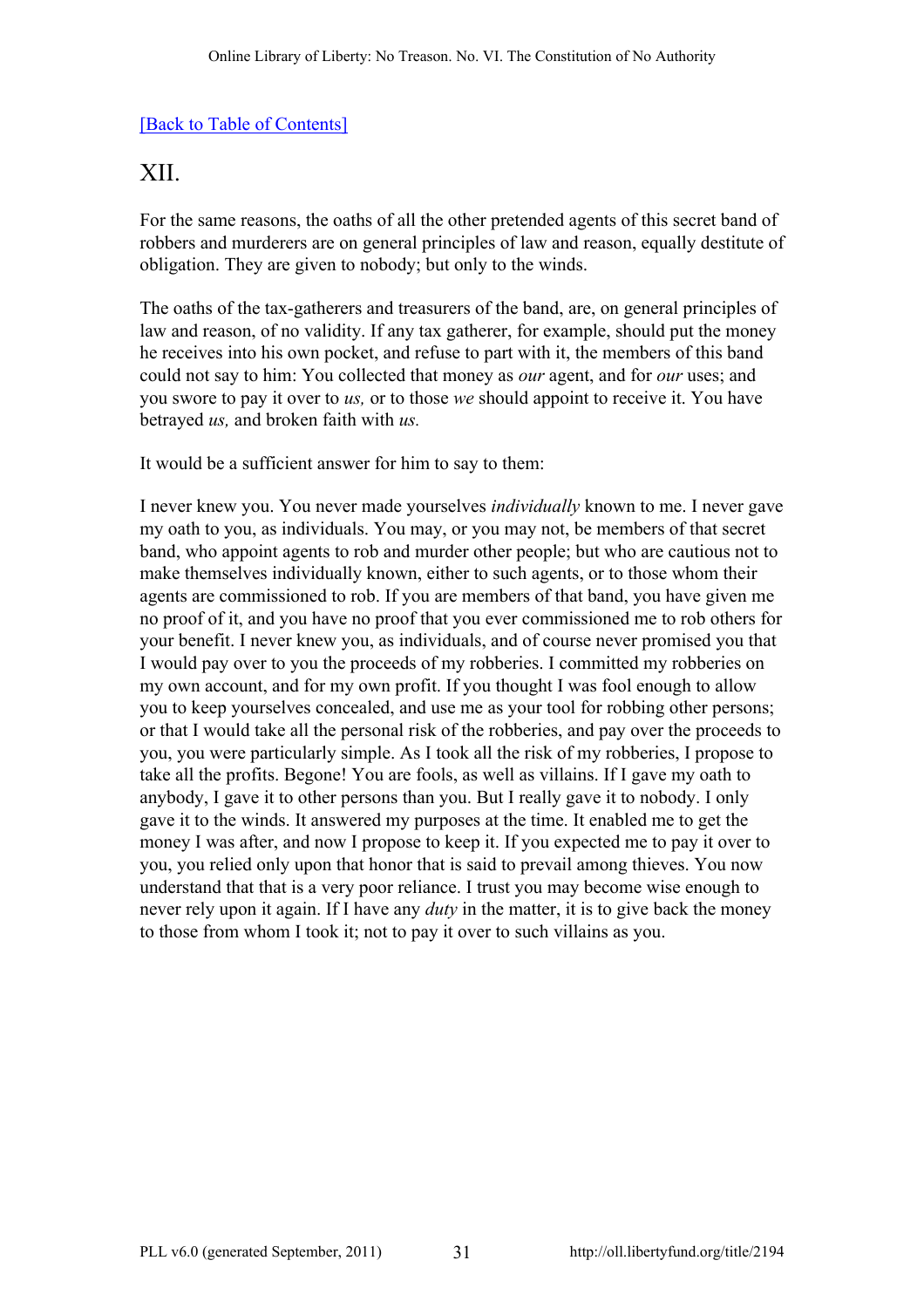# <span id="page-31-0"></span>XIII.

On general principles of law and reason, the oaths which foreigners take, on coming here, and being "naturalized" (as it is called), are of no validity. They are necessarily given to nobody; because there is no open, authentic association, to which they *can* join themselves; or to whom, as individuals, they *can* pledge their faith. No such association, or organization, as "the people of the United States," having ever been formed by any open, written, authentic, or voluntary contract, there is, on general principles of law and reason, no such association, or organization, in existence. And all oaths that purport to be given to such an association are necessarily given only to the winds. They cannot be said to be given to any man, or body of men, as individuals, because no man, or body of men, can come forward *with any proof* that the oaths were given to them, as individuals, or to any association of which they are members. To say that there is a tacit understanding among a portion of the male adults of the country, that they will call themselves "the people of the United States," and that they will act in concert in subjecting the remainder of the people of the United States to their dominion; but that they will keep themselves personally concealed by doing all their acts secretly, is wholly insufficient, on general principles of law and reason, to prove the existence of any such association, or organization, as "the people of the United States;" or consequently to prove that the oaths of foreigners were given to any such association.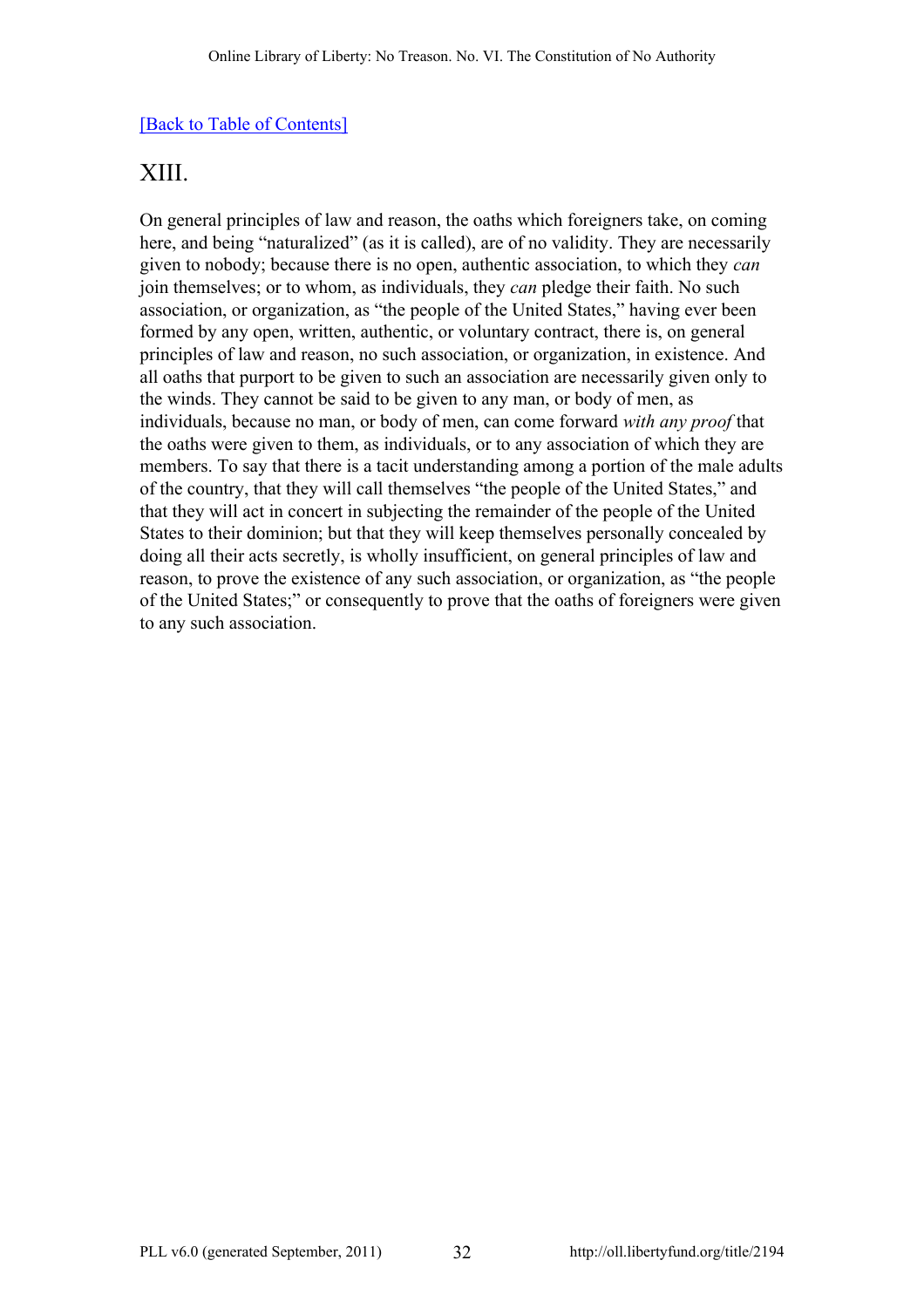# <span id="page-32-0"></span>XIV.

On general principles of law and reason, all the oaths which, since the war, have been given by Southern men, that they will obey the laws of Congress, support the Union, and the like, are of no validity. Such oaths are invalid, not only because they were extorted by military power, and threats of confiscation, and because they are in contravention of men's natural right to do as they please about supporting the government, *but also because they were given to nobody.* They were nominally given to "the United States." But being nominally given to "the United States," they were necessarily given to nobody, because, on general principles of law and reason, there were no "United States," to whom the oaths could be given. That is to say, there was no open, authentic, avowed, legitimate association, corporation, or body of men, known as "the United States," or as "the people of the United States," to whom the oaths could have been given. If anybody says there was such a corporation, let him state who were the individuals that composed it, and how and when they became a corporation. Were Mr. A, Mr. B, and Mr. C members of it? If so, where are their signatures? Where the evidence of their membership? Where the record? Where the open, authentic proof? There is none. Therefore, in law and reason, there was no such corporation.

On general principles of law and reason, every corporation, association, or organized body of men, having a legitimate corporate existence, and legitimate corporate rights, must consist of certain known individuals, *who can prove, by legitimate and reasonable evidence, their membership.* But nothing of this kind can be proved in regard to the corporation, or body of men, who call themselves "the United States." Not a man of them, in all the Northern States, can prove by any legitimate evidence, such as is required to prove membership in other legal corporations, that he himself, or any other man whom he can name, is a member of any corporation or association called "the United States," or "the people of the United States," or, consequently, that there is any such corporation. And since no such corporation can be proved to exist, it cannot of course be proved that the oaths of Southern men were given to any such corporation. The most that can be claimed is that the oaths were given to a secret band of robbers and murderers, who called themselves "the United States," and extorted those oaths. But that certainly is not enough to prove that the oaths are of any obligation.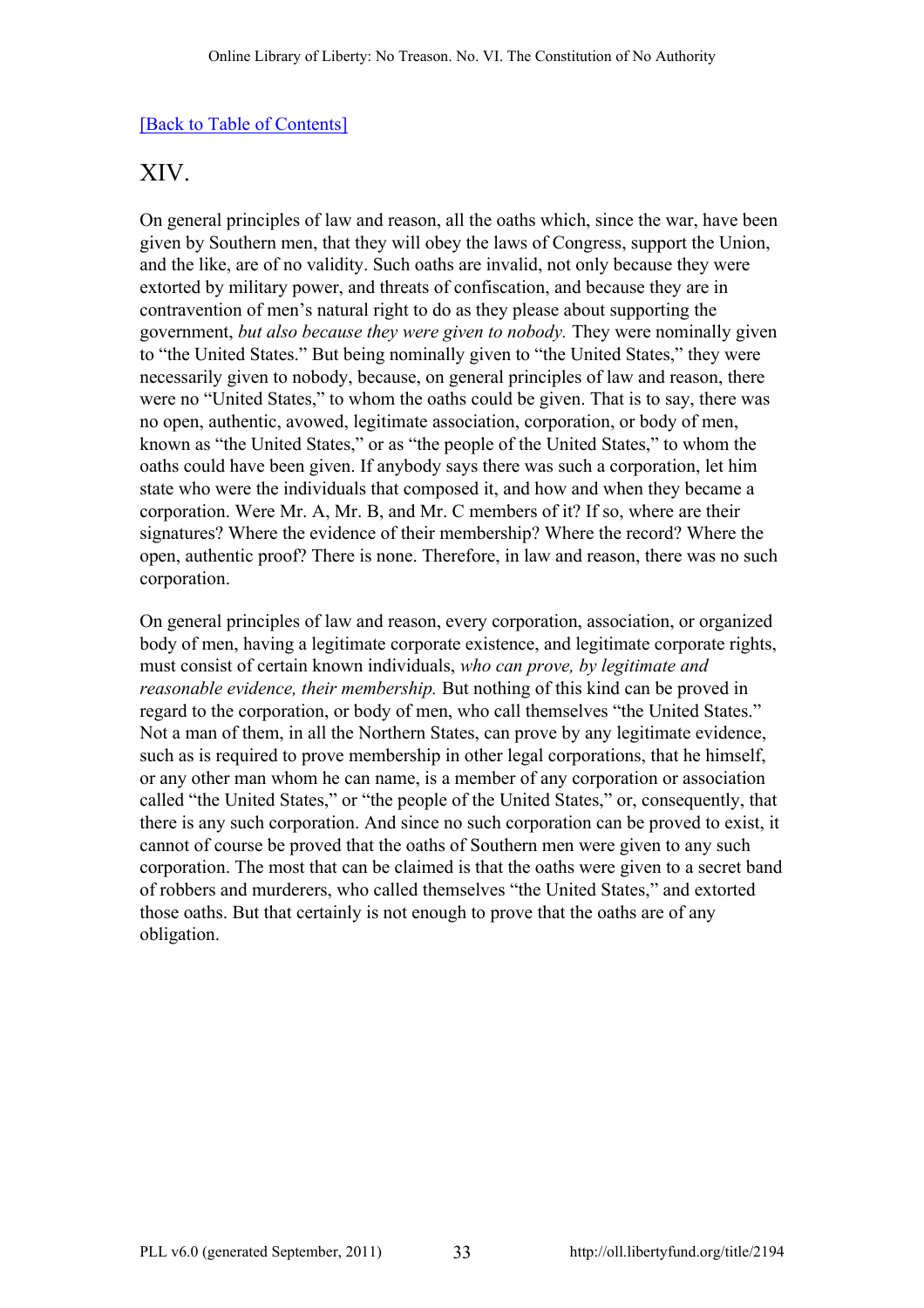### <span id="page-33-0"></span>XV.

On general principles of law and reason, the oaths of soldiers, that they will serve a given number of years, that they will obey the orders of their superior officers, that they will bear true allegiance to the government, and so forth, are of no obligation. Independently of the criminality of an oath, that, for a given number of years, he will kill all whom he may be commanded to kill, without exercising his own judgment or conscience as to the justice or necessity of such killing, there is this further reason why a soldier's oath is of no obligation, viz. that, like all the other oaths that have now been mentioned, *it is given to nobody.* There being, in no legitimate sense, any such corporation, or nation, as "the United States," nor, consequently, in any legitimate sense, any such government as "the government of the United States," a soldier's oath given to, or contract made with, such nation or government, is necessarily an oath given to, or a contract made with, nobody. Consequently such oath or contract can be of no obligation.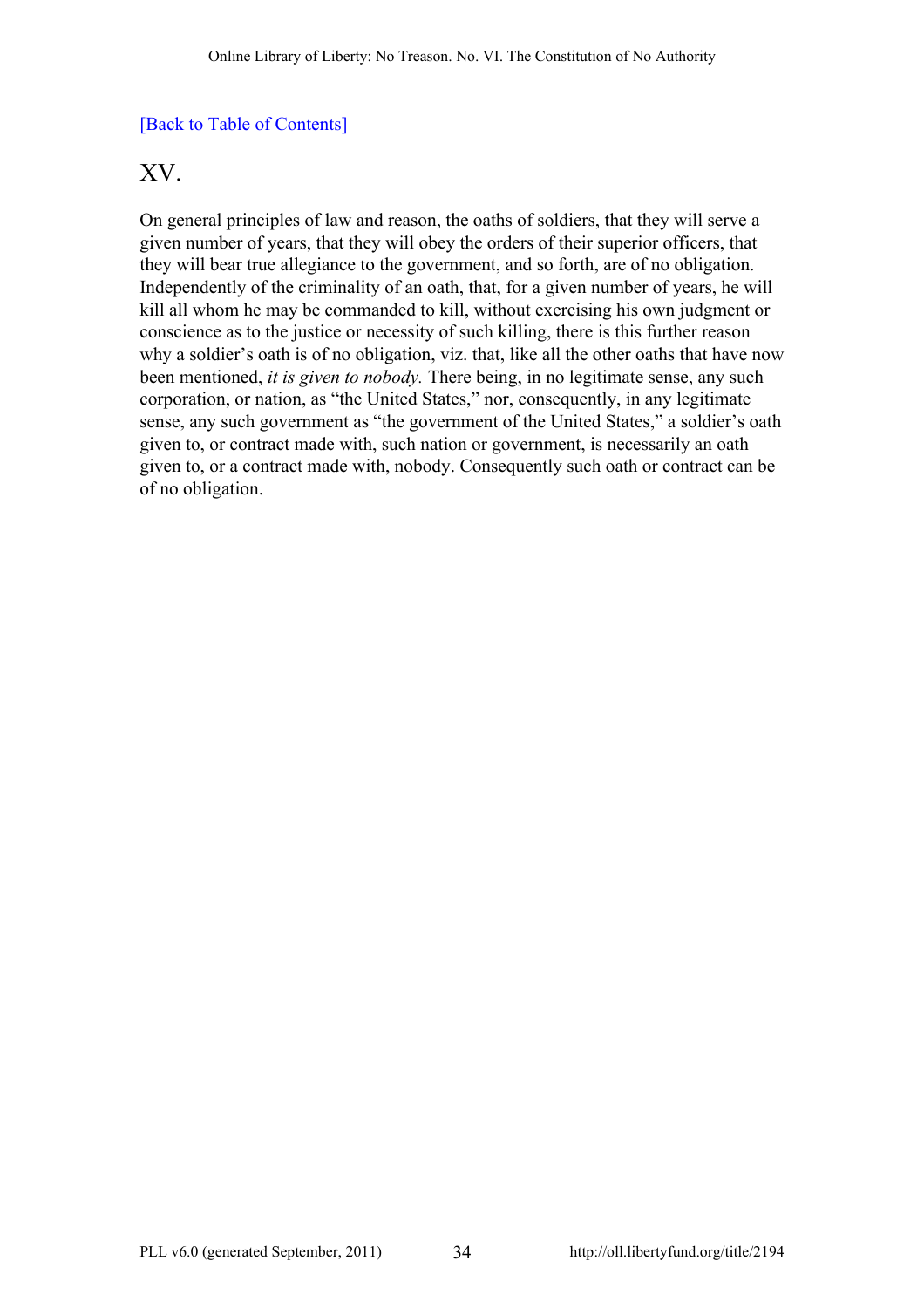# <span id="page-34-0"></span>XVI.

On general principles of law and reason, the treaties, so called, which purport to be entered into with other nations, by certain persons calling themselves ambassadors, secretaries, presidents, and senators of the United States, in the name, and on behalf, of "the people of the United States," are of no validity. These so-called ambassadors, secretaries, presidents, and senators, who claim to be the agents of "the people of the United States," for making these treaties, can show no open, written, or other authentic evidence that either the whole "people of the United States," or any other open, avowed, responsible body of men, calling themselves by that name, ever authorized these pretended ambassadors and others to make treaties in the name of, or binding upon any one of, "the people of the United States." Neither can they show any open, written, or other authentic evidence that either the whole "people of the United States," or any other open, avowed, responsible body of men, calling themselves by that name, ever authorized these pretended ambassadors, secretaries, and others, in their name and behalf, to recognize certain other persons, calling themselves emperors, kings, queens, and the like, as the rightful rulers, sovereigns, masters, or representatives of the different peoples whom they assume to govern, to represent, and to bind.

The "nations," as they are called, with whom our pretended ambassadors, secretaries, presidents and senators profess to make treaties, are as much myths as our own. On general principles of law and reason, there are no such "nations." That is to say, neither the whole people of England, for example, nor any open, avowed, responsible body of men, calling themselves by that name, ever, by any open, written, or other authentic contract with each other, formed themselves into any *bona fide,* legitimate association or organization, or authorized any king, queen, or other representative to make treaties in their name, or to bind them, either individually, or as an association, by such treaties.

Our pretended treaties, then, being made with no legitimate or *bona fide* nations, or representatives of nations, and being made, on our part, by persons who have no legitimate authority to act for us, have intrinsically no more validity than a pretended treaty made by the Man in the Moon with the king of the Pleiades.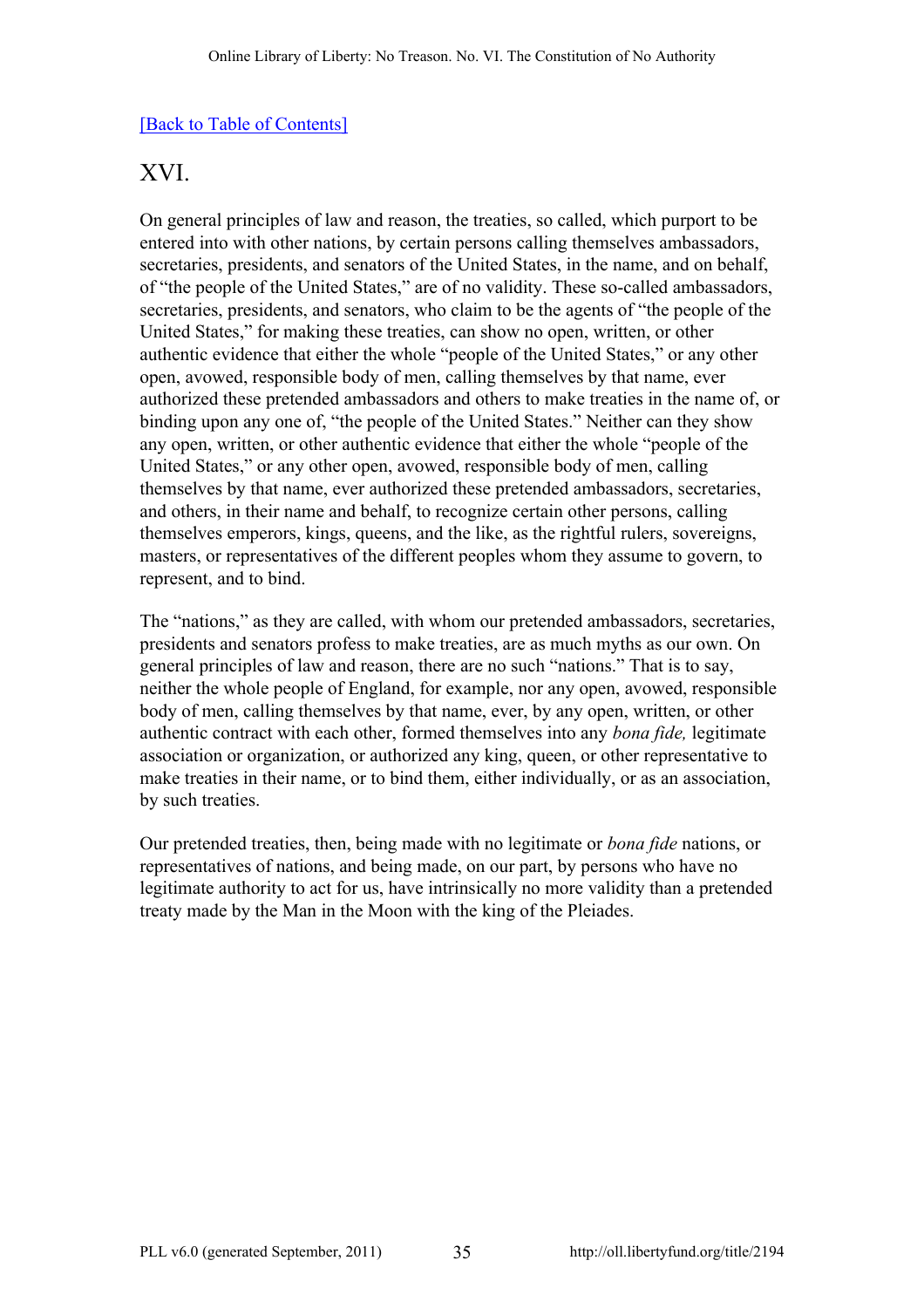# <span id="page-35-0"></span>XVII.

On general principles of law and reason, debts contracted in the name of "the United States," or of "the people of the United States," are of no validity. It is utterly absurd to pretend that debts to the amount of twenty-five hundred millions of dollars are binding upon thirty-five or forty millions of people, when there is not a particle of legitimate evidence—such as would be required to prove a private debt—that can be produced against any one of them, that either he, or his properly authorized attorney, ever contracted to pay one cent.

Certainly, neither the whole people of the United States, nor any number of them, ever separately or individually contracted to pay a cent of these debts.

Certainly, also, neither the whole people of the United States, nor any number of them, ever, by any open, written, or other authentic and voluntary contract, united themselves as a firm, corporation, or association, by the name of "the United States," or "the people of the United States," and authorized their agents to contract debts in their name.

Certainly, too, there is in existence no such firm, corporation, or association as "the United States," or "the people of the United States," formed by any open, written, or other authentic and voluntary contract, and having corporate property with which to pay these debts.

How, then, is it possible, on any general principle of law or reason, that debts that are binding upon nobody individually, can be binding upon forty millions of people collectively, when, on general and legitimate principles of law and reason, these forty millions of people neither have, nor ever had, any corporate property? never made any corporate or individual contract? and neither have, nor ever had, any corporate existence?

Who, then, created these debts, in the name of "the United States?" Why, at most, only a few persons, calling themselves "members of Congress," &c. who pretended to represent "the people of the United States," but who really represented only a secret band of robbers and murderers, who wanted money to carry on the robberies and murders in which they were then engaged; and who intended to extort from the future people of the United States, by robbery and threats of murder (and real murder, if that should prove necessary), the means to pay these debts.

This band of robbers and murderers, who were the real principals in contracting these debts, is a secret one, because its members have never entered into any open, written, avowed, or authentic contract, by which they may be individually known to the world, or even to each other. Their real or pretended representatives, who contracted these debts in their name, were selected (if selected at all) for that purpose secretly (by secret ballot), and in a way to furnish evidence against none of the principals *individually;* and these principals were really known *individually* neither to their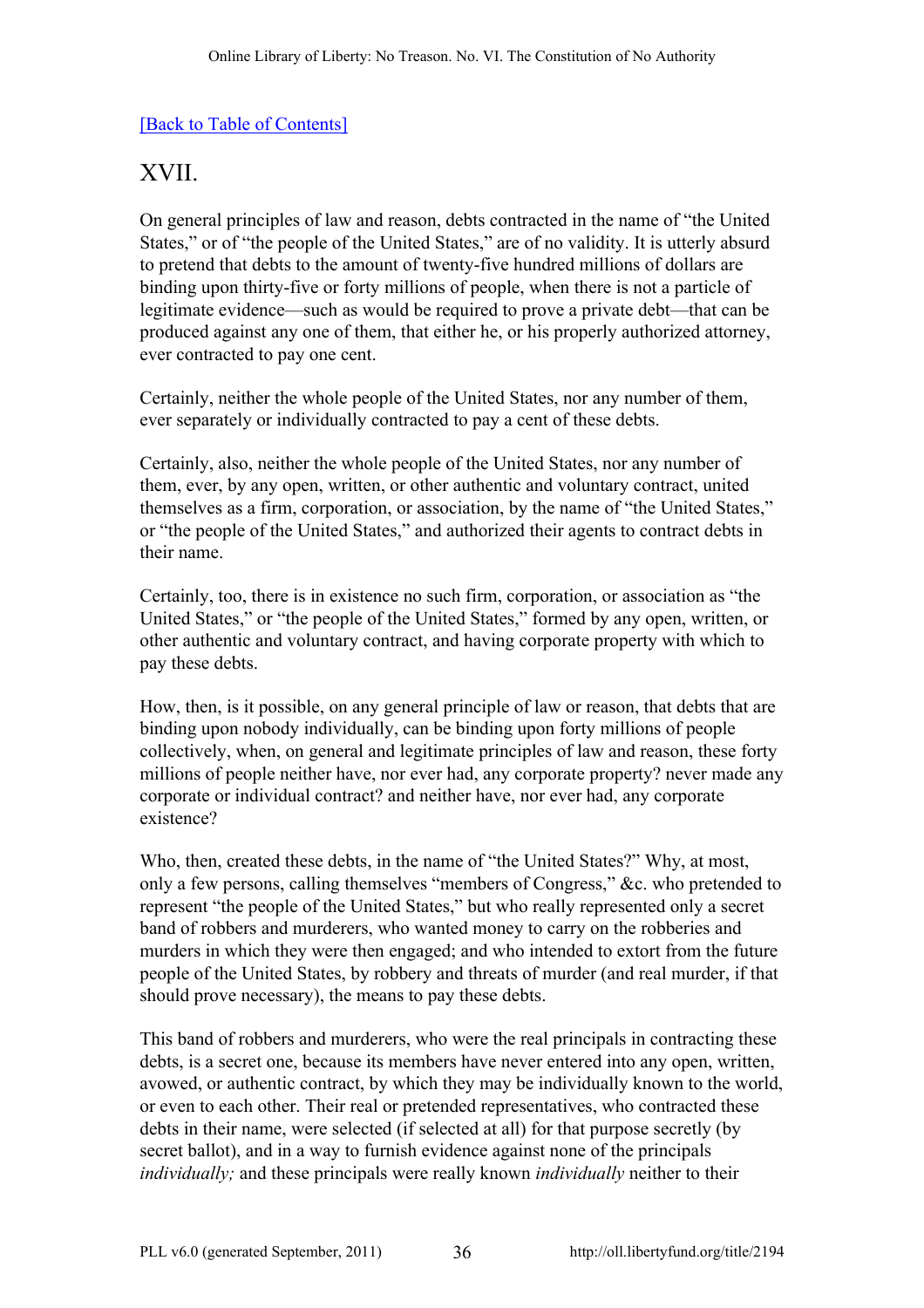pretended representatives who contracted these debts in their behalf, nor to those who lent the money. The money, therefore, was all borrowed and lent in the dark; that is, by men who did not see each other's faces, or know each other's names; who could not then, and cannot now, identify each other as principals in the transactions; and who consequently can prove no contract with each other.

Furthermore, the money was all lent and borrowed for criminal purposes; that is, for purposes of robbery and murder; and for this reason the contracts were all intrinsically void; and would have been so, even though the real parties, borrowers and lenders, had come face to face, and made their contracts openly, in their own proper names.

Furthermore, this secret band of robbers and murderers, who were the real borrowers of this money, having no legitimate corporate existence, have no corporate property with which to pay these debts. They do indeed pretend to own large tracts of wild lands, lying between the Atlantic and Pacific Oceans, and between the Gulf of Mexico and the North Pole. But, on general principles of law and reason, they might as well pretend to own the Atlantic and Pacific Oceans themselves; or the atmosphere and the sunlight; and to hold them, and dispose of them, for the payment of these debts.

Having no corporate property with which to pay what purports to be their corporate debts, this secret band of robbers and murderers are really bankrupt. They have nothing to pay with. In fact, they do not propose to pay their debts otherwise than from the proceeds of their future robberies and murders. These are confessedly their sole reliance; and were known to be such by the lenders of the money, at the time the money was lent. And it was, therefore, virtually a part of the contract, that the money should be repaid only from the proceeds of these future robberies and murders. For this reason, if for no other, the contracts were void from the beginning.

In fact, these apparently two classes, borrowers and lenders, were really one and the same class. They borrowed and lent money from and to themselves. They themselves were not only part and parcel, but the very life and soul, of this secret band of robbers and murderers, who borrowed and spent the money. Individually they furnished money for a common enterprise; taking, in return, what purported to be corporate promises for individual loans. The only excuse they had for taking these so-called corporate promises of, for individual loans by, the same parties, was that they might have some apparent excuse for the future robberies of the band (that is, to pay the debts of the corporation), and that they might also know what shares they were to be respectively entitled to out of the proceeds of their future robberies.

Finally, if these debts had been created for the most innocent and honest purposes, and in the most open and honest manner, by the real parties to the contracts, these parties could thereby have bound nobody but themselves, and no property but their own. They could have bound nobody that should have come after them, and no property subsequently created by, or belonging to, other persons.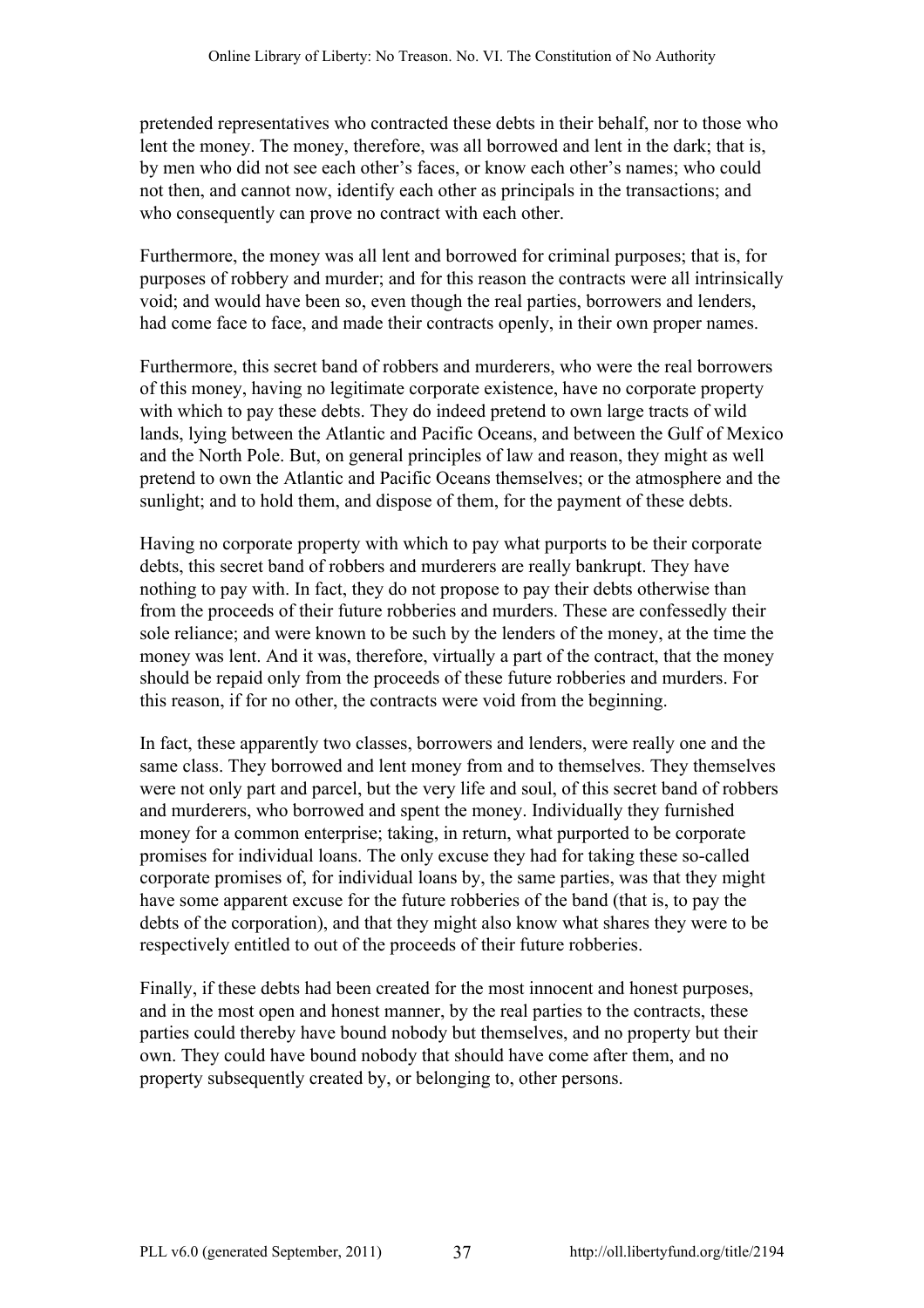# <span id="page-37-0"></span>XVIII.

The Constitution having never been signed by anybody; and there being no other open, written, or authentic contract between any parties whatever, by virtue of which the United States government, so called, is maintained; and it being well known that none but male persons, of twenty-one years of age and upwards, are allowed any voice in the government; and it being also well known that a large number of these adult persons seldom or never vote at all; and that *all* those who do vote, do so secretly (by secret ballot), and in a way to prevent their individual votes being known, either to the world, or even to each other; and consequently in a way to make no one openly responsible for the acts of their agents, or representatives,—all these things being known, the questions arise: *Who* compose the real governing power in the country? Who are the men, *the responsible men,* who rob us of our property? Restrain us of our liberty? Subject us to their arbitrary dominion? And devastate our homes, and shoot us down by the hundreds of thousands, if we resist? How shall we find these men? How shall we know them from others? How shall we defend ourselves and our property against them? Who, of our neighbors, are members of this secret band of robbers and murderers? How can we know which are *their* houses, that we may burn or demolish them? Which *their* property, that we may destroy it? Which *their* persons, that we may kill them, and rid the world and ourselves of such tyrants and monsters?

These are questions that must be answered, before men can be free; before they can protect themselves against this secret band of robbers and murderers, who now plunder, enslave, and destroy them.

The answer to these questions is, that only those who have the will and the power to shoot down their fellow men, are the real rulers in this, as in all other (so called) civilized countries; for by no others will civilized men be robbed, or enslaved.

Among savages, mere physical strength, on the part of one man, may enable him to rob, enslave, or kill another man. Among barbarians, mere physical strength, on the part of a body of men, disciplined, and acting in concert, though with very little money or other wealth, may, under some circumstances, enable them to rob, enslave, or kill another body of men, as numerous, or perhaps even more numerous, than themselves. And among both savages and barbarians, mere want may sometimes compel one man to sell himself as a slave to another. But with (so called) civilized peoples, among whom knowledge, wealth, and the means of acting in concert, have become diffused; and who have invented such weapons and other means of defence as to render mere physical strength of less importance; and by whom soldiers in any requisite number, and other instrumentalities of war in any requisite amount, can always be had for money, the question of war, and consequently the question of power, is little else than a mere question of money. As a necessary consequence, those who stand ready to furnish this money, are the real rulers. It is so in Europe, and it is so in this country.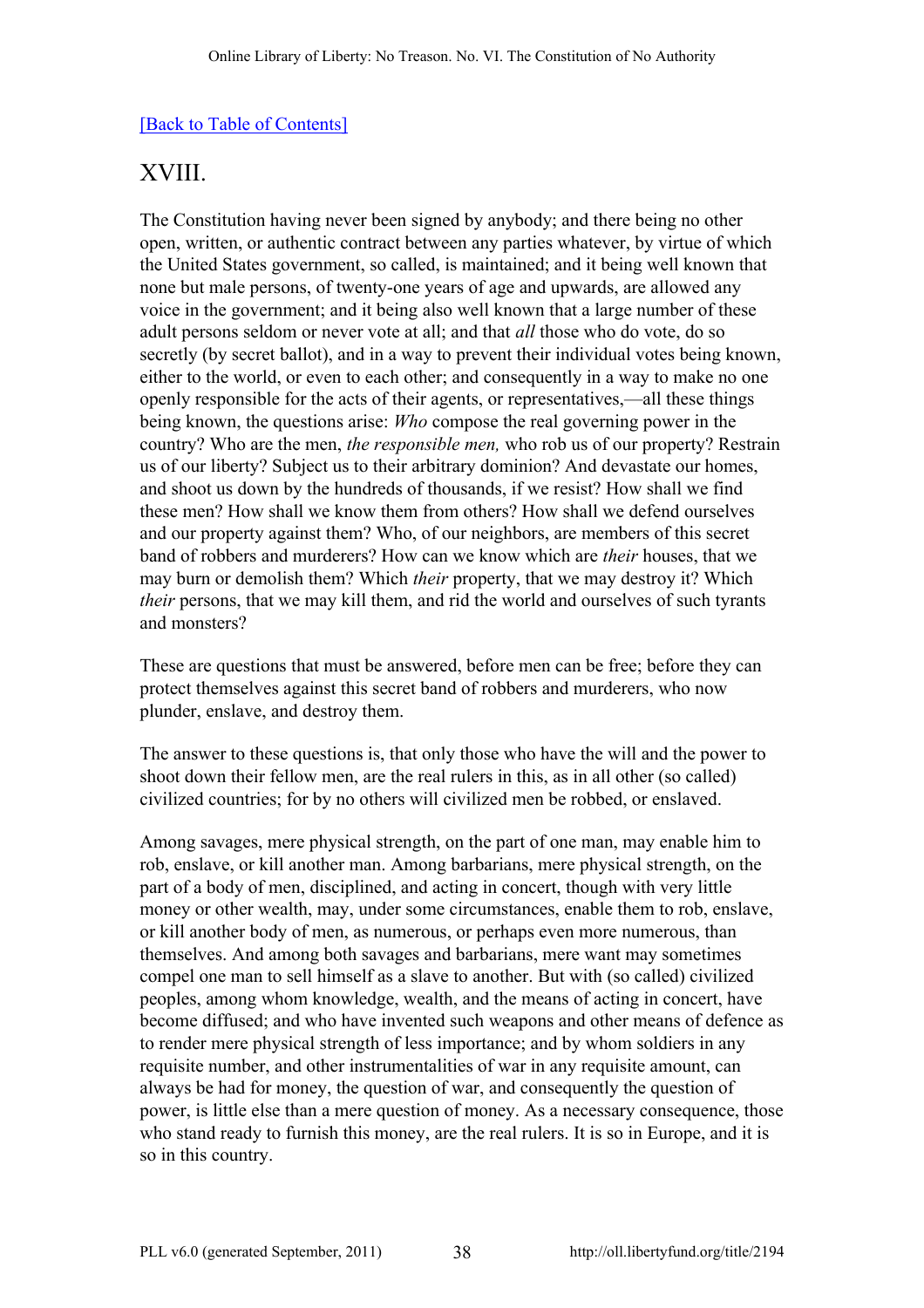In Europe, the nominal rulers, the emperors and kings and parliaments, are anything but the real rulers of their respective countries. They are little or nothing else than mere tools, employed by the wealthy to rob, enslave, and (if need be) murder those who have less wealth, or none at all.

The Rothschilds, and that class of money-lenders of whom they are the representatives and agents,—men who never think of lending a shilling to their nextdoor neighbors, for purposes of honest industry, unless upon the most ample security, and at the highest rate of interest,—stand ready, at all times, to lend money in unlimited amounts to those robbers and murderers, who call themselves governments, to be expended in shooting down those who do not submit quietly to being robbed and enslaved.

They lend their money in this manner, knowing that it is to be expended in murdering their fellow men, for simply seeking their liberty and their rights; knowing also that neither the interest nor the principal will ever be paid, except as it will be extorted under terror of the repetition of such murders as those for which the money lent is to be expended.

These money-lenders, the Rothschilds, for example, say to themselves: If we lend a hundred millions sterling to the Queen and Parliament of England, it will enable them to murder twenty, fifty, or a hundred thousand people in England, Ireland, or India; and the terror inspired by such wholesale murder, will enable them to keep the whole people of those countries in subjection for twenty, or perhaps fifty, years to come; to control all their trade and industry; and to extort from them large amounts of money, under the name of taxes; and from the wealth thus extorted from them, they (the Queen and Parliament) can afford to pay us a higher rate of interest for our money than we can get in any other way. Or, if we lend this sum to the Emperor of Austria, it will enable him to murder so many of his people as to strike terror into the rest, and thus enable him to keep them in subjection, and extort money from them, for twenty or fifty years to come. And they say the same in regard to the Emperor of Russia, the King of Prussia, the Emperor of France, or any other ruler, so called, who, in their judgment, will be able, by murdering a reasonable portion of his people, to keep the rest in subjection, and extort money from them, for a long time to come, to pay the interest and principal of the money lent him.

And why are these men so ready to lend money for murdering their fellow men? Solely for this reason, viz., that such loans are considered better investments than loans for purposes of honest industry. They pay higher rates of interest; and it is less trouble to look after them. This is the whole matter.

The question of making these loans is, with these lenders, a mere question of pecuniary profit. They lend money to be expended in robbing, enslaving, and murdering their fellow men, solely because, on the whole, such loans pay better than any others. They are no respecters of persons, no superstitious fools, that reverence monarchs. They care no more for a king, or an emperor, than they do for a beggar, except as he is a better customer, and can pay them better interest for their money. If they doubt his ability to make his murders successful for maintaining his power, and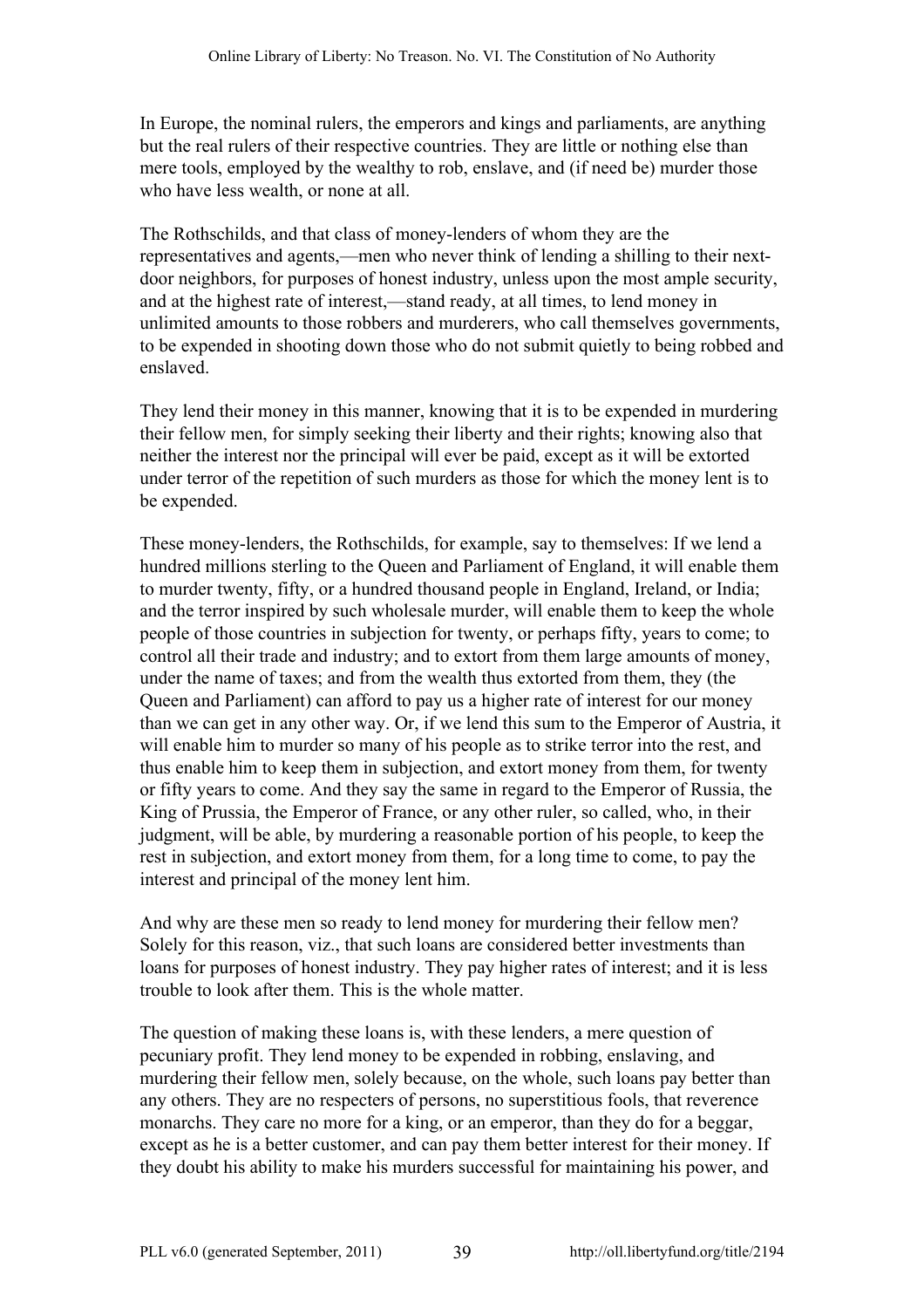thus extorting money from his people in future, they dismiss him as unceremoniously as they would dismiss any other hopeless bankrupt, who should want to borrow money to save himself from open insolvency.

When these great lenders of blood-money, like the Rothschilds, have loaned vast sums in this way, for purposes of murder, to an emperor or a king, they sell out the bonds taken by them, in small amounts, to anybody, and everybody, who are disposed to buy them at satisfactory prices, to hold as investments. They (the Rothschilds) thus soon get back their money, with great profits; and are now ready to lend money in the same way again to any other robber and murderer, called an emperor or a king, who, they think, is likely to be successful in his robberies and murders, and able to pay a good price for the money necessary to carry them on.

This business of lending blood-money is one of the most thoroughly sordid, coldblooded and criminal that was ever carried on, to any considerable extent, amongst human beings. It is like lending money to slave-traders, or to common robbers and pirates, to be repaid out of their plunder. And the men who loan money to governments, so called, for the purpose of enabling the latter to rob, enslave, and murder their people, ar among the greatest villains that the world has ever seen. And they as much deserve to be hunted and killed (if they cannot otherwise be got rid of) as any slave-traders, robbers, or pirates that ever lived.

When these emperors and kings, so called, have obtained their loans, they proceed to hire and train immense numbers of professional murderers, called soldiers, and employ them in shooting down all who resist their demands for money. In fact, most of them keep large bodies of these murderers constantly in their service, as their only means of enforcing their extortions. There are now, I think, four or five millions of these professional murderers constantly employed by the so-called sovereigns of Europe. The enslaved people are, of course, forced to support and pay all these murderers, as well as to submit to all the other extortions which these murderers are employed to enforce.

It is only in this way that most of the so-called governments of Europe are maintained. These so-called governments are in reality only great bands of robbers and murderers, organized, disciplined, and constantly on the alert. And the so-called sovereigns, in these different governments, are simply the heads, or chiefs, of different bands of robbers and murderers. And these heads or chiefs are dependent upon the lenders of blood-money for the means to carry on their robberies and murders. They could not sustain themselves a moment but for the loans made to them by these blood-money loan-mongers. And their first care is to maintain their credit with them; for they know their end is come, the instant their credit with them fails. Consequently the first proceeds of their extortions are scrupulously applied to the payment of the interest on their loans.

In addition to paying the interest on their bonds, they perhaps grant to the holders of them great monopolies in banking, like the Banks of England, of France, and of Vienna; with the agreement that these banks shall furnish money whenever, in sudden emergencies, it may be necessary to shoot down more of their people. Perhaps also,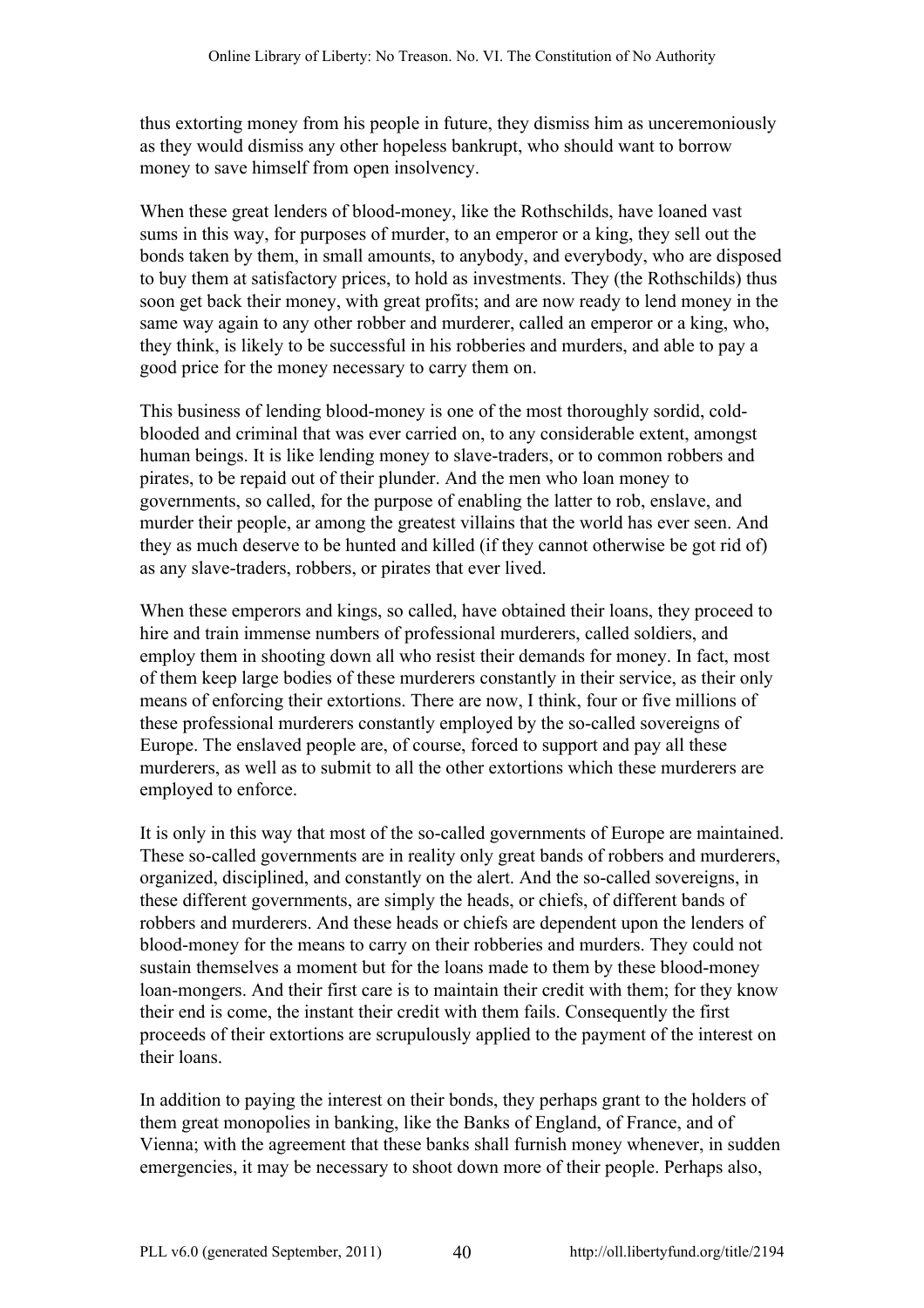by means of tariffs on competing imports, they give great monopolies to certain branches of industry, in which these lenders of blood-money are engaged. They also, by unequal taxation, exempt wholly or partially the property of these loan-mongers, and throw corresponding burdens upon those who are too poor and weak to resist.

Thus it is evident that all these men, who call themselves by the high-sounding names of Emperors, Kings, Sovereigns, Monarchs, Most Christian Majesties, Most Catholic Majesties, High Mightinesses, Most Serene and Potent Princes, and the like, and who claim to rule "by the grace of God," by "Divine Right,"—that is, by special authority from Heaven,—are intrinsically not only the merest miscreants and wretches, engaged solely in plundering, enslaving, and murdering their fellow men, but that they are also the merest hangers on, the servile, obsequious, fawning dependents and tools of these blood-money loan-mongers, on whom they rely for the means to carry on their crimes. These loan-mongers, like the Rothschilds, laugh in their sleeves, and say to themselves: These despicable creatures, who call themselves emperors, and kings, and majesties, and most serene and potent princes; who profess to wear crowns, and sit on thrones; who deck themselves with ribbons, and feathers, and jewels; and surround themselves with hired flatterers and lickspittles; and whom we suffer to strut around, and palm themselves off, upon fools and slaves, as sovereigns and lawgivers specially appointed by Almighty God; and to hold themselves out as the sole fountains of honors, and dignities, and wealth, and power,—all these miscreants and impostors know that we make them, and use them; that in us they live, move, and have their being; that we require them (as the price of their positions) to take upon themselves all the labor, all the danger, and all the odium of all the crimes they commit for our profit; and that we will unmake them, strip them of their gewgaws, and send them out into the world as beggars, or give them over to the vengeance of the people they have enslaved, the moment they refuse to commit any crime we require of them, or to pay over to us such share of the proceeds of their robberies as we see fit to demand.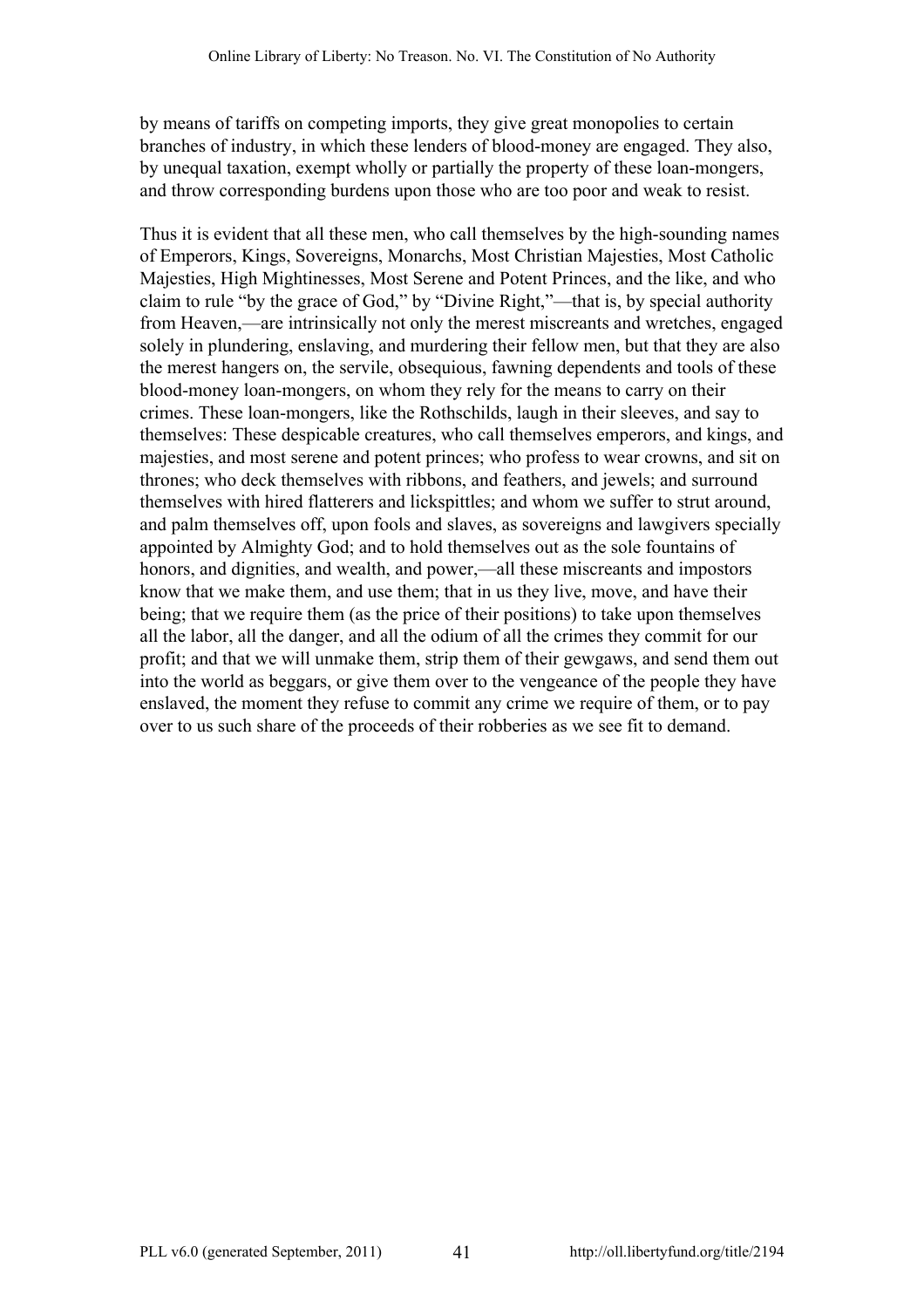# <span id="page-41-0"></span>XIX.

Now, what is true in Europe, is substantially true in this country. The difference is the immaterial one, that, in this country, there is no visible, *permanent* head, or chief, of these robbers and murderers, who call themselves "the government." That is to say, there is no *one man,* who calls himself the state, or even emperor, king, or sovereign; no one who claims that he and his children rule "by the Grace of God," by "Divine Right," or by special appointment from Heaven. There are only certain men, who call themselves presidents, senators, and representatives, and claim to be the authorized agents, *for the time being, or for certain short periods,* of *all* "the people of the United States;" but who can show no credentials, or powers of attorney, or any other open, authentic evidence that they are so; and who notoriously are not so; but are really only the agents of a secret band of robbers and murderers, whom they themselves do not know, and have no means of knowing, individually; but who, they trust, will openly or secretly, when the crisis comes, sustain them in all their usurpations and crimes.

What is important to be noticed is, that these so-called presidents, senators, and representatives, these pretended agents of *all* "the people of the United States," the moment their exactions meet with any formidable resistance from any portion of "the people" themselves, are obliged, like their co-robbers and murderers in Europe, to fly at once to the lenders of blood money, for the means to sustain their power. And they borrow their money on the same principle, and for the same purpose, viz., to be expended in shooting down all those "people of the United States"—their own constituents and principals, as they profess to call them—who resist the robberies and enslavement which these borrowers of the money are practising upon them. And they expect to repay the loans, if at all, only from the proceeds of the future robberies, which they anticipate it will be easy for them and their successors to perpetrate through a long series of years, upon their pretended principals, if they can but shoot down *now* some hundreds of thousands of them, and thus strike terror into the rest.

Perhaps the facts were never made more evident, in any country on the globe, than in our own, that these soulless blood-money loan-mongers are the real rulers; that they rule from the most sordid and mercenary motives; that the ostensible government, the presidents, senators, and representatives, so-called, are merely their tools; and that no ideas of, or regard for, justice or liberty had anything to do in inducing them to lend their money for the war. In proof of all this, look at the following facts.

Nearly a hundred years ago we professed to have got rid of all that religious superstition, inculcated by a servile and corrupt priesthood in Europe, that rulers, so called, derived their authority directly from Heaven; and that it was consequently a religious duty on the part of the people to obey them. We professed long ago to have learned that governments could rightfully exist only by the free will, and on the voluntary support, of those who might choose to sustain them. We all professed to have known long ago, that the only legitimate objects of government were the maintenance of liberty and justice equally for all. All this we had professed for nearly a hundred years. And we professed to look with pity and contempt upon those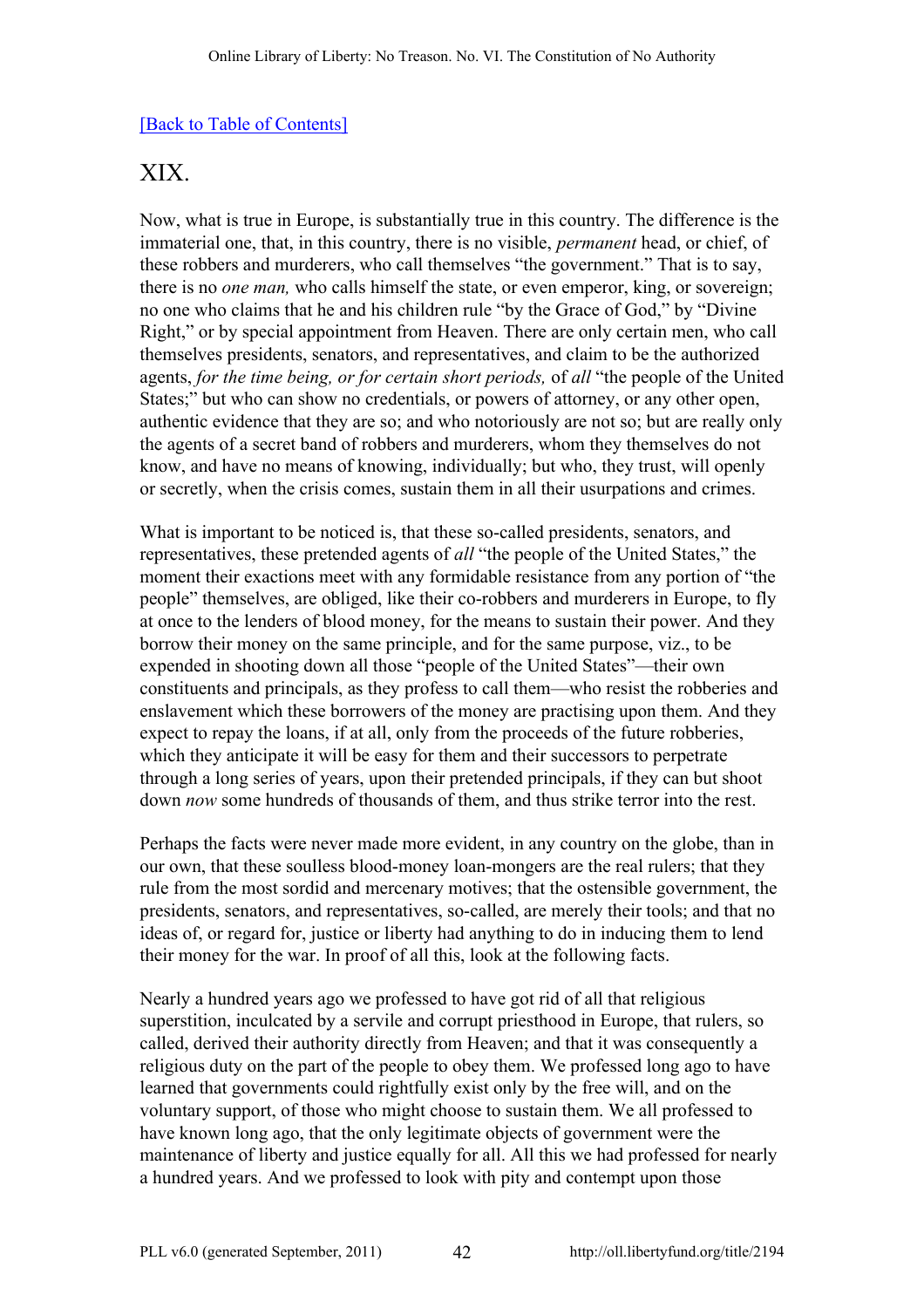ignorant, superstitious, and enslaved peoples of Europe, who were so easily kept in subjection by the frauds and force of priests and kings.

Notwithstanding all this, that we had learned, and known, and professed, for nearly a century, these lenders of blood money had, for a long series of years previous to the war, been the willing accomplices of the slave-holders in perverting the government from the purposes of liberty and justice, to the greatest of crimes. They had been such accomplices *for a purely pecuniary consideration,* to wit, a control of the markets in the South; in other words, the privilege of holding the slave-holders them-selves in industrial and commercial subjection to the manufacturers and merchants of the North (who afterwards furnished the money for the war). And these Northern merchants and manufacturers, these lenders of blood-money, were willing to continue to be the accomplices of the slave-holders in the future, for the same pecuniary consideration. But the slave-holders, either doubting the fidelity of their Northern allies, or feeling themselves strong enough to keep their slaves in subjection without Northern assistance, would no longer pay the price which these Northern men demanded. And it was to enforce this price in the future—that is, to monopolize the Southern markets, to maintain their industrial and commercial control over the South—that these Northern manufacturers and merchants lent some of the profits of their former monopolies for the war, in order to secure to themselves the same, or greater, monopolies in the future. These—and not any love of liberty or justice—were the motives on which the money for the war was lent by the North. In short, the North said to the slave-holders: If you will not pay us our price (give us control of your markets) for our assistance against your slaves, we will secure the same price (keep control of your markets) by helping your slaves against you, and using them as our tools for maintaining dominion over you; for the control of your markets we will have, whether the tools we use for that purpose be black or white, and be the cost, in blood and money, what it may.

On this principle, and from this motive, and not from any love of liberty or justice, the money was lent in enormous amounts, and at enormous rates of interest. And it was only by means of these loans that the objects of the war were accomplished.

And now these lenders of blood-money demand their pay; and the government, so called, becomes their tool, their servile, slavish, villanous tool, to extort it from the labor of the enslaved people both of the North and the South. It is to be extorted by every form of direct, and indirect, and unequal taxation. Not only the nominal debt and interest—enormous as the latter was—are to be paid in full; but these holders of the debt are to be paid still further—and perhaps doubly, triply, or quadruply paid—by such tariffs on imports as will enable our home manufacturers to realize enormous prices for their commodities; also by such monopolies in banking as will enable them to keep control of, and thus enslave and plunder, the industry and trade of the great body of the Northern people themselves. In short, the industrial and commercial slavery of the great body of the people, North and South, black and white, is the price which these-lenders of blood money demand, and insist upon, and are determined to secure, in return for the money lent for the war.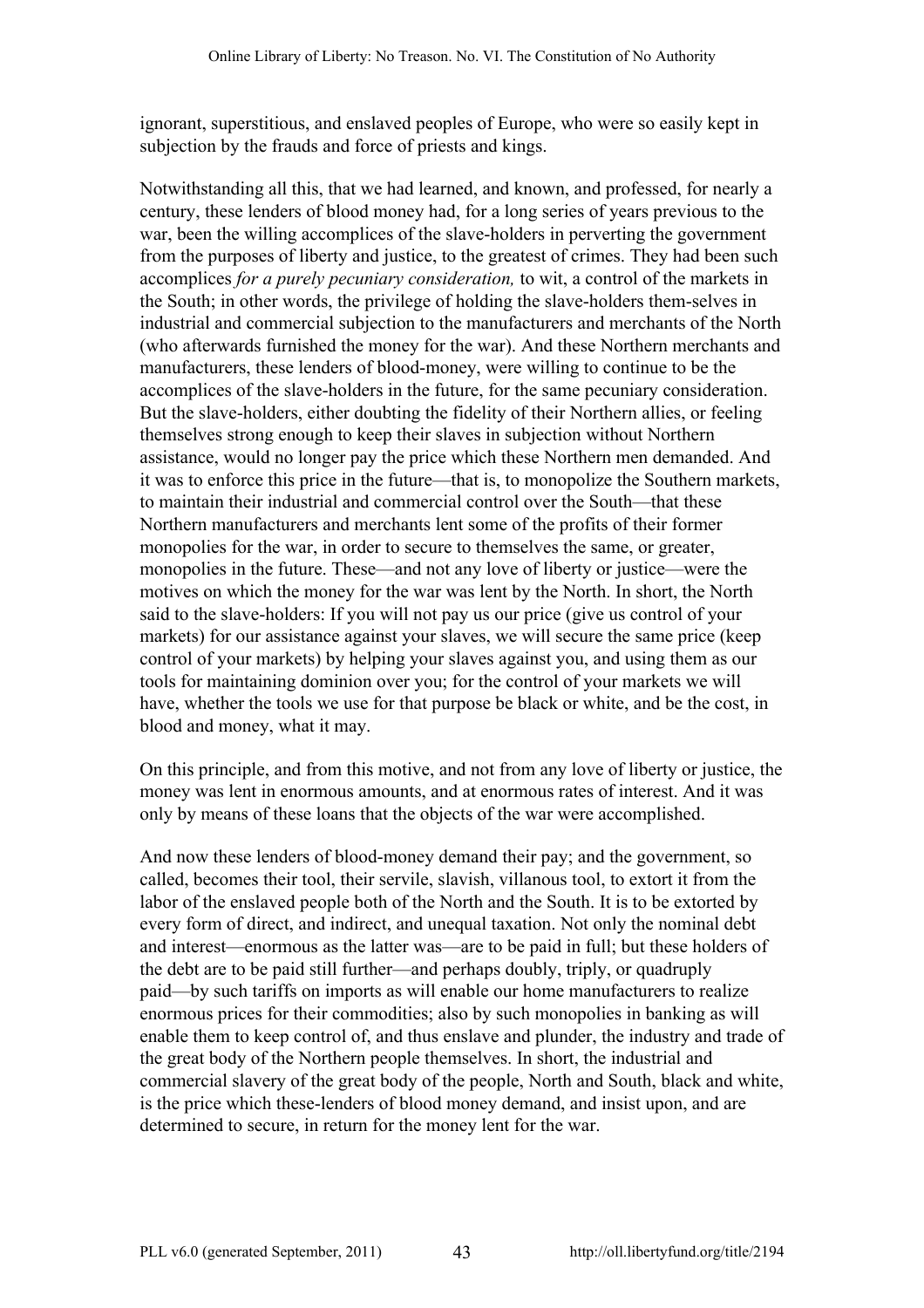This programme having been fully arranged and systematized, they put their sword into the hands of the chief murderer of the war, and charge him to carry their scheme into effect. And now he, speaking as their organ, says: "*Let us have peace.*"

The meaning of this is: Submit quietly to all the robbery and slavery we have arranged for you, and you can have "peace." But in case you resist, the same lenders of blood-money, who furnished the means to subdue the South, will furnish the means again to subdue you.

These are the terms on which alone this government, or, with few exceptions, any other, ever gives "peace" to its people.

The whole affair, on the part of those who furnished the money, has been, and now is, a deliberate scheme of robbery and murder; not merely to monopolize the markets of the South, but also to monopolize the currency, and thus control the industry and trade, and thus plunder and enslave the laborers, of both North and South. And Congress and the president are to-day the merest tools for these purposes. They are obliged to be, for they know that their own power, as rulers, so called, is at an end, the moment their credit with the blood-money loan-mongers fails. They are like a bankrupt in the hands of an extortioner. They dare not say nay to any demand made upon them. And to hide at once, if possible, both their servility and their crimes, they attempt to divert public attention, by crying out that they have "Abolished Slavery!" That they have "Saved the Country!" That they have "Preserved our Glorious Union!" and that, in now paying the "National Debt," as they call it (as if the people themselves, *all of them who are to be taxed for its payment,* had really and voluntarily joined in contracting it), they are simply "Maintaining the National Honor!"

By "maintaining the national honor," they mean simply that they themselves, open robbers and murderers, assume to be the nation, and will keep faith with those who lend them the money necessary to enable them to crush the great body of the people under their feet; and will faithfully appropriate, from the proceeds of their future robberies and murders, enough to pay all their loans, principal and interest.

The pretence that the "abolition of slavery" was either a motive or justification for the war, is a fraud of the same character with that of "maintaining the national honor." Who, but such usurpers, robbers, and murderers as they, ever established slavery? Or what government, except one resting upon the sword, like the one we now have, was ever capable of maintaining slavery? And why did these men abolish slavery? Not from any love of liberty in general—not as an act of justice to the black man himself, but only "as a war measure," and because they wanted his assistance, and that of his friends, in carrying on the war they had undertaken for maintaining and intensifying that political, commercial, and industrial slavery, to which they have subjected the great body of the people, both white and black. And yet these impostors now cry out that they have abolished the chattel slavery of the black man—although that was not the motive of the war—as if they thought they could thereby conceal, atone for, or justify that other slavery which they were fighting to perpetuate, and to render more rigorous and inexorable than it ever was before. There was no difference of principle—but only of degree—between the slavery they boast they have abolished,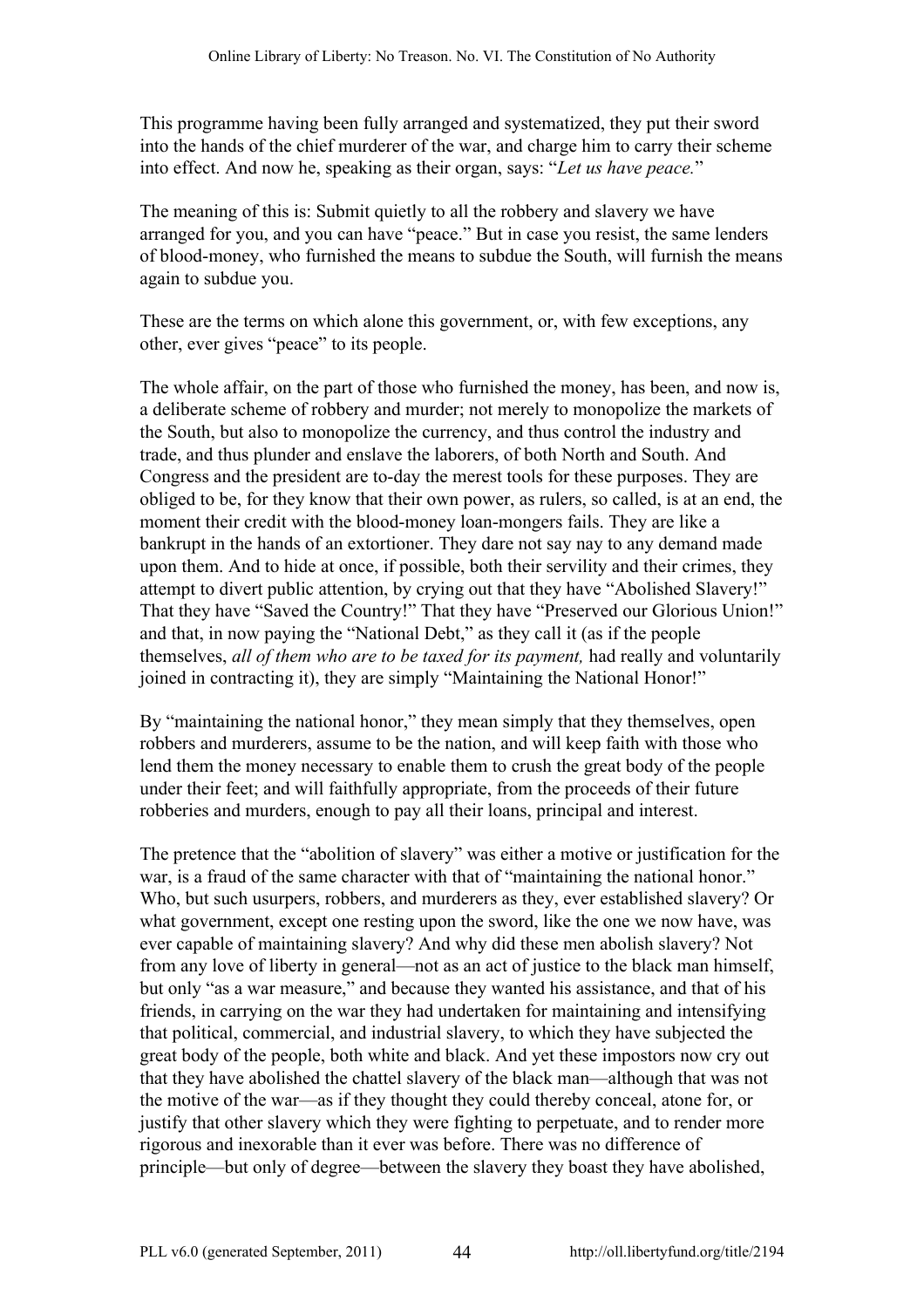and the slavery they were fighting to preserve; for all restraints upon men's natural liberty, not necessary for the simple maintenance of justice, are of the nature of slavery, and differ from each other only in degree.

If their object had really been to abolish slavery, or maintain liberty or justice generally, they had only to say: All, whether white or black, who want the protection of this government, shall have it; and all who do not want it, will be left in peace, so long as they leave us in peace. Had they said this, slavery would necessarily have been abolished at once; the war would have been saved; and a thousand times nobler union than we have ever had would have been the result. It would have been a voluntary union of free men; such a union as will one day exist among all men, the world over, if the several nations, so called, shall ever get rid of the usurpers, robbers, and murderers, called governments, that now plunder, enslave, and destroy them.

Still another of the frauds of these men is, that they are now establishing, and that the war was designed to establish, "a government of consent." The only idea they have ever manifested as to what is a government of consent, is this—that it is one to which everybody must consent, or be shot. This idea was the dominant one on which the war was carried on; and it is the dominant one, now that we have got what is called "peace."

Their pretences that they have "Saved the Country," and "Preserved our Glorious Union," are frauds like all the rest of their pretences. By them they mean simply that they have subjugated, and maintained their power over, an unwilling people. This they call "Saving the Country;" as if an enslaved and subjugated people—or as if any people kept in subjection by the sword (as it is intended that all of us shall be hereafter)—could be said to have any country. This, too, they call "Preserving our Glorious Union;" as if there could be said to be any Union, glorious or inglorious, that was not voluntary. Or as if there could be said to be any union between masters and slaves; between those who conquer, and those who are subjugated.

All these cries of having "abolished slavery," of having "saved the country," of having "preserved the union," of establishing "a government of consent," and of "maintaining the national honor," are all gross, shameless, transparent cheats—so transparent that they ought to decieve no one—when uttered as justifications for the war, or for the government that has succeeded the war, or for now compelling the people to pay the cost of the war, or for compelling anybody to support a government that he does not want.

The lesson taught by all these facts is this: As long as mankind continue to pay "National Debts," so-called,—that is, so long as they are such dupes and cowards as to pay for being cheated, plundered, enslaved, and murdered,—so long there will be enough to lend the money for those purposes; and with that money a plenty of tools, called soldiers, can be hired to keep them in subjection. But when they refuse any longer to pay for being thus cheated, plundered, enslaved, and murdered, they will cease to have cheats, and usurpers, and robbers, and murderers and blood-money loan-mongers for masters.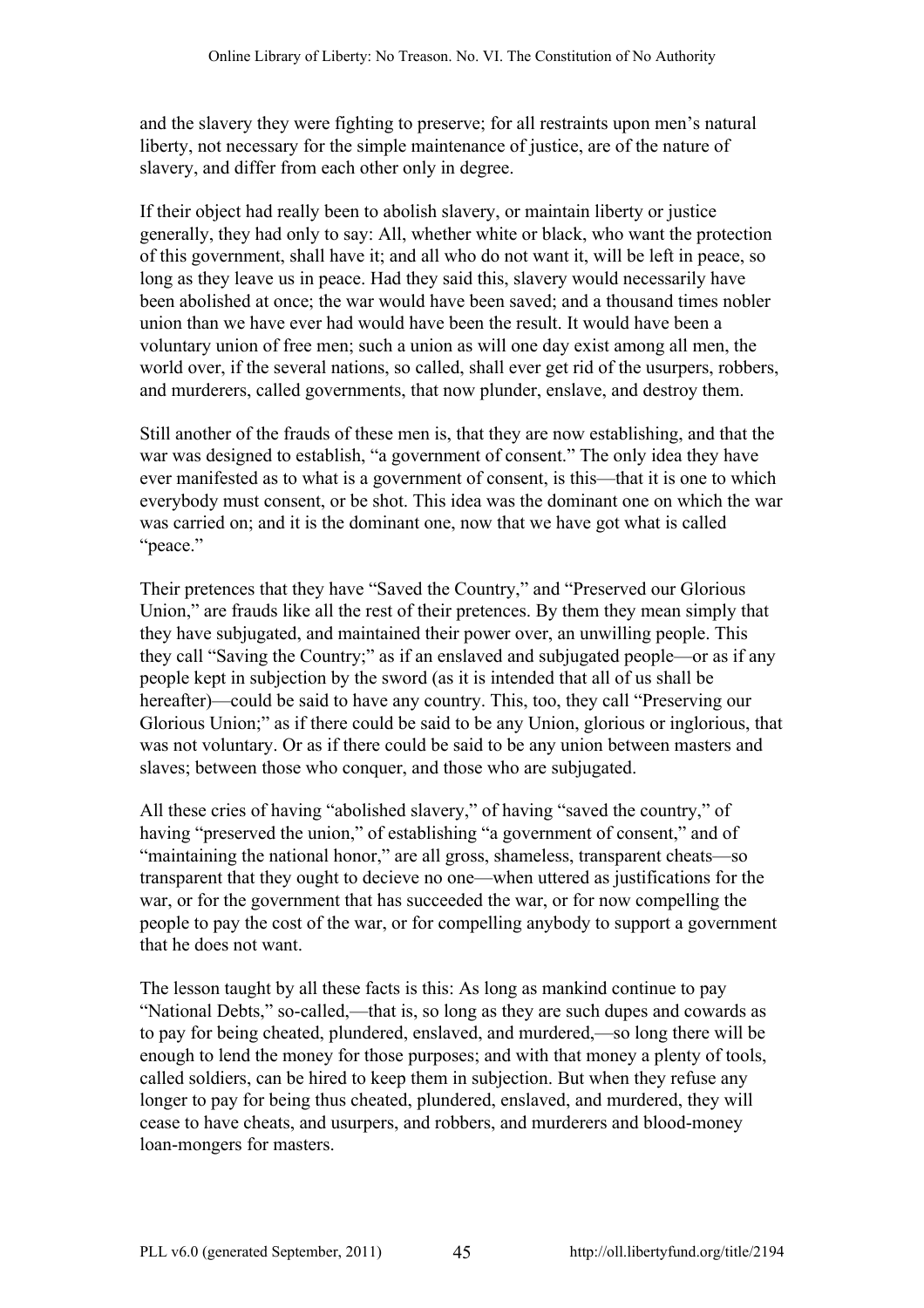# <span id="page-45-0"></span>APPENDIX.

Inasmuch as the Constitution was never signed, nor agreed to, by anybody, as a contract, and therefore never bound anybody, and is now binding upon nobody; and is, moreover, such an one as no people can ever hereafter be expected to consent to, except as they may be forced to do so at the point of the bayonet, it is perhaps of no importance what its true legal meaning, as a contract, is. Nevertheless, the writer thinks it proper to say that, in his opinion, the Constitution is no such instrument as it has generally been assumed to be; but that by false interpretations, and naked usurpations, the government has been made in practice a very widely, and almost wholly, different thing from what the Constitution itself purports to authorize. He has heretofore written much, and could write much more, to prove that such is the truth. But whether the Constitution really be one thing, or another, this much is certain—that it has either authorized such a government as we have had, or has been powerless to prevent it. In either case, it is unfit to exist.

<span id="page-45-1"></span>[\[\\* \]](#page-7-1) See "No Treason, No. 2," pages 5 and 6.

<span id="page-45-2"></span>[\[\\* \]](#page-10-0) Suppose it be "the best government on earth," does that prove its own goodness, or only the badness of all other governments?

<span id="page-45-3"></span> $[$ <sup>\*</sup> The very men who drafted it, never signed it in any way to bind themselves by it, *as a contract.* And not one of them probably ever would have signed it in any way to bind himself by it, *as a contract.*

<span id="page-45-4"></span> $[$ <sup>\*</sup> I have personally examined the statute books of the following States, viz.: Maine, New Hampshire, Vermont, Massachusetts, Rhode Island, Connecticut, New York, New Jersey, Pennsylvania, Delaware, Virginia, North Carolina, South Carolina, Georgia, Florida, Alabama, Mississippi, Tennessee, Kentucky, Ohio, Michigan, Indians, Illinois, Wisconsin, Texas, Arkansas, Missouri, Iowa, Minnesota, Nebraska, Kansas, Nevada, California, and Oregon, and find that in all these States the English statute has been re-enacted, sometimes with modifications, but generally enlarging its operations, and is now in force.

The following are some of the provisions of the Massachusetts statute:

"No action shall be brought in any of the following cases, that is to say: . . . .

"To charge a person upon a special promise to answer for the debt, default, or misdoings of another: . . . .

"Upon a contract for the sale of lands, tenements, hereditaments, or of any interest in, or concerning them; or

"Upon an agreement that is not to be performed within one year from the writing thereof: